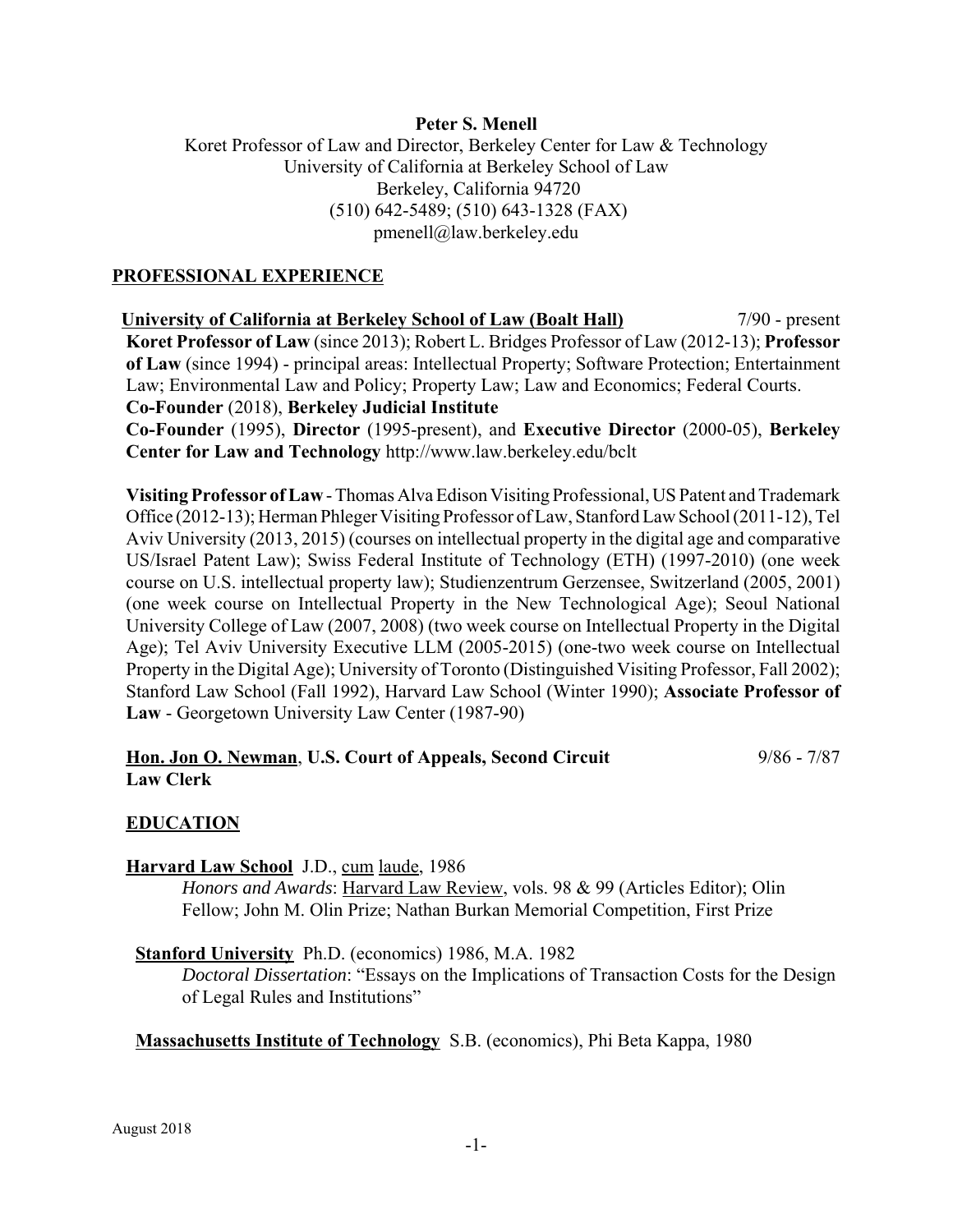# **PUBLICATIONS**

#### **Books**

PATENT MEDIATION GUIDE (Federal Judicial Center 2018) (with Kathi Vidal, Leeron G. Kalay, Matthew Powers, and Sarita Venkat)

INTELLECTUAL PROPERTY STATUTES: 2018, 2017, 2016 (with M. Lemley and R. Merges) (Clause 8 Publishing)

INTELLECTUAL PROPERTY IN THE NEW TECHNOLOGICAL AGE: VOLUME I - PERSPECTIVES, TRADE SECRETS, AND PATENTS (with M. Lemley and R. Merges) (Clause 8 Publishing) (2018, 2017, 2016) (with Teacher's Manual)

INTELLECTUAL PROPERTY IN THE NEW TECHNOLOGICAL AGE: VOLUME II - COPYRIGHTS, TRADEMARKS, AND STATE IP PROTECTIONS (with M. Lemley and R. Merges) (Clause 8 Publishing) (2018, 2017, 2016) (with Teacher's Manual)

INTELLECTUAL PROPERTY IN THE NEW TECHNOLOGICAL AGE (with R. Merges and M. Lemley) (Aspen Law & Business, 1<sup>st</sup> ed. 1997, 2<sup>nd</sup> ed. 2000, 3<sup>rd</sup> ed. 2003, 4<sup>th</sup> ed. 2006, 4<sup>th</sup> ed. revised,  $2007$ ,  $5<sup>th</sup>$  ed. 2010,  $6<sup>th</sup>$  ed. 2012) (with Case and Statutory Supplement and Teacher's Manual)

RESEARCH HANDBOOK ON THE ECONOMICS OF INTELLECTUAL PROPERTY LAW: VOLUME I – THEORY (co-editor with Ben Depoorter) (Edward Elgar Publishing, forthcoming 2018)

RESEARCH HANDBOOK ON THE ECONOMICS OF INTELLECTUAL PROPERTY LAW: VOLUME II – ANALYTICAL METHODS (co-editor with David L. Schwartz) (Edward Elgar Publishing, forthcoming 2018)

PATENT CASE MANAGEMENT JUDICIAL GUIDE (1<sup>st</sup> ed. Federal Judicial Center 2009; Lexis 2010) (with Lynn Pasahow, Matthew Powers, and James Pooley); (2d ed. Federal Judicial Center 2012 (with Matthew Powers, Lynn Pasahow, James Pooley, Steven Carlson, and Jeffrey Homrig); (3rd ed. 2016) (with Matthew Powers, Lynn Pasahow, James Pooley, Steven Carlson, Jeffrey Homrig, George Pappas, Carolyn Chang, Colette Reiner Mayer, and Marc David Peters)

SECTION 337 PATENT INVESTIGATION MANAGEMENT GUIDE  $(1<sup>st</sup> ed, 2012)$  (with G. Brian Busey, Ruffin Cordell, Mark Davis, Matthew Powers, and Sturgis Sobin)  $(2^{nd}$  ed. Lexis 2013) (with Colleen Chien, G. Brian Busey, Ruffin Cordell, Mark Davis, Matthew Powers, and Sturgis Sobin)

TRADEMARK CASE MANAGEMENT JUDICIAL GUIDE (with Sally Abel, David Bernstein, Katherine Fritz, Peter Harvey, and Annette Hurst) (Federal Judicial Center) (forthcoming 2018)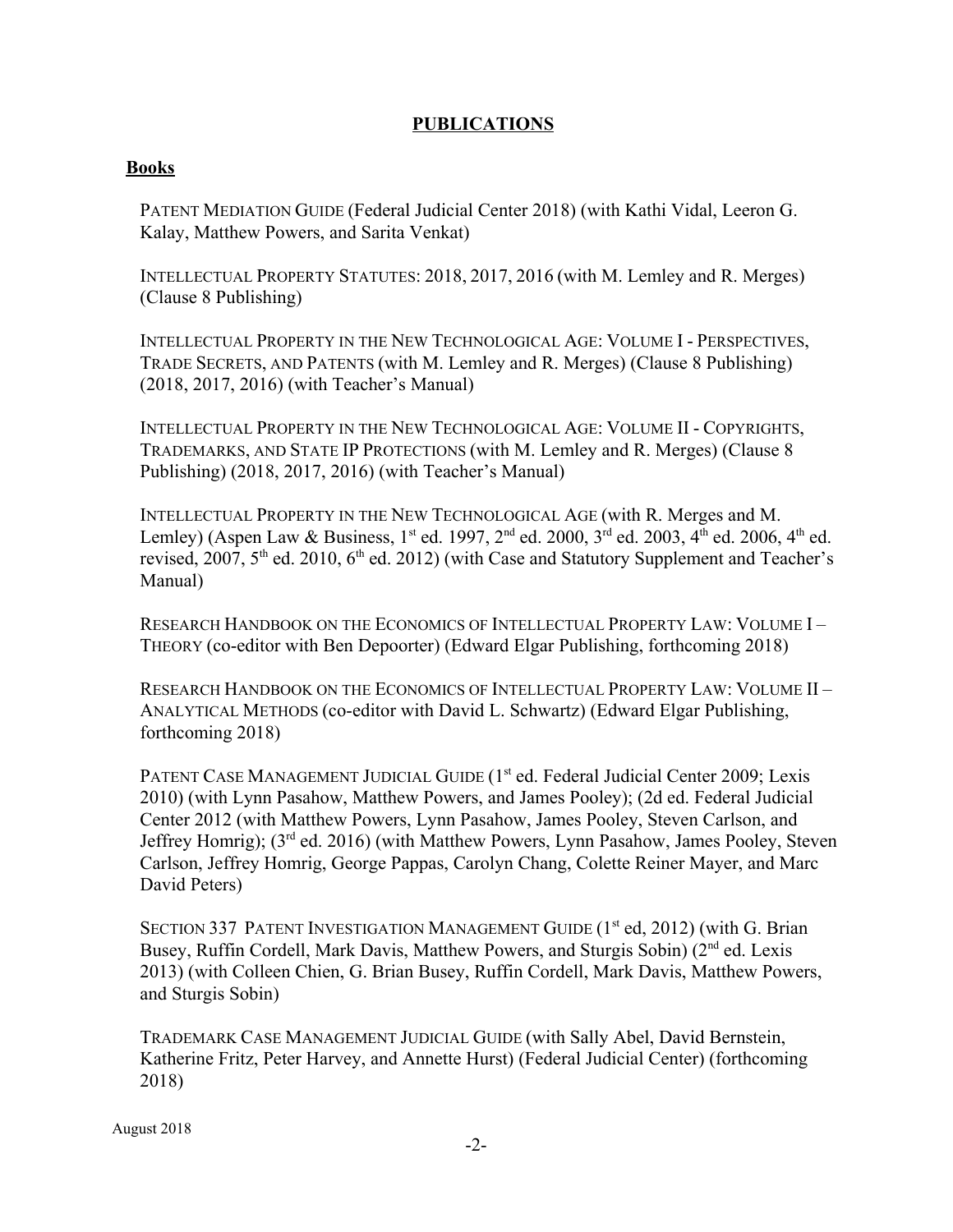SOFTWARE AND INTERNET LAW (Aspen Law & Business 2000 (with M. Lemley, R. Merges, and P. Samuelson),  $2<sup>nd</sup>$  ed. 2003,  $3<sup>rd</sup>$  ed. 2006,  $4<sup>th</sup>$  ed. 2011 (adding B. Carver)) (with Teacher's Manual)

TRADEMARK, UNFAIR COMPETITION, AND BUSINESS TORTS (with B. Beebe, T. Cotter, M. Lemley, & R. Merges) (Aspen Law& Business, 2011; 2d ed. Wolters Kluwer 2016)

INTELLECTUAL PROPERTY, INNOVATION, AND THE ENVIRONMENT (with Sarah Tran) (Edward Elgar) (2014)

ENVIRONMENTAL LAW (International Library of Essays in Law and Legal Theory (Second Series), Ashgate Publishing) (2002)

PROPERTY LAW AND POLICY: A COMPARATIVE INSTITUTIONAL PERSPECTIVE (with J. Dwyer) (Foundation Press, 1998) (with Teacher's Manual)

ENVIRONMENTAL LAW AND POLICY (with R. Stewart) (Aspen Law & Business (formerly Little, Brown & Co., 1994)

#### **Special Journals (Founder and Supervising Professor)**

Annual Review of Law and Technology, BERKELEY TECHNOLOGY LAW JOURNAL (1998- 2016 (two volumes in 2005))

Annual Review of Environmental and Natural Resource Law, ECOLOGY LAW QUARTERLY (1999 - 2002)

#### **Works in Progress**

The Use and Misuse of IP Kinship Metaphors

Promoting Responsible Whistleblowing: Reconciling and Reforming CFAA Liability in the Information Age(with Amit Elazari Bar On)

Useful Article Protection: Tracing and Disentangling the Intellectual Property Landscape (with Daniel Yablon)

Unjust Endorsement: Endorser and Platform Responsibility in the Social Media Age (with Uri Y. Hacohen)

Interpreting Whistblower Immunity (with Brittany Bruns) Reexamining the Federal Courts "Crisis" (with Ryan Vacca)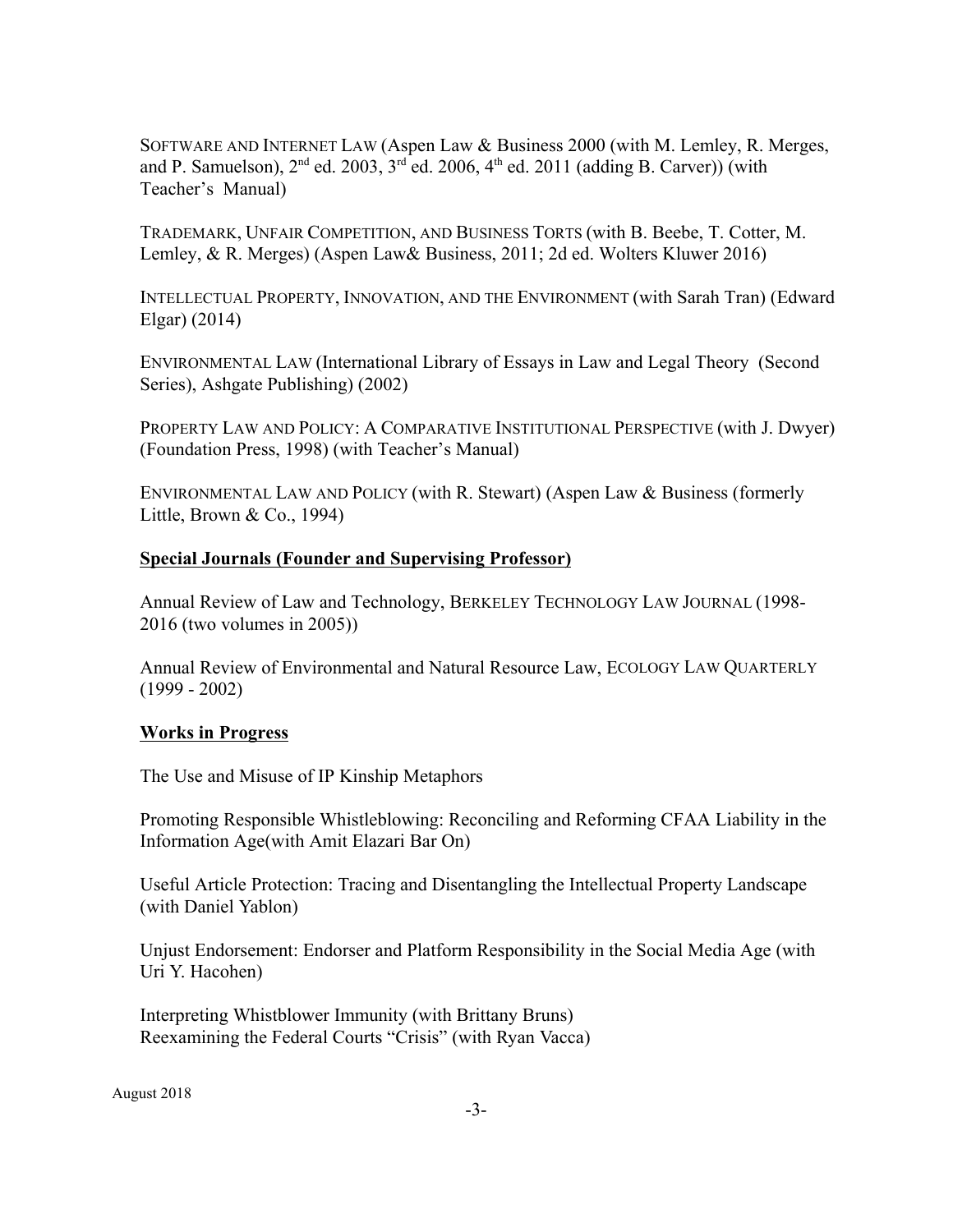#### **Articles, Book Chapters, and Encyclopedia Entries**

The ALI Copyright Restatement Project: A Horse of a Different Color?, PROCEEDINGS OF THE TWENTY-SIXTH ANNUAL CONFERENCE INTERNATIONAL INTELLECTUAL PROPERTY LAW & POLICY, Fordham University School of Law Skadden Conference Center, New York, New York, Friday, April 6, 2018 (lead presentation; edited transcript of panel moderated by June M. Besek and featuring Irene Calboli, Devlin Hartline, Justin Hughes, Pierre N. Leval, and William F. Patry) (available at SSRN: https://ssrn.com/abstract=3200429)

Economic Analysis of Intellectual Property Notice and Disclosure, in Ben Depoorter and Peter S. Menell (eds.), RESEARCH HANDBOOK ON THE ECONOMICS OF INTELLECTUAL PROPERTY LAW: VOL I. THEORY (2018)

Economic Analysis of Network Effects and Intellectual Property, in Ben Depoorter and Peter S. Menell (eds.), RESEARCH HANDBOOK ON THE ECONOMICS OF INTELLECTUAL PROPERTY LAW: VOL I. THEORY (2018)

Empirical Studies of Claim Construction, in Peter S. Menell and David L. Schwartz (eds.), RESEARCH HANDBOOK ON THE ECONOMICS OF INTELLECTUAL PROPERTY LAW: VOL II. ANALYTICAL METHODS (2018) (with Jonas Anderson)

Final Report of the Berkeley Center for Law & Technology Section 101 Workshop: Addressing Patent Eligibility Challenges, BERKELEY TECHNOLOGY LAW JOURNAL (forthcoming 2018) (with Jeffrey A. Lefstin and David O. Taylor)

Against Defibrillating the API Copyright Dead: a Response to Advocates of Copyrightability of Software Functional Specifications, 31 HARVARD JOURNAL OF LAW & TECHNOLOGY 653 (SPECIAL ISSUE: SOFTWARE INTERFACE COPYRIGHT) (2018)

Rise of the API Copyright Dead?: An Updated Epitaph for Copyright Protection of Network and Functional Features of Computer Software, 31 Harvard Journal of Law & Technology 305 (Special Issue: Software Interface Copyright) (2018)

*Star Athletica*'s Fissure in the Intellectual Property Functionality Landscape, 166 UNIVERSITY OF PENNSYLVANIA. LAW REVIEW ONLINE 155 (2017) (with Daniel Yablon)

Why the Ninth Circuit's *Antonick v. Electronic Arts* Case Is an Ideal Vehicle for Addressing the Circuit Split Over Admissibility of Expert Testimony in Software Copyright Cases, https://papers.ssrn.com/sol3/papers.cfm?abstract\_id=3059879 (Oct. 2017) (with David Nimmer and Kevin K. Green)

Distinguishing Mayor McCheese from Hexadecimal Assembly Code for Madden Football: The Need to Correct the 9th Circuit's "Nutty" Rule Barring Expert Testimony in Software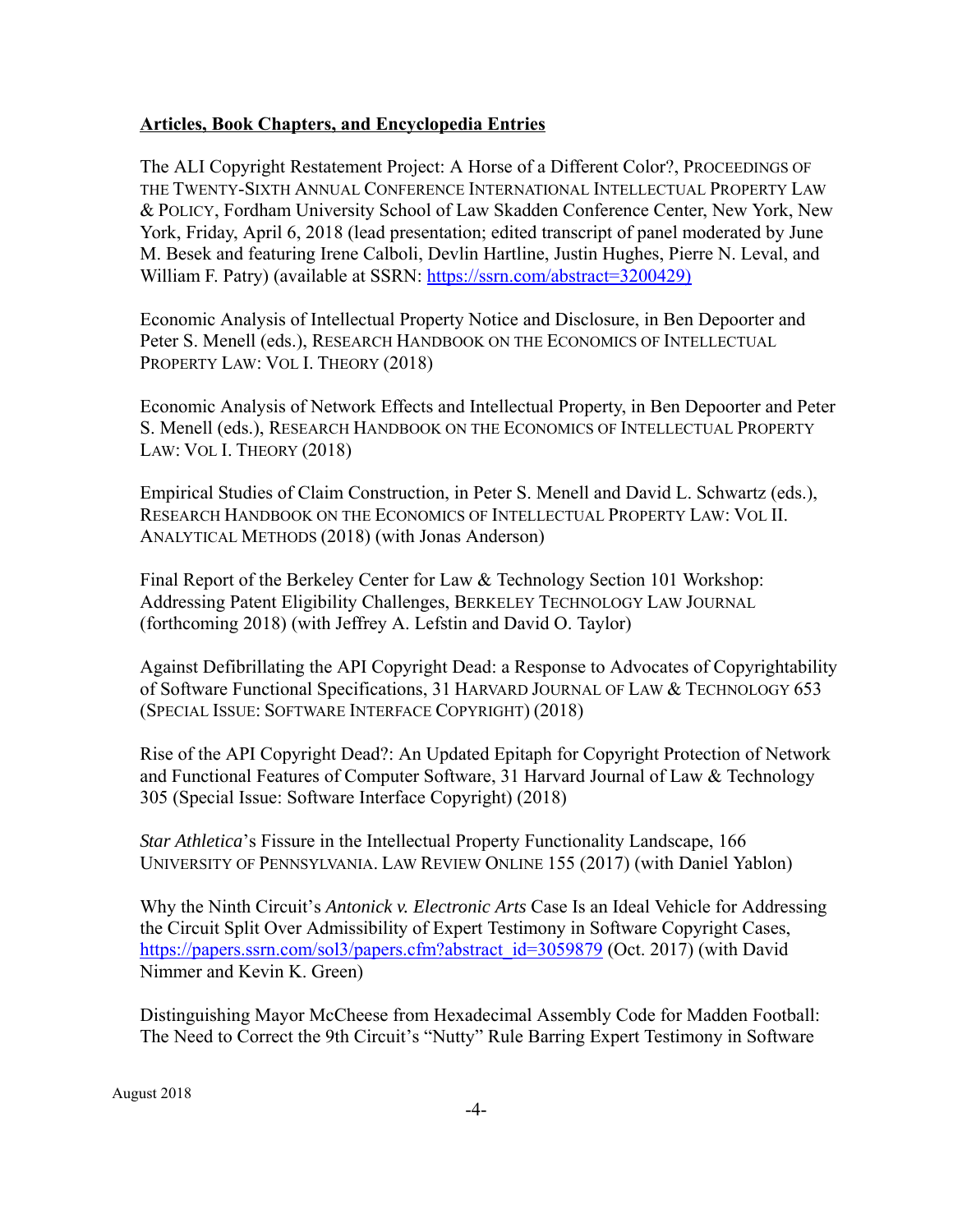Copyright Cases, https://papers.ssrn.com/sol3/papers.cfm?abstract\_id=3059854 (Oct. 2017) (with David Nimmer and Kevin K. Green)

The Defend Trade Secrets Act Whistleblower Immunity Provision: A Legislative History, 1 UNIV. MISSOURI BUSINESS, ENTREPRENEURSHIP & TAX REVIEW 397 (2017)

Misconstruing Whistleblower Immunity Under the Defend Trade Secrets Act, 1 NEVADA LAW REVIEW FORUM 92 (Spring 2017)

3D Printing and US Copyright Law, in 3D PRINTING AND BEYOND: THE INTELLECTUAL PROPERTY AND LEGAL AND IMPLICATIONS SURROUNDING 3D PRINTING AND EMERGING TECHNOLOGIES (Mark Lemley, Dinusha Mendis, & Matthew Rimmer (eds.) forthcoming 2018) (with Ryan Vacca)

Tailoring a Public Policy Exception to Trade Secret Protection, 105 CALIFORNIA LAW REV. 1 (2017)

Final Report of the Berkeley Center for Law & Technology Patent Damages Workshop, 25 TEXAS INTELLECTUAL PROPERTY LAW JOURNAL 115 (2017) (with Stuart Graham, Carl Shapiro, and Timothy Simcoe)

API Copyrightability Bleak House: Unraveling and Repairing the *Oracle v. Google* Jurisdictional Mess, 31 BERKELEY TECHNOLOGY LAW JOURNAL 1515 (2016)

Property, Intellectual Property, and Social Justice: Mapping the Next Frontier, 5 BRIGHAM-KANNER PROPERTY RIGHTS CONFERENCE JOURNAL 147 (2016)

Economic Analysis of Copyright Notice: Tracing and Scope in the Digital Age, 96 BOSTON UNIV. L. REV. 967 (2016)

Adapting Copyright Law for the Mashup Generation, 164 UNIVERSITY OF PENNSYLVANIA LAW REVIEW 441 (2016)

Restoring the Fact/Law Distinction in Patent Claim Construction, 109 NORTHWESTERN UNIV. L. REV. ONLINE 187 (2015) (with Jonas Anderson)

Property: Legal Aspects, in James D. Wright, INTERNATIONAL ENCYCLOPEDIA OF THE SOCIAL & BEHAVIORAL SCIENCES (2<sup>nd</sup> ed. 2015)

Sarah Tran's Inspiring Optimism, 67 SMU LAW REVIEW 473 (2014)

This American Copyright Life: Reflections on Re-equilibrating Copyright for the Internet Age, 61 JOURNAL OF THE COPYRIGHT SOCIETY 235 (2014)  $(42<sup>nd</sup>$  Brace Lecture)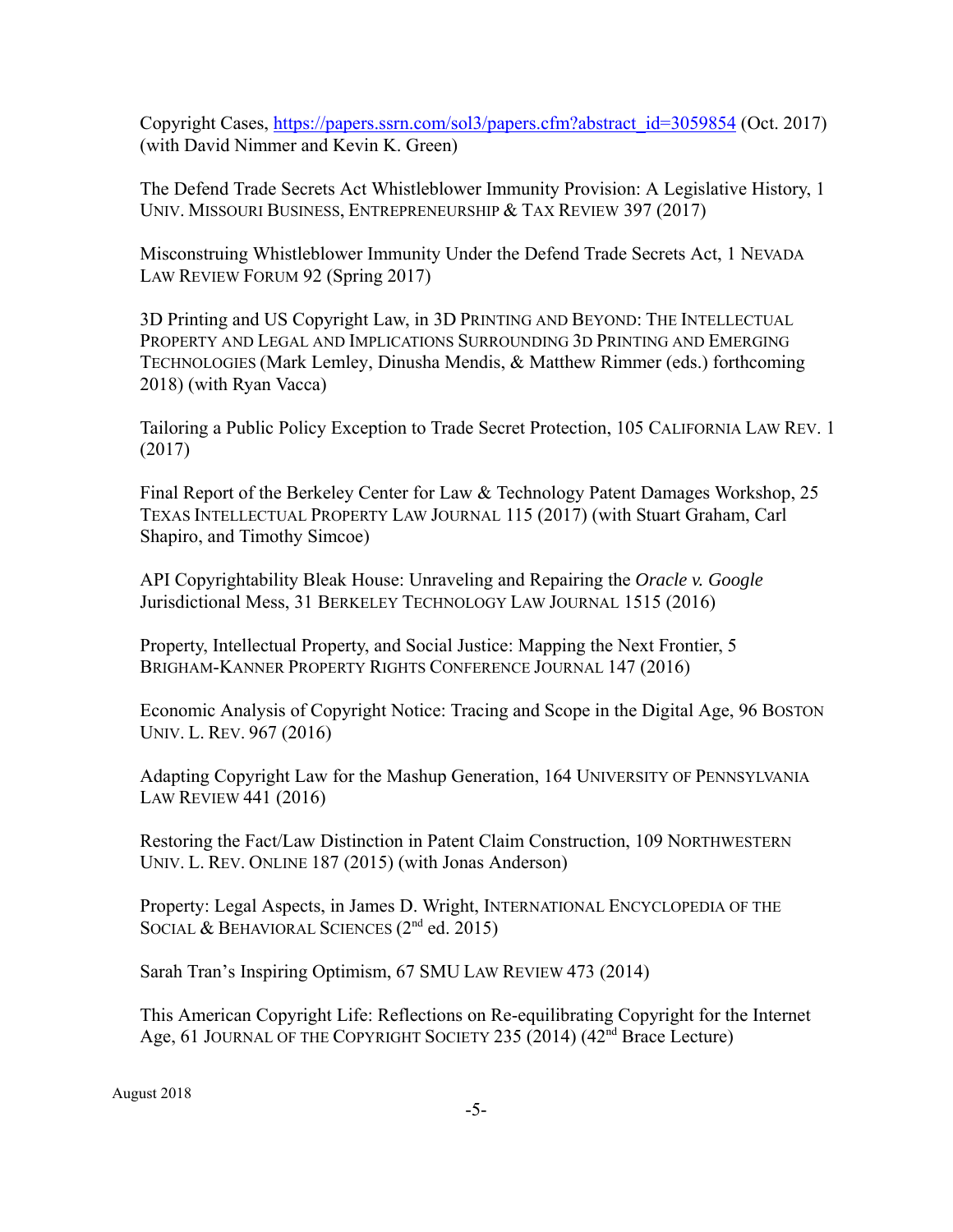2014: Brand Totalitarianism, 47 UC DAVIS LAW REVIEW 787 (2014) (selected as one of the best law review articles related to entertainment, publishing and/or the arts published in 2013-14 – reprinted in ENTERTAINMENT, PUBLISHING AND THE ARTS HANDBOOK (Thomas Reuters (West) 2014).

Using Fee Shifting to Promote Fair Use and Fair Licensing, 102 CALIFORNIA LAW REVIEW 53 (2014) (with B. Depoorter)

Informal Deference: An Historical, Empirical, and Normative Analysis of the Standard of Appellate Review for Patent Claim Construction, 108 NORTHWESTERN UNIVERSITY LAW REVIEW 1 (2014) (with J. Anderson)

The Mixed Heritage of Federal Intellectual Property Law and Ramifications for Statutory Interpretation, INTELLECTUAL PROPERTY AND THE COMMON LAW (Shyam Balganesh, ed., 2013)

Notice Failure and Notice Externalities, 5 JOURNAL OF LEGAL ANALYSIS 1 (2013) (with M. Meurer)

Infringement Conflation, 64 STANFORD LAW REVIEW 1551 (2012)

Design for Symbiosis: Promoting More Harmonious Paths for Technological Innovators and Expressive Creators in the Internet Age, 55 COMMUNICATIONS OF THE ACM, No. 5, pages 30-32 (May 2012)

In Search of Copyright's Lost Ark: Interpreting the Right to Distribute in the Internet Age, 59 JOURNAL OF THE COPYRIGHT SOCIETY 1 (2011)

Governance of Intellectual Resources and the Disintegration of Intellectual Property in the Digital Age, 26 BERKELEY TECHNOLOGY LAW JOURNAL 1523 (2011)

The Historic Right of Publication, NIMMER ON COPYRIGHT, Section 4.04[D] (Release 85, 2011) (with D. Nimmer)

Definition of "Publication," NIMMER ON COPYRIGHT, Section 4.03 (Release 85, 2011) (with D. Nimmer)

The Distribution Right, NIMMER ON COPYRIGHT, Section 8.11 (Release 85, 2011) (with D. Nimmer)

Forty Years of Wondering in the Wilderness and No Closer to the Promised Land: *Bilski*'s Superficial Textualism and the Missed Opportunity to Return Patent Law to its Technology Mooring, 63 STANFORD LAW REVIEW 1289 (2011)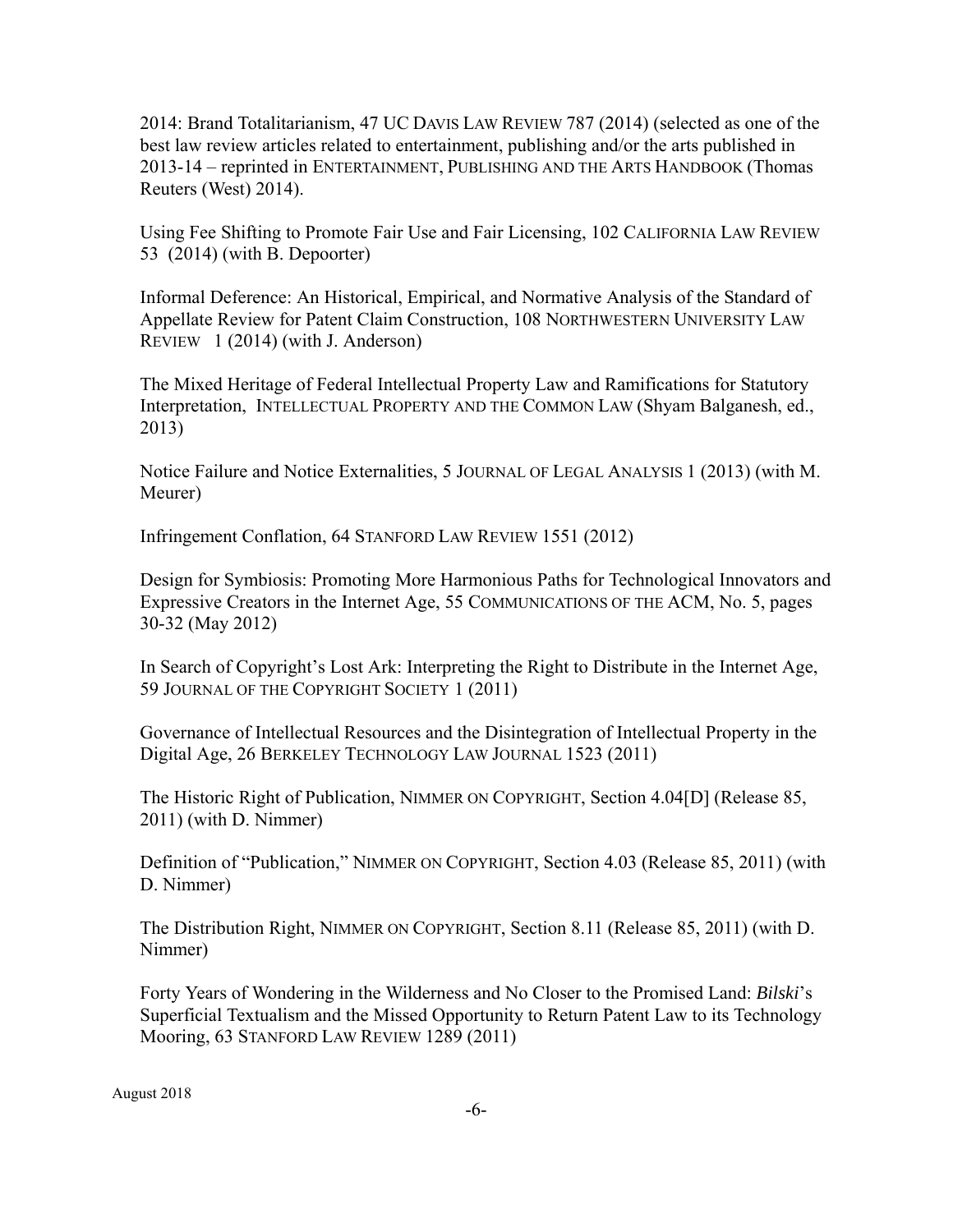The International Trade Commission's Section 337 Authority, 2010 PATENTLY-O PATENT LAW JOURNAL 79

Pooh-Poohing Copyright Law's "Inalienable" Termination Rights, 57 JOURNAL OF THE COPYRIGHT SOCIETY 799 (2010) (with D. Nimmer)

Patent Claim Construction: A Modern Synthesis and Structured Framework, 25 BERKELEY TECHNOLOGY LAW JOURNAL 711(2010) (with M. Powers and S. Carlson). Selected as one of the best law review articles related to patent law in 2010 – reprinted in PATENT LAW REVIEW (Thomson Reuters (West) 2011).

Judicial Resistance to Copyright Law's Inalienable Right to Terminate Transfers, 33 COLUMBIA JOURNAL OF LAW AND THE ARTS 227(2010) (with D. Nimmer)

Indirect Copyright Liability and Technological Change, 32 COLUMBIA JOURNAL OF LAW AND THE ARTS 375 (2009). Selected as one of the best intellectual property articles published in 2009 – reprinted in INTELLECTUAL PROPERTY LAW REVIEW (2010); selected as one of the best copyright articles of 2009 – reprinted in COPYRIGHT LAW ANTHOLOGY (West 2010- 2011 edition)

Intellectual Property and the Law of Land, 30, REGULATION No. 4, p. 64 (Winter 2008)

Bankruptcy Treatment of Intellectual Property Assets: An Economic Analysis, 22 BERKELEY TECHNOLOGY LAW JOURNAL 733 (2007). Selected as one of the best intellectual property articles published in 2007– reprinted in INTELLECTUAL PROPERTY LAW REVIEW (2008).

Intellectual Property and the Property Rights Movement, 30 REGULATION No. 3, p. 36 (Fall 2007)

Knowledge Access and Preservation Policy in the Digital Age, 44 HOUSTON LAW REVIEW 1013 (2007)

Intellectual Property Law, chapter in HANDBOOK OF LAW AND ECONOMICS, Vol. II, edited by A. Mitchell Polinsky and Steven Shavell (2007) (with S. Scotchmer)

Legal Realism in Action: Indirect Copyright Liability's Continuing Tort Framework and Sony's *de facto* Demise, 55 UCLA LAW REVIEW 143 (2007) (with D. Nimmer); selected as one of the best copyright articles of 2007-08 – reprinted in COPYRIGHT LAW ANTHOLOGY (West 2009-2010 edition)

The Property Rights Movement's Embrace of Intellectual Property: True Love or Doomed Relationship?, 34 ECOLOGY LAW QUARTERLY 713 (2007)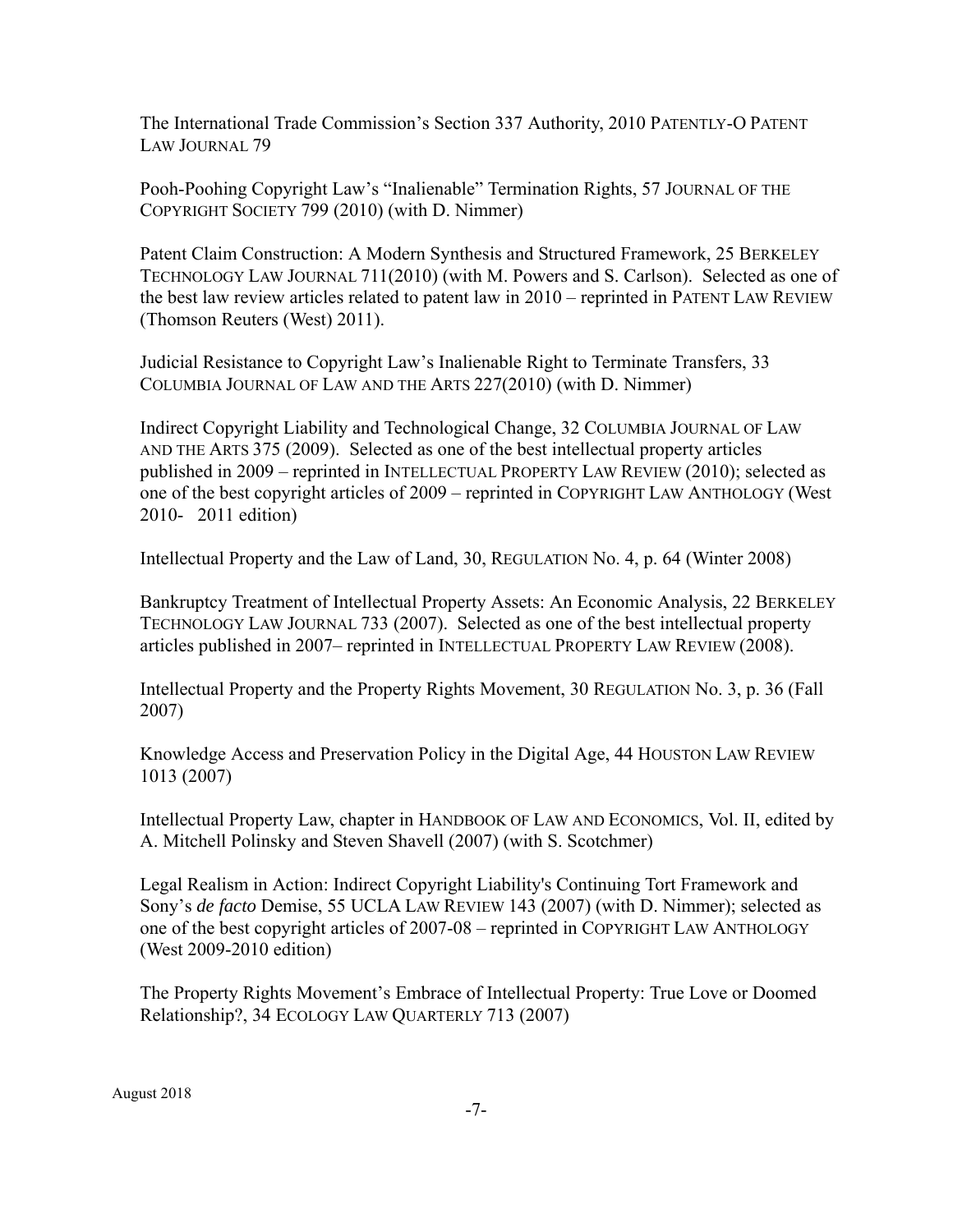Unwinding Sony, 95 CALIFORNIA LAW REVIEW 941 (2007) (with D. Nimmer); selected as one of the best copyright articles of 2007-08 – reprinted in COPYRIGHT LAW ANTHOLOGY (West 2009-2010 edition)

A Method for Reforming the Patent System, 13 MICHIGAN TELECOMMUNICATIONS AND TECHNOLOGY LAW REVIEW 487 (2007)

Economic Aspects of Intellectual Property, in ENCYCLOPEDIA OF LAW AND SOCIETY: AMERICAN AND GLOBAL PERSPECTIVES, Sage Publications (2007)

An Economic Assessment of Market-Based Approaches to Regulating the Municipal Solid Waste Stream, in Jody Freeman and Charles Kolstad (Eds), MOVING TO MARKETS IN ENVIRONMENTAL REGULATION: LESSONS FROM TWENTY YEARS OF EXPERIENCE (Oxford University Press, New York, 2006).

Copyright's "Staple Article of Commerce Doctrine": Patently Misguided, 53 JOURNAL OF THE COPYRIGHT SOCIETY 365 (2006) (with D. Nimmer).

Regulating Spyware: The Limitations of State "Laboratories" and the Case for Federal Preemption of State Unfair Competition Laws, 20 BERKELEY TECHNOLOGY LAW JOURNAL 1363 (2005)

Indirect Copyright Liability: A Re-examination of Sony's Staple Article of Commerce Doctrine, 20 BERKELEY TECHNOLOGY LAW JOURNAL 511 (2005) (Amicus Curiae brief submitted in Metro-Goldwyn-Mayer Studios Inc., et al., v. Grokster, Ltd., et al. (U.S. Supreme Court)).

Bankruptcy Treatment of Copyrights, Chapter 19A of NIMMER ON COPYRIGHT (2005)

The Rise of Internet Interest Group Politics, 19 BERKELEY TECHNOLOGY LAW JOURNAL 1 (2004) (with A. Burstein and W. DeVries)

Pre-existing Confusion in Copyright's Work-for-Hire Doctrine, 50 JOURNAL OF THE COPYRIGHT SOCIETY 399 (2003) (with D. Nimmer & D. McGimsey).

Envisioning Copyright Law's Digital Future, 46 NEW YORK LAW SCHOOL LAW REVIEW 63 (2002- 03). Reprinted in NATIONAL ASSOCIATION OF COLLEGE AND UNIVERSITY ATTORNEYS, COPYRIGHT ISSUES IN HIGHER EDUCATION: A LEGAL COMPENDIUM (2006).

Reunifying Property, 46 ST. LOUIS UNIVERSITY LAW REVIEW 599 (2002) (with J. Dwyer).

Sound Recordings, Works for Hire, and the Termination-of-Transfers Time Bomb, 49 JOURNAL OF THE COPYRIGHT SOCIETY 387 (with D. Nimmer) (2001).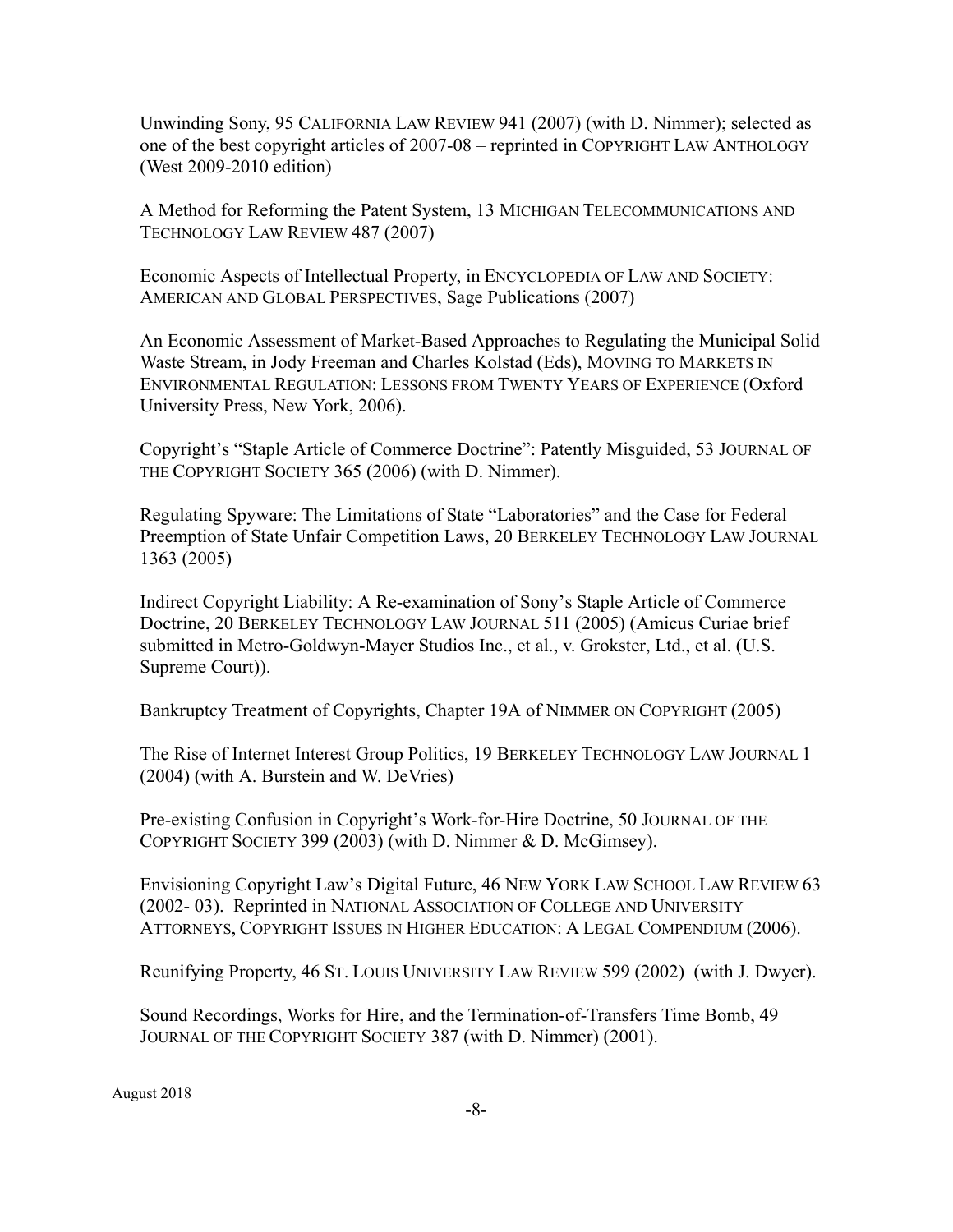Intellectual Property, in N. J. Smelser and Paul B. Baltes (editors) 2001 INTERNATIONAL ENCYCLOPEDIA OF THE SOCIAL & BEHAVIORAL SCIENCES. Pergamon, Oxford.

Property, in N. J. Smelser and Paul B. Baltes (editors) 2001 INTERNATIONAL ENCYCLOPEDIA OF THE SOCIAL & BEHAVIORAL SCIENCES. Pergamon, Oxford.

Foreword, Annual Review of Environmental and Natural Resource Law, 28 ECOLOGY LAW QUARTERLY 225 (2001) (with J. Brax).

Foreword, Annual Review of Law & Technology, 16 BERKELEY TECHNOLOGY LAW JOURNAL 1 (2001) (with C. Cretsinger)

Foreword, Annual Review of Environmental and Natural Resource Law, 27 ECOLOGY LAW QUARTERLY 541 (2000).

Economic Implications of State Sovereign Immunity from Infringement of Federal Intellectual Property Rights, 33 LOYOLA OF LOS ANGELES LAW REVIEW 1399 (2000).

Intellectual Property: General Theories, ENCYCLOPEDIA OF LAW & ECONOMICS: VOLUME II (2000) (Boudewijn Bouckaert and Gerrit de Geest (eds)) Edward Elgar: Cheltenham, UK.

Foreword, Annual Review of Environmental and Natural Resource Law, 26 ECOLOGY LAW QUARTERLY 679 (1999).

An Epitaph for Traditional Copyright Protection of Network Features of Computer Software, 43 ANTITRUST BULLETIN 651 (Fall-Winter 1998)

Regulation of Toxic Substances, THE NEW PALGRAVE DICTIONARY OF ECONOMICS AND THE LAW (1998).

Educating Consumers about the Environment: Labels versus Prices, in LAW AND ECONOMICS OF THE ENVIRONMENT (Roger van den Bergh and Erling Eide (eds), Centre for Advanced Study, The Norwegian Academy of Science and Letters) (Juridisk Forlag Publisher) (1996).

The Uneasy Case for Ecolabelling, 4 REVIEW OF EUROPEAN COMMUNITY AND INTERNATIONAL ENVIRONMENTAL LAW (RECIEL) 304 (1995).

Applying Fundamental Copyright Principles in *Lotus Development Corp. v. Borland International Inc.*, 10 HIGH TECHNOLOGY LAW JOURNAL 177 (with Dennis Karjala) (1995).

Structuring a Federal Market-Oriented Eco-Information Policy, 54 MARYLAND LAW REVIEW 1435 (1995).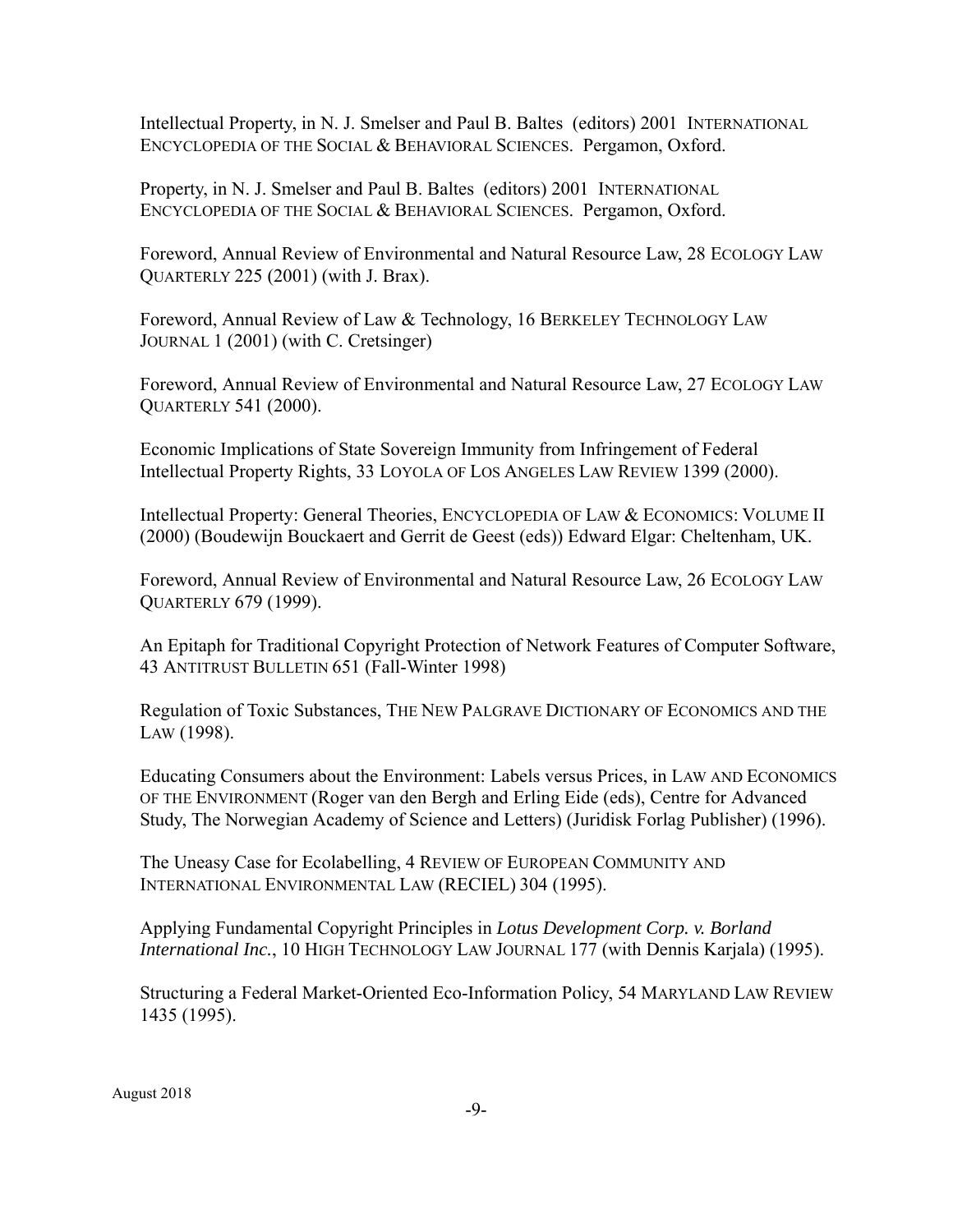The Basic Issue in *Lotus v. Borland*, in J. Strauss (ed.) CURRENT ISSUES IN INTELLECTUAL PROPERTY (International Association for the Advancement of Teaching and Research in Intellectual Property (ATRIP), Ljubljana Proceedings) (Slovenian Intellectual Property Office, 1995) (with Dennis Karjala).

The Challenges of Reforming Intellectual Property Protection for Computer Software, 94 COLUMBIA LAW REVIEW 2644 (1994), reprinted in Richard S. Gruner (ed.), INTELLECTUAL PROPERTY AND DIGITAL CONTENT (Edward Elgar 2013).

ECO-INFORMATION POLICY: A COMPARATIVE INSTITUTIONAL PERSPECTIVE, Stanford Law and Economics Working Paper Series, April 1993.

Using Economic Incentives to Regulate the Municipal Solid Waste Stream, 17 GENEVA PAPERS ON RISK AND INSURANCE 485 (1992).

Institutional Fantasylands: From Scientific Management to Free Market Environmentalism, 15 HARVARD JOURNAL OF LAW AND PUBLIC POLICY 489 (1992). (Reprinted in ROBERT FISCHMAN, MAXINE LIPELES, AND MARK SQUILLACE, AN ENVIRONMENTAL LAW ANTHOLOGY (1995)).

The Limitations of Legal Institutions for Addressing Environmental Risks, 5 JOURNAL OF ECONOMIC PERSPECTIVES 93 (1991).

Optimal Multi-Tier Regulation: An Application to Municipal Solid Waste (ENRP PROJECT 88/ROUND II PROJECT REPORT 91-03, Center for Science and International Affairs, Environment and Natural Resources Program, Kennedy School of Government, Harvard University).

Legal Advising on Corporate Structure in the New Era of Environmental Liability, 1990-3 COLUMBIA BUSINESS LAW REVIEW 399 (1991).

Beyond the Throwaway Society: An Incentive Approach to Regulating Municipal Solid Waste, 17 ECOLOGY LAW QUARTERLY 655 (1990). Selected as one of the best environmental law articles published in 1990-91. Reprinted in 23 LAND USE AND ENVIRONMENT LAW REVIEW (1992).

An Analysis of the Scope of Copyright Protection for Application Programs, 41 STANFORD LAW REVIEW 1045 (1989). Selected by the editors of INTELLECTUAL PROPERTY LAW REVIEW as one of the best intellectual property articles published in 1989.

Tailoring Legal Protection for Computer Software, 39 STANFORD LAW REVIEW 1329 (1987). Selected by the editors of INTELLECTUAL PROPERTY LAW REVIEW as one of the best intellectual property articles published in 1987.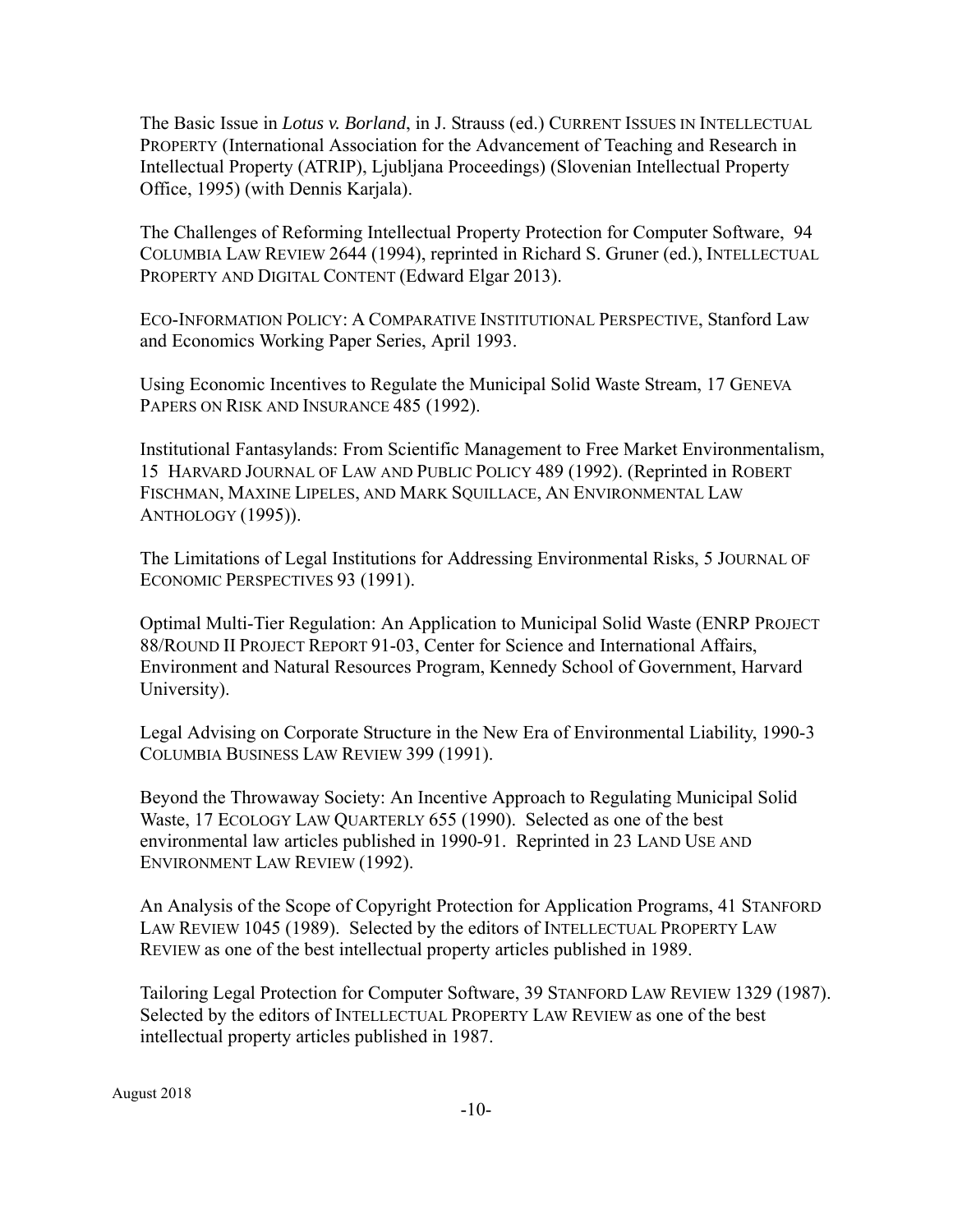Liability of Parent Corporations for Hazardous Waste Cleanup and Damages, 99 HARVARD LAW REVIEW 986 (1986).

A Note on Private versus Social Incentives to Sue in a Costly Legal System, 12 JOURNAL OF LEGAL STUDIES 41 (1983).

Economic Implications of ERISA, in BODIE, Z. & SHOVEN, J. (EDS.) FINANCIAL ASPECTS OF THE UNITED STATES PENSION SYSTEM 37 (U. Chi. Press, 1983) (with J. Bulow & M. Scholes).

# **Commentaries/Short Articles/Webcasts/Podcasts**

Misconstruing Whistleblower Immunity Under the Defend Trade Secrets Act, THE CLS (COLUMBIA LAW SCHOOL) BLUE SKY BLOG (Jan 3, 2017), http://clsbluesky.law.columbia.edu/2017/01/03/misconstruing-whistleblower-immunity-unde r-the-defend-trade-secrets-act/

Radio Berkman 236: Star Wars vs Copyright, https://cyber.law.harvard.edu/

Copyright Year in Review, YouTube (Apr. 26, 2016), https://www.youtube.com/watch?v=7z2fmZZn0wU

Patent Protection for Scientific Discoveries: Sequenom, Mayo, and the Meaning of § 101, PATENTLY-O (Apr. 22, 2016) (with J. Lefstin) https://patentlyo.com/patent/2016/04/protection-scientific-discoveries.html

Deterring Corporate Fraud from the Inside: Encouraging Whistleblowing Without Jeopardizing Trade Secrecy, THE CLS (COLUMBIA LAW SCHOOL) BLUE SKY BLOG (Jan 12, 2016),

http://clsbluesky.law.columbia.edu/2016/01/12/deterring-corporate-fraud-from-the-inside-en couraging-whistleblowing-without-jeopardizing-trade-secrecy/

Don't Throw Out Fetal-Diagnostic Innovation with the Bathwater: Why Ariosa v. Sequenom Is an Ideal Vehicle for Constructing a Sound Patent-Eligibility Framework, PATENTLY-O (Aug. 31, 2015) (with J. Lefstin) https://patentlyo.com/patent/2015/08/lefstin-sequenom-ariosa.html

Hang on to the Patent Case Management Rollercoaster, LOS ANGELES DAILY JOURNAL, (Aug. 26, 2015).

Federal Judicial Center, The Impact of Teva Pharmaceuticals v. Sandoz on Patent Claim Construction in the District Courts (90 minute program with Judge Ronald Whyte (N.D. Cal. and Morgan Chu moderated by FJC Director and Judge Jeremy D. Fogel)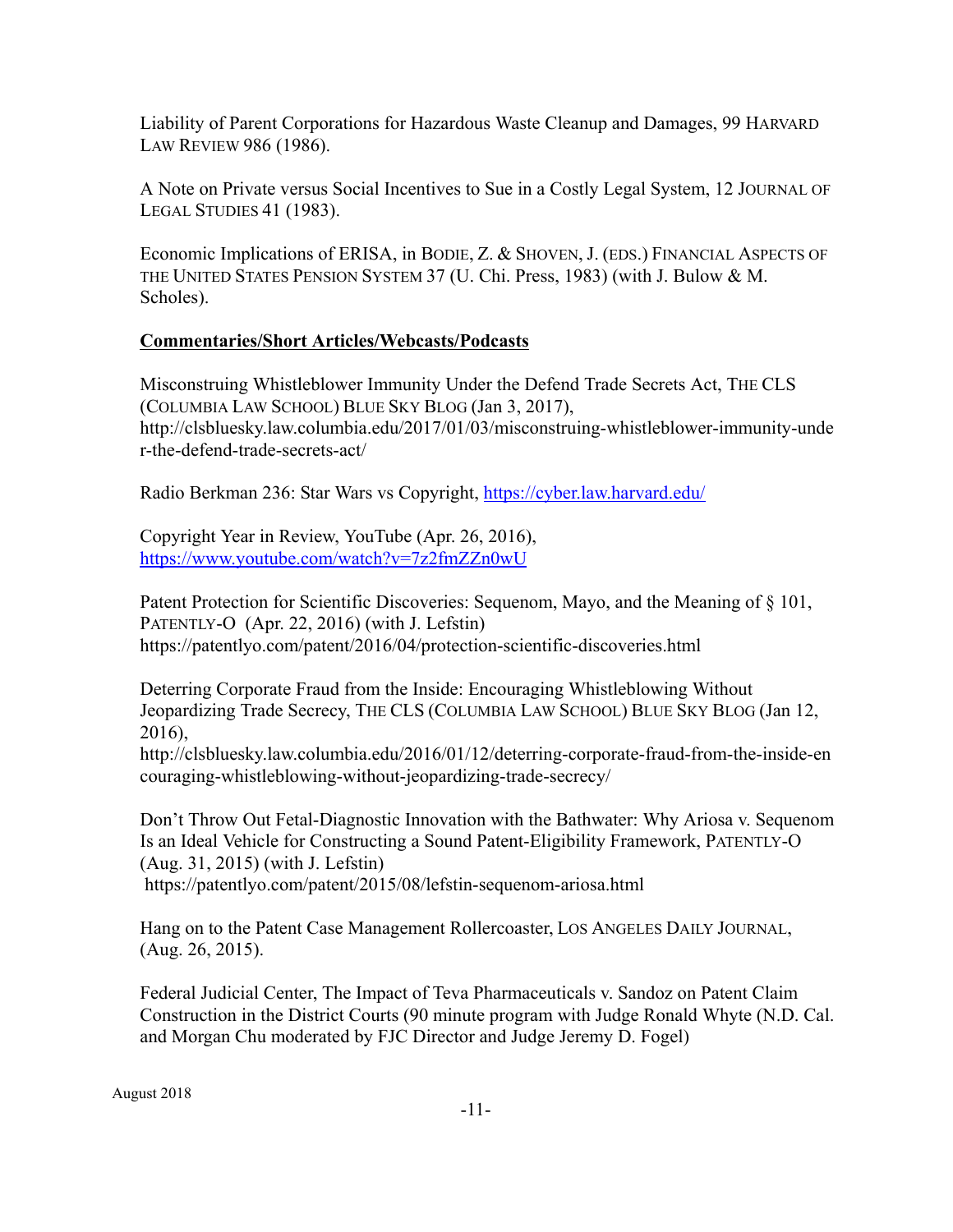https://www.youtube.com/watch?v=3En0KT\_xxQ0&list=PL4bcxoLSIaXeVdyUI1500VSrfu KyIXLfJ&index=4

The Next Generation of Patent Claim Construction, SAN FRANCISCO DAILY JOURNAL (Feb. 3, 2015)

Appellate Review of Patent Claim Construction and Institutional Competence, PATENTLY-O (Dec. 2, 2014)

http://patentlyo.com/patent/2014/12/construction-institutional-competence.html

Panelist, IPO's IP Chat Webinar, The U.S. Supreme Court Hearing in *Teva v. Sandoz*, October 2014

Appellate Review of Patent Claim Construction and Institutional Competence, PATENTLY-O (Dec. 2, 2014) http://patentlyo.com/patent/2014/12/construction-institutional-competence.html

Patent Claim Construction and Distrust, SAN FRANCISCO DAILY JOURNAL (Nov. 14, 2014)

Taming the Mongrel: Aligning Appellate Review of Claim Construction with its Evidentiary Character in *Teva v. Sandoz*, PATENTLY-O (Jun. 30, 2014) (with Jonas Anderson and Arti Rai)

Symposium: Aereo, disruptive technology, and statutory interpretation, SCOTUSBLOG (Jun. 26, 2014) (with D. Nimmer),

http://www.scotusblog.com/2014/06/symposium-aereo-disruptive-technology-and-statutoryinterpretation/

Much Ado About Copyright's 'Making Available' Right (May 9, 2014) http://www.mediainstitute.org/IPI/2014/050914.php

Copyright's Public Performance Right, Cable Television, and *Aereo*, Daily Journal (Apr. 4, 2014)

Examining Copyright's Lost Ark To Analyze the *Aereo* Case (Mar. 4, 2014) http://www.mediainstitute.org/IPI/2014/030414.php

The Tenth Circuit Discovers Copyright's Lost Ark: Section 106(3) Encompasses a 'Making Available' Right (Jan. 13, 2014) http://www.mediainstitute.org/IPI/2014/011314.php

Federal Judicial Center, The Patent Process: An Overview for Jurors (November 2013), consultant and script-writer for video used to educate jurors in patent cases.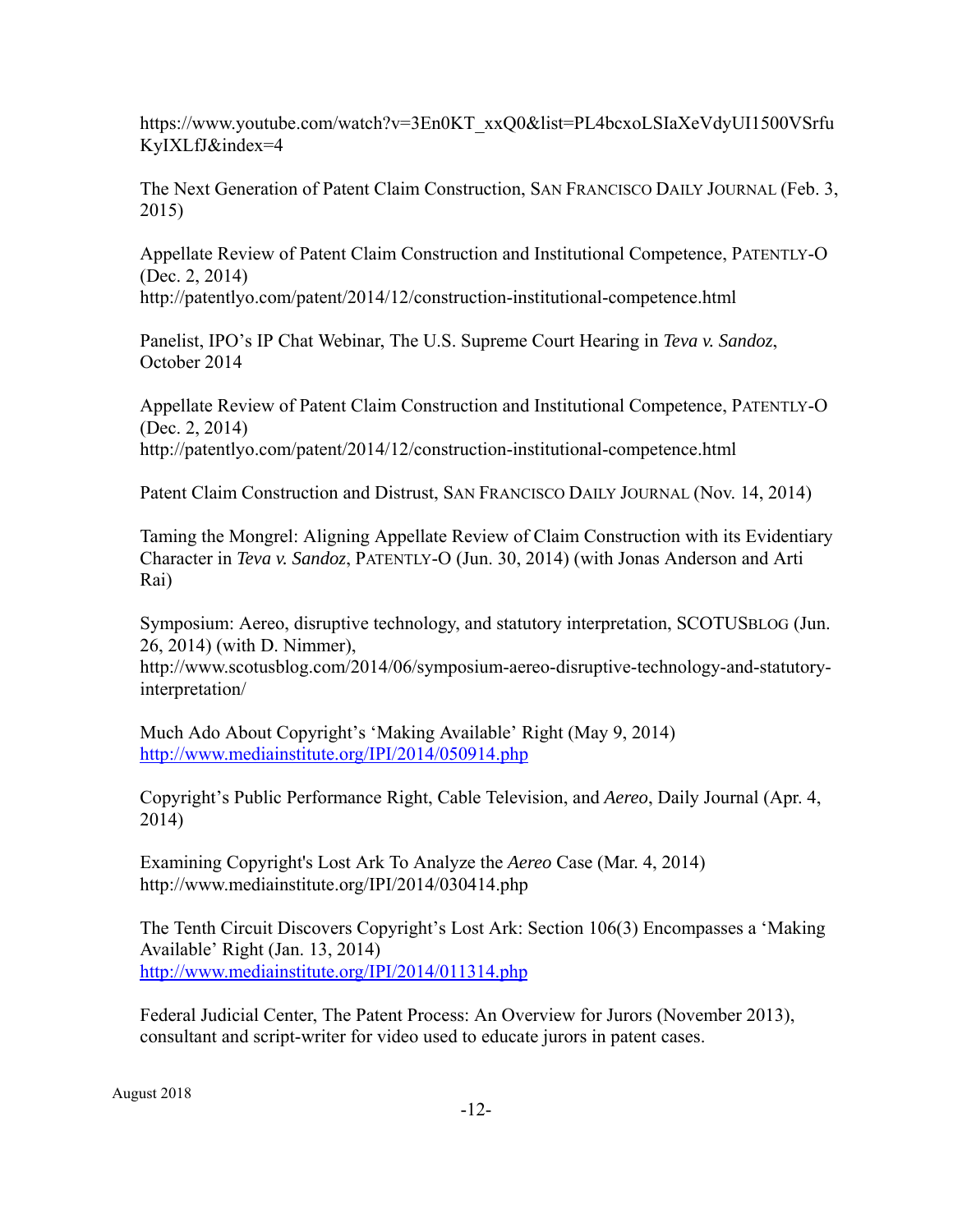https://www.youtube.com/watch?v=ax7QHQTbKQE

It's Time to Make Vague Software Patents More Clear, WIRED (Feb. 7, 2013) http://www.wired.com/opinion/2013/02/its-time-to-make-vague-software-patents-more-clear /

Claim Construction Catch-22: Why the Supreme Court Should Grant Certiorari in Retractable Technologies, Patently-O (Dec. 5, 2012) (with Jonas Anderson) http://www.patentlyo.com/patent/2012/12/guest-postclaim-construction-catch-22-why-thesupreme-court-should-grant-certiorari-in-retractable-t.html

Using Fee Shifting to Promote Fair Use and Fair Licensing (Oct. 11, 2012) http://www.mediainstitute.org/IPI/2012/101112.php

Appellate Review of Patent Claim Construction: The Reality and Wisdom of a "Mongrel" Standard (with J. Anderson) (Sept. 27, 2012) http://www.patentlyo.com/patent/2012/09/appellate-review-of-patent-claim-construction-thereality-and-wisdom-of-a-mongrel-standard-.html

Google, PageRank, and Symbiotic Technological Change (Aug. 24, 2012) http://www.mediainstitute.org/IPI/2012/082412.php

Judicial Regulation of Digital Copyright Windfalls: Making Interpretive and Policy Sense of *Viacom v. YouTube* and *UMG Recordings v. Shelter Capital Partners* (May 3, 2012) http://www.mediainstitute.org/IPI/2012/050212.php

Design for Symbiosis: Promoting More Harmonious Paths for Technological Innovators and Expressive Creators in the Internet Age (Feb. 13, 2012) http://papers.ssrn.com/sol3/papers.cfm?abstract\_id=1995598

Jumping the Grooveshark (Dec. 21, 2011) http://www.mediainstitute.org/new\_site/IPI/2011/122111.php

Copyright Infringement Conflation (Oct. 26, 2011) http://www.mediainstitute.org/new\_site/IPI/2011/102611.php

If Silicon Valley Builds Legal Celestial Jukeboxes, Will Music Fans Return to the Market? (Jul. 26, 2011) http://www.mediainstitute.org/new\_site/IPI/2011/072611.php

The Digital Music Cloud Dilemma: "Poker Face," "Go Your Own Way," and "Imagine" (May 13, 2011) http://www.mediainstitute.org/new\_site/IPI/2011/051311.php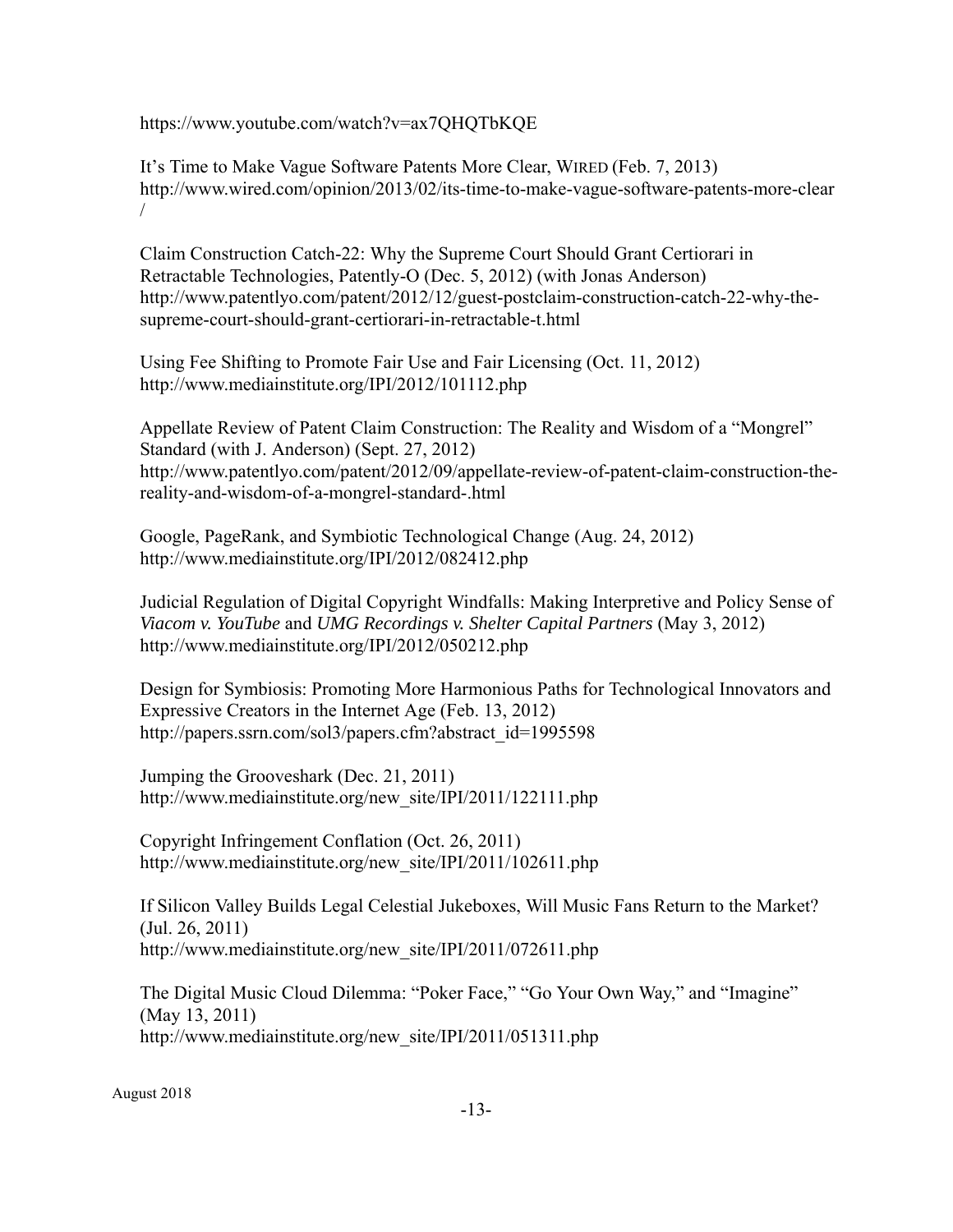Rising from the Ashes of the Google Books Settlement (Apr. 7, 2011) http://www.mediainstitute.org/new\_site/IPI/2011/040711.php

Internet Freedom, Freedom of Expression, and Copyright Enforcement (Feb. 23, 2011) http://www.mediainstitute.org/new\_site/IPI/2011/022311.php

Interpreting Intellectual Property Law: Text, Context, and Jurisprudence (Dec. 15, 2010) http://www.mediainstitute.org/new\_site/IPI/2010/121410.php

Exhuming Copyright's Lost Ark to Interpret the Distribution Right (Oct. 20, 2010) http://www.mediainstitute.org/new\_site/IPI/2010/102110.php

Assessing the DMCA Safe Harbors: The Good, the Bad, and the Ugly (August 31, 2010) http://www.mediainstitute.org/new\_site/IPI/2010/090110.php

In Search of Copyright's Lost Ark: Interpreting the Right to Distribute and Statutory Damages in the Internet Age , Martindale.com Connected (July 2010) (with David Nimmer) http://community.martindale.com/legal-groups/practice\_area1/intellectual\_property/freeipco ntent/f/24644.aspx

Copyright Termination, Intellectual Property Colloquium (June 2010) (with David Nimmer) http://www.ipcolloquium.com/Programs/13.html

The iPad and the Future of Expressive Creativity: An Open Letter to Steve Jobs (June 11, 2010) http://www.mediainstitute.org/new\_site/IPI/2010/061110\_TheiPad.php

The International Trade Commission's Section 337 Authority, Patently-O Patent Law Journal (May 11, 2010) http://www.patentlyo.com/files/menell.itc.pdf

Lies, Damned Lies, and [Characterizations of Digital Piracy] Statistics: A Call for Moderation (May 5, 2010) http://www.mediainstitute.org/new\_site/IPI/2010/050610\_Lies.php

File-Sharing Copyrighted Works Without Authorization: A Misguided Social Movement (Feb. 17, 2010) http://www.mediainstitute.org/new\_site/IPI/021710\_FileSharingCopyrighted.php

Claim Construction: A Structured Framework, Patently-O (with Matthew D. Powers and Steven C. Carlson) (Sept. 29, 2009)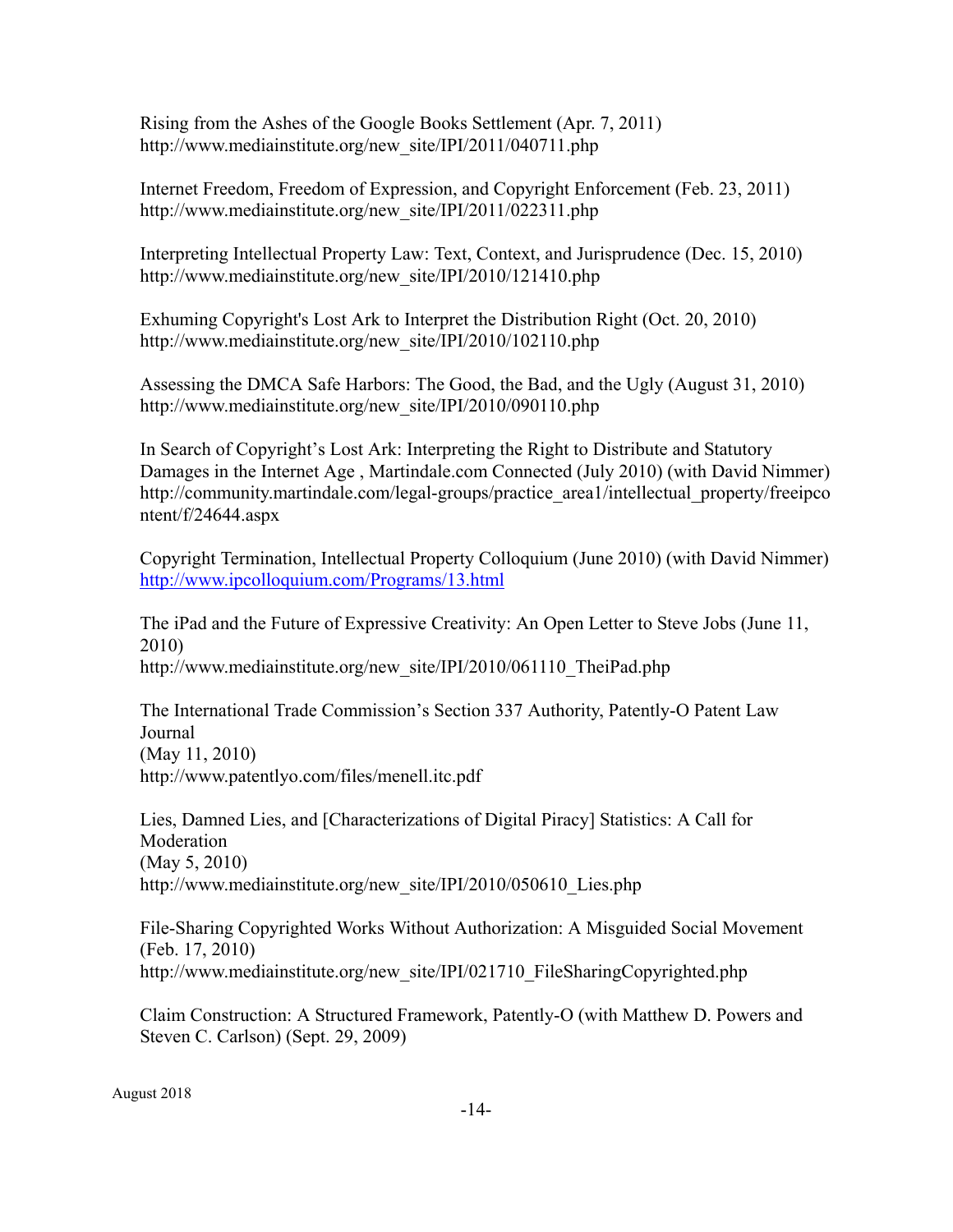http://www.patentlyo.com/patent/articles\_and\_publications/

Google Books Settlement: Taking the Long View (Sept. 16, 2009) http://www.mediainstitute.org/new\_site/IPI/091609\_GoogleBooksSettlement.php

Chilled Innovation v. Balanced Evolution: Reflecting on Indirect Copyright Liability in the Digital Age (July 24, 2009) http://www.mediainstitute.org/new\_site/IPI/072409\_ChilledInnovations.php

Welcome Google 3.0 - Ushering Professional Content Into the World's Leading Search Environment (Feb. 24, 2009) http://www.mediainstitute.org/new\_site/IPI/022409\_WelcomeGoogle.php

**Amicus Briefs** (principal author or co-author/counsel of record)

*Sequenom, Inc. v. Ariosa Diagnostics, Inc. Natera, Inc., and DNA Diagnostics Center, Inc.,* U.S. Supreme Court No. 15-1182 Brief of Professors Jeffrey A. Lefstin and Professor Peter S. Menell as Amici Curiae in Support of Rehearing En Banc (Apr. 20, 2016)

 *Ariosa Diagnostics, Inc. v. Sequenom, Inc.*, U.S. Court of Appeals for the Federal Circuit, Nos. 2014–1139, 2014–1144 Brief of Professors Jeffrey A. Lefstin and Professor Peter S. Menell as Amici Curiae in Support of Rehearing En Banc (Aug. 26, 2015)

 *Cindy Lee Garcia v. Google Inc. and YouTube, LLC*, U.S. Court of Appeals for the Ninth Circuit, No. 12-57302, Brief of Amici Curiae Professors Shyamkrishna Balganesh, Justin Hughes, Peter Menell, and David Nimmer in Support of Neither Party (Nov. 25, 2014)

 *Teva Pharmaceuticals USA, Inc., et al., v. Sandoz, Inc., et al.*, U.S. Supreme Court No. 13-854, Brief of Professors Peter S. Menell, J. Jonas Anderson, and Arti K. Rai as Amici Curiae in Support of Neither Party (Jun. 20, 2014)

*Nautilus, Inc. v. Biosig Instruments, Inc.,* U.S. Supreme Court No. 13-368, Brief Amicus Curiae of Professor Peter S. Menell in Support of Neither Party (Mar. 3, 2014)

*American Broadcasting Companies, Inc., et al. v. AEREO, Inc., F/K/A/ Bamboom Labs, Inc.,* U.S. Supreme Court No. 13-641, Brief Amici Curiae of Professors Peter S. Menell and David Nimmer in Support of Petitioners (Feb, 28, 2014)

*Alice Corporation Pty., Ltd., v. CLS Bank International, et al.*, U.S. Supreme Court No. 13- 298, Brief of Professors Peter S. Menell and Jeffrey A. Lefstin as Amici Curiae in Support of Respondents (Feb. 28, 2014)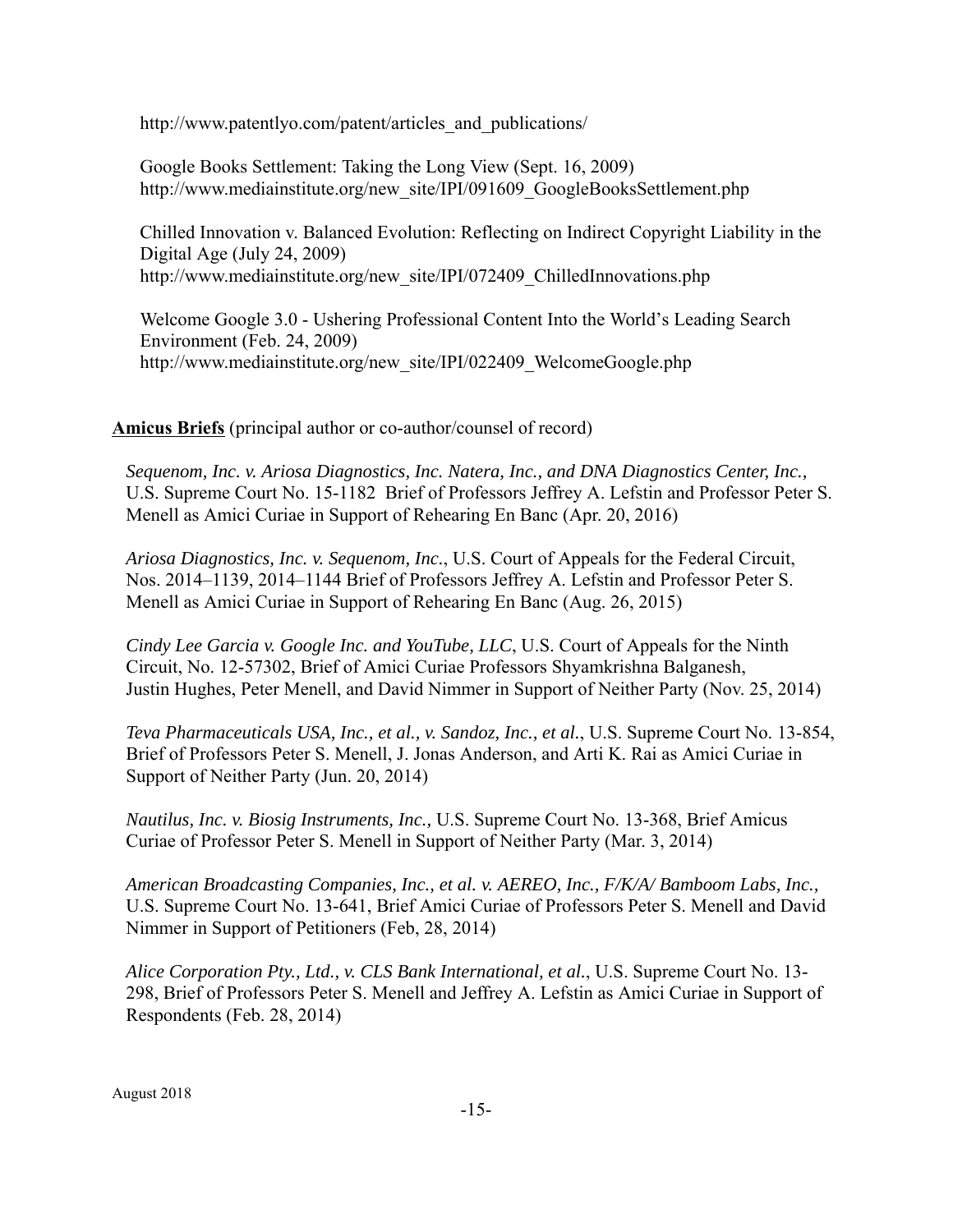*Lighting Ballast Control LLC v. Philips Electronics North America Corporation and Universal Lighting Technologies, Inc.*, U.S. Court of Appeals for the Federal Circuit (en banc), Brief of Professor Peter S. Menell as Amicus Curiae Supporting Lighting Ballast Control LLC (Jul. 1, 2013)

*Bilski v. Kappos*, U.S. Supreme Court No. 08-964, Brief Amici Curiae of Professors Peter S. Menell and Michael J. Meurer In Support of Respondent (Oct. 2, 2009)

*Steinbeck v. Penguin Group (USA) Inc.*, U.S. Supreme Court No. 08-1039, Brief Amicus Curiae of Professors Peter S. Menell and David Nimmer in Support of Petitioners on Petition for a Writ of Certiorari (Mar. 18, 2009)

*Metro-Goldwyn-Mayer Studios Inc. v. Grokster, Ltd.*, U.S. Supreme Court No. 04-480, Brief of Professors Peter S. Menell, David Nimmer, Robert P. Merges, and Justin Hughes, as Amici Curiae In Support of Petitioners (Jan. 24, 2005); reprinted in 29 BERKELEY TECHNOLOGY LAW JOURNAL 511 (2005).

*Lotus Development Corp. v. Borland Intern., Inc.*, U.S. Supreme Court No. 94-2003, Brief of Professors Peter S. Menell and Dennis Karjala In Support of Respondent (December 1995)

# **Regulatory/Policy Comments/Legislative Testimony**

Promoting Patent Claim Clarity, Comments submitted in response to the PTO's Request for Comments on Enhancing Patent Quality (80 FR 6475 (Feb. 5, 2015)), May 2015

Panelist, Roundtable Discussions on Remixes, First Sale, and Statutory Damages, Green Paper on Copyright Policy, Creativity, and Innovation in the Digital Economy, U.S. Department of Commerce, Berkeley, California, July 2014

Panelist, Music Licensing Study Roundtable, U.S. Copyright Office, Los Angeles, California, June 2014

Comments of Professor Peter S. Menell – Study on the Right of Making Available Docket No. 2014–2 (Copyright Office – Making Available Study) http://www.copyright.gov/docs/making\_available/comments/docket2014\_2/Peter\_Menell.pdf

The Notice Function of Patents, Federal Trade Commission hearings on The Evolving IP Marketplace, Berkeley, California, May 2009

Framing the P2P/Copyright Policy Debate, Peer-to-Peer File-Sharing Technology: Consumer Protection and Competition Issues, Federal Trade Commission, Washington, D.C., December 2004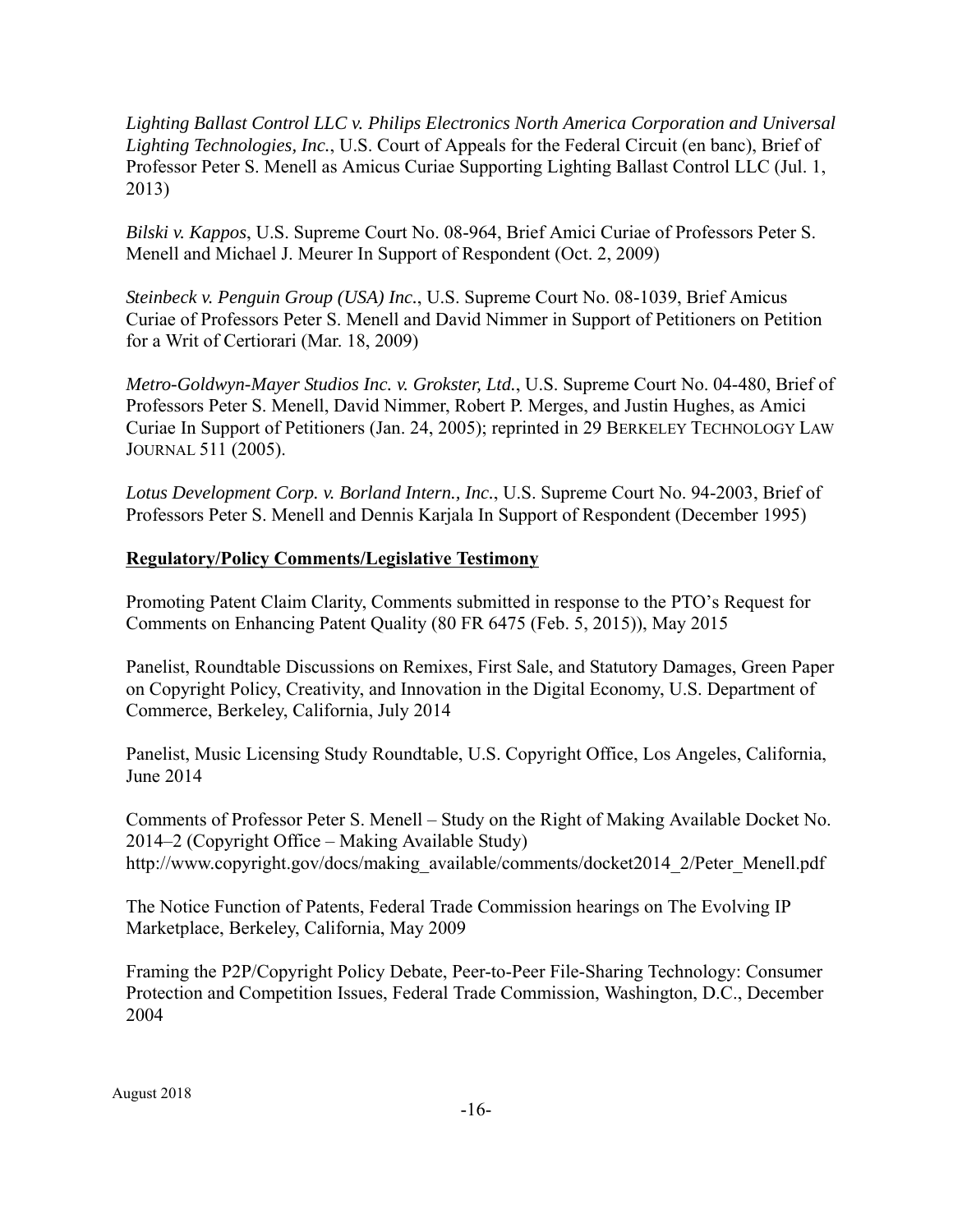# **Teaching Materials**

IPPresentations (1998 & annual updates - presentation technology for teaching intellectual property law.

IPNTA Presentations (2017)

United States v. RETEP Chemical Corp. et al.: An Interactive Exercise for Teaching Hazardous Waste Law, (1985 & updates through 1997) (has been used at Albany, Berkeley, Georgetown, Harvard, Hastings, Nebraska, New York Law School, New York University, Northeastern, Stanford, University of Chicago, and Williamette).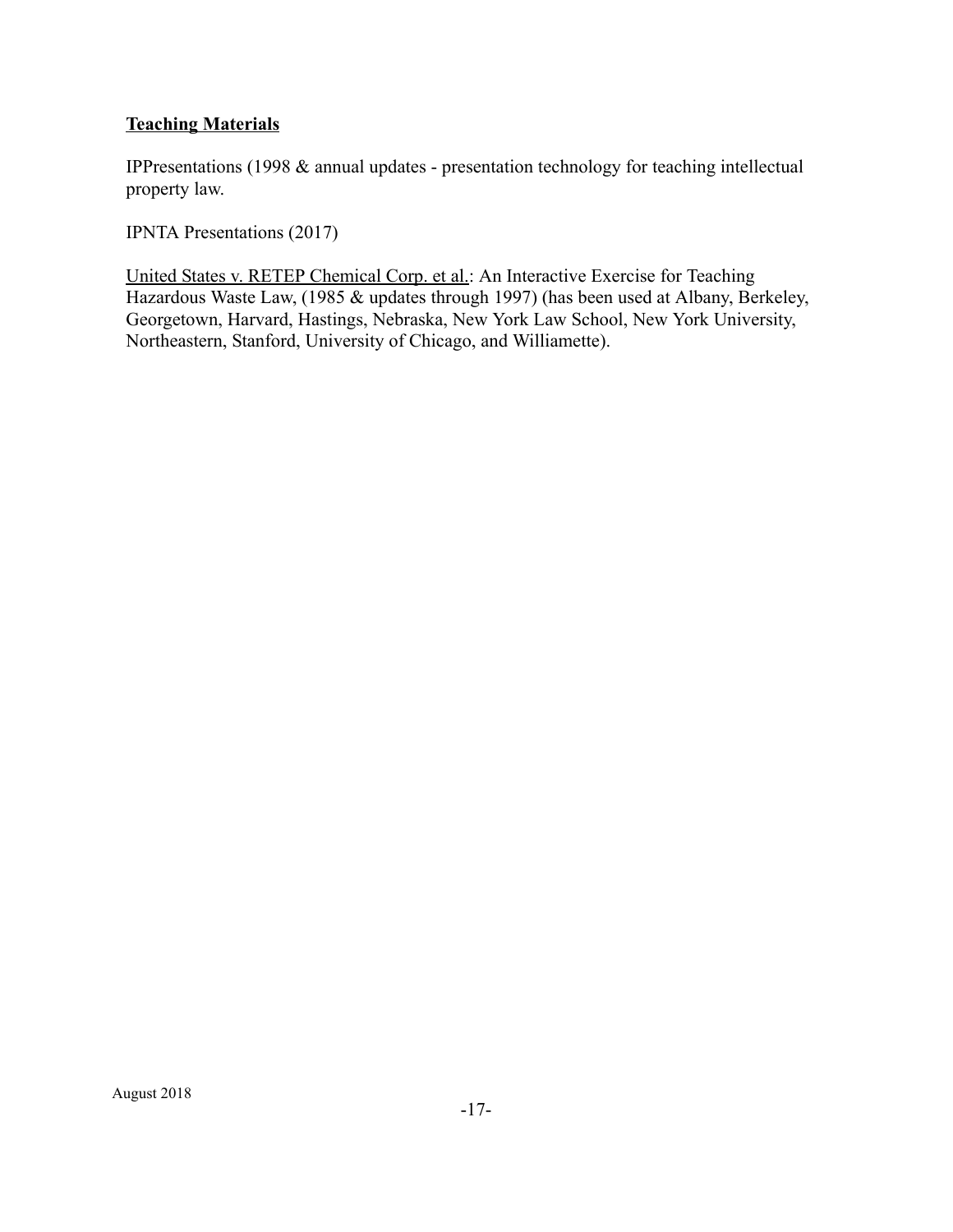### **PRESENTATIONS**

Presenter, The Use and Misuse of IP Kinship Metaphors, Intellectual Property Scholars Conference, Berkeley, California, August 2018

Co-presenter (with Amit Elazari Bar On), Promoting Responsible Whistleblowing: Reconciling and Reforming CFAA Liability in the Information Age, Intellectual Property Scholars Conference, Berkeley, California, August 2018

Co-presenter (with Daniel Yablon), Useful Article Protection: Tracing and Disentangling the Intellectual Property Landscape, Intellectual Property Scholars Conference, Berkeley, California, August 2018

Co-presenter (with Uri Y. Hacohen), Unjust Endorsement: Endorser and Platform Responsibility in the Social Media Age, Intellectual Property Scholars Conference, Berkeley, California, August 2018

Panelist, The Future of Intermediary Liability, Wikimedia Foundation, San Francisco, California, July 2018

Conference Organizer, Moderator, and Presenter (sessions on Patent Basics, Patent Case Management, Copyright Basics, Copyright Infringement, Copyright Case Management, Digital Copyright, and Digital Copyright Issues),  $21<sup>st</sup>$  Annual Intellectual Property in the New Technological Age, a four day conference sponsored by the Berkeley Center for Law & Technology and the Federal Judicial Center (attended by 40 federal judges), Berkeley, California, May 22-25, 2018

Presenter, Developments in Patent Case Management, FJC National Workshop for U.S. District Judges, Washington, D.C., May 2018

Presenter, The Use and Misuse of IP Kinship Metaphors, Conference on the Kinship Between Patent and Copyright Law, University of Pennsylvania Law School, December 2017, Philadelphia, Pennsylvania, April 2018

Lead Presenter, The ALI Copyright Restatement Project: A Horse of a Different Color?, Twenty-Sixth Annual Conference International Intellectual Property Law & Policy, Fordham University School of Law, New York City, April 2018

Moderator, Artificial Intelligence and Intellectual Property Panel, Twenty-Sixth Annual Conference International Intellectual Property Law & Policy, Fordham University School of Law, New York City, April 2018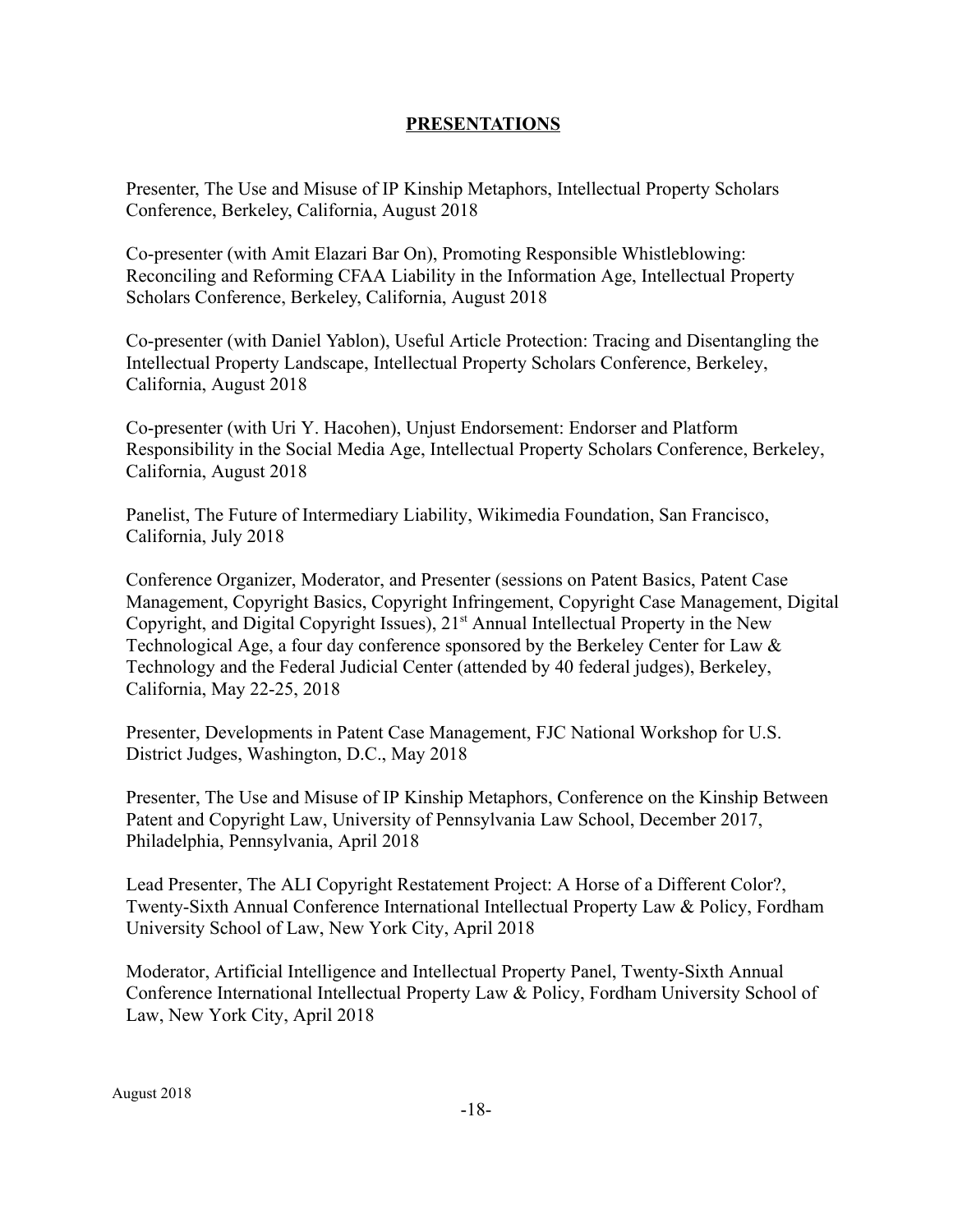Panelist, Startup Nation Comes to Silicon Valley: Comparing U.S. and Israel Patent Law, U.S. PTO Silicon Valley Office, San Jose, California, February 2018

Panelist, Artificial Intelligence Creating Protectable Artistic Works: The Future of Copyright?, Los Angeles Chapter of the Copyright Society of the U.S.A., Los Angeles, California, February 2018

Presenter, In Search of Patent's Lost Ark; Interpreting Section 101 in Information Age, Cleveland Intellectual Property Law Association, Akron, Ohio, February 2018

Presenter, Rethinking Corporate Integrity: Trade Secrets, Whistleblowers, and the Public Interest, University of Akron School of Law, Akron, Ohio, February 2018

Presenter, The API Copyright Wars, Conference on Algorithms and the Law, Interdisciplinary Center, Herzilya, Israel, December 2017

Panelist, § 101 Update, Advanced Patent Law Institute, Palo Alto, California, December 2017

Panelist, University of Pennsylvania Law Review Symposium: *Star Athletica v. Varsity Brands*, University of Pennsylvania Law School, Philadelphia, Pennsylvania, December 2017

Presenter, Rise of the API Copyright Dead?: An Updated Epitaph for Copyright Protection of Network and Functional Features of Computer Software, Entertainment, Media & IP Colloquium, UCLA School of Law, Los Angeles, California, November 2017

Conference Co-Organizer and Moderator, Panel on Developments in Patent Case Management, Georgetown University Law Center/Berkeley Center for Law & Technology 9<sup>th</sup> Annual Patent Law and Policy Conference, Washington, D.C., November 2017

Panelist, The Law of Enhanced Damages and How Companies Should Respond to Willfulness Risk, Patent Law in Global Perspective, Stanford, California, October 2017

Panelist, Developments in Trade Secret Law, San Francisco Intellectual Property Law Association Annual Seminar, Sonoma, California, September 2017

Panelist, Copyright Reform: Breaking the Logjam, New Directions in Technology Policy: Removing Barriers to Growth and Innovation, 2017 Aspen Forum, Technology Policy Institute, Aspen, Colorado, August 2017

Presenter, Deterring Extortionate Copyright Demands, Intellectual Property Scholars Conference, New York, August 2017

Presenter, Network Effects, Intellectual Property Scholars Conference, New York, August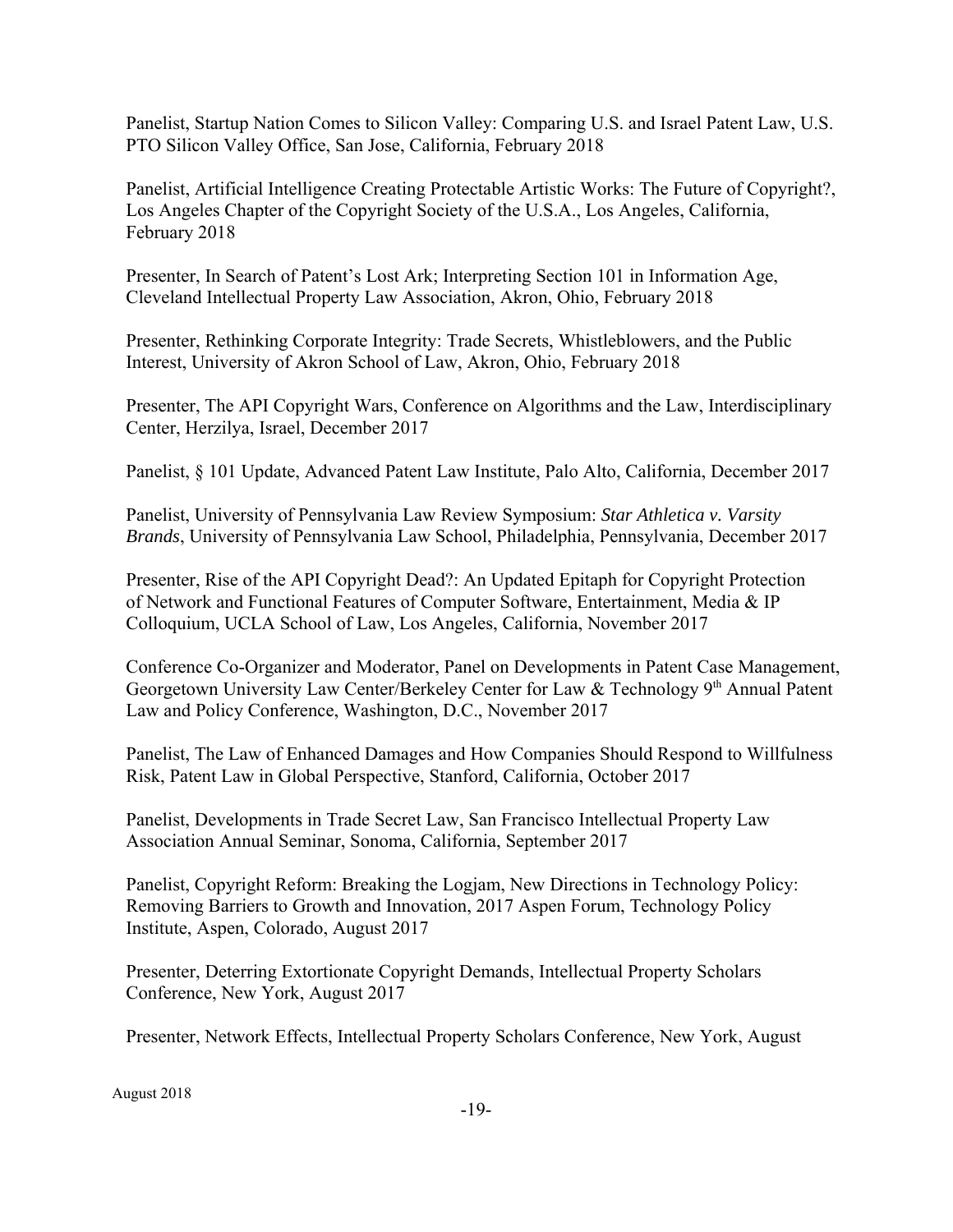### 2017

Lecturer, Course on U.S. Copyright Law for Cuban Government Ministers and Lawyers, sponsored by Center for Inter-American Legal Education (week-long course for 40 participants), Havana, Cuba, June 2017

Conference Organizer, Moderator, and Presenter (sessions on Patent Basics, Patent Case Management, Copyright Basics, Copyright Infringement, Copyright Case Management, Digital Copyright, and Digital Copyright Issues),  $20<sup>th</sup>$  Annual Intellectual Property in the New Technological Age, a four day conference sponsored by the Berkeley Center for Law & Technology and the Federal Judicial Center (attended by 40 federal judges), Berkeley, California, May 16-19, 2017

Presenter, Rise of the API Copyright Dead?: An Updated Epitaph for Copyright Protection of Network and Functional Features of Computer Software, Harvard Journal of Law & Technology, Harvard Law School, Cambridge, Massachusetts, March 2017

Presenter, Rise of the API Copyright Dead?: An Updated Epitaph for Copyright Protection of Network and Functional Features of Computer Software, Boston University School of Law, Boston, Massachusetts, March 2017

Presenter, Rise of the API Copyright Dead?: An Updated Epitaph for Copyright Protection of Network and Functional Features of Computer Software, NYU Law School, New York, March 2017

Presenter, Rise of the API Copyright Dead?: An Updated Epitaph for Copyright Protection of Network and Functional Features of Computer Software, Penn Intellectual Property Group, University of Pennsylvania Law School, Philadelphia, Pennsylvania, March 2017

Presenter, Rise of the API Copyright Dead?: An Updated Epitaph for Copyright Protection of Network and Functional Features of Computer Software, Copyright Scholarship Conference, University of Pennsylvania Law School, Philadelphia, Pennsylvania, March 2017

Panelist, Legal and Policy Impact, Conference – Blurred v. Bright: The Changing Analysis of Copyright Infringement in Music, Silicon Flatirons, University of Colorado, Boulder, Colorado, March 2017

Presenter, Rise of the API Copyright Dead?: An Updated Epitaph for Copyright Protection of Network and Functional Features of Computer Software, Georgia State University, Berkeley, California, March 2017

Panel Moderator, Pushing the Limits of Intellectual Property Law, USC Gould School of Law Intellectual Property Institute (opening plenary), Santa Monica, California, March 2017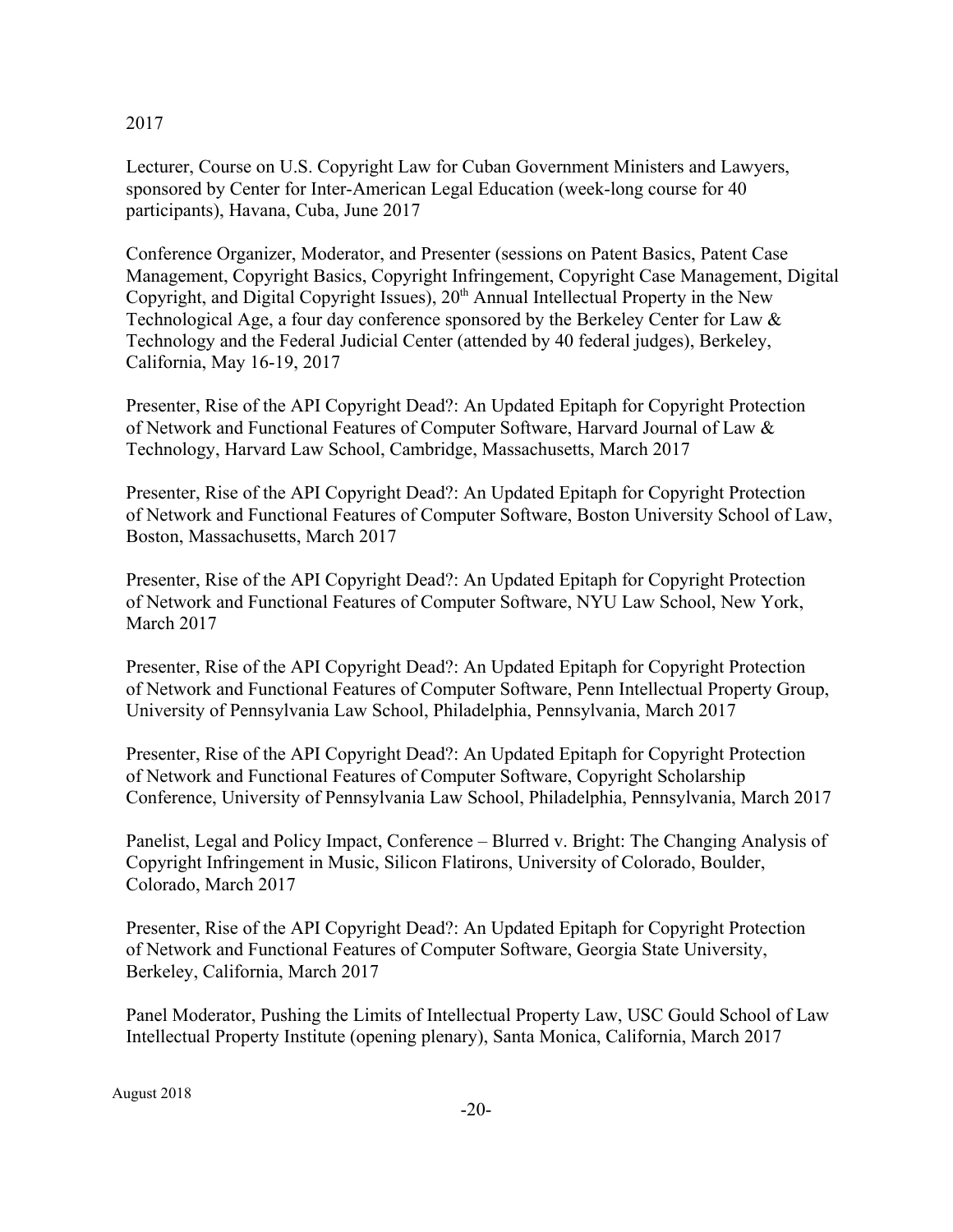Conference Organizer, Patentable Subject Matter Workshop, Berkeley, California, March 2017

Panelist, Domestic and International Impacts, Implementing and Interpreting the Defend Trade Secrets Act, Center for Intellectual Property & Entrepreneurship/Business, Entrepreneurship & Tax Law Review, University of Missouri School of Law, Columbia, Missouri, March 2017

Keynote Address: IP and Social Justice: Mapping the Next Frontier, 14th Annual Intellectual Property Law Seminar, Howard University, Washington, D.C., March 2017

Panelist, Patent Litigation Reform, Simpson Thacher & Bartlett LLP, Palo Alto, California, March 2017

Participant, BCLT Copyright Small Claims Workshop, Berkeley, California, February 2017

Panelist, Patentable Subject Matter Eligibility Debate, Advanced Patent Law Institute, Palo Alto, California, December 2016

USPTO Patentable Subject Matter Eligibility Roundtable, Stanford California, December 2016

Conference Co-Organizer and Moderator, Panels on Developments in Patent Case Management and Patent Remedies, Georgetown University Law Center/Berkeley Center for Law & Technology 8<sup>th</sup> Annual Patent Law and Policy Conference, Washington, D.C., December 2016

Co-Organizer and Presenter, Patent Litigation Workshop, District of New Jersey, November 2016

Presenter, Rise of the API Copyright Dead?: An Updated Epitaph for Copyright Protection of Network and Functional Features of Computer Software, Georgia State University, Atlanta, Georgia, November 2016

IP and Social Justice: Mapping the Next Frontier, Georgia State University, Atlanta, Georgia, November 2016

Panelist, The Supreme Court on the Useful and the Aesthetic in Copyright Law: *Star Athletica v. Varsity Brands*, University of Pennsylvania Law School, November 2016

Moderator, From the Patent Pilot Courts to the Federal Circuit, What are the Advantages and Disadvantages of Patent Cases Congregating in Courts with Special Patent Expertise?, Eastern District of Texas Bench and Bar, Plano, Texas, October 2016

Panelist, Falling Into the Rabbit Hole: Does the Patent System Need Fixing or Is Somebody Just Trying to Put the Fix In?, Eastern District of Texas Bench and Bar, Plano, Texas, October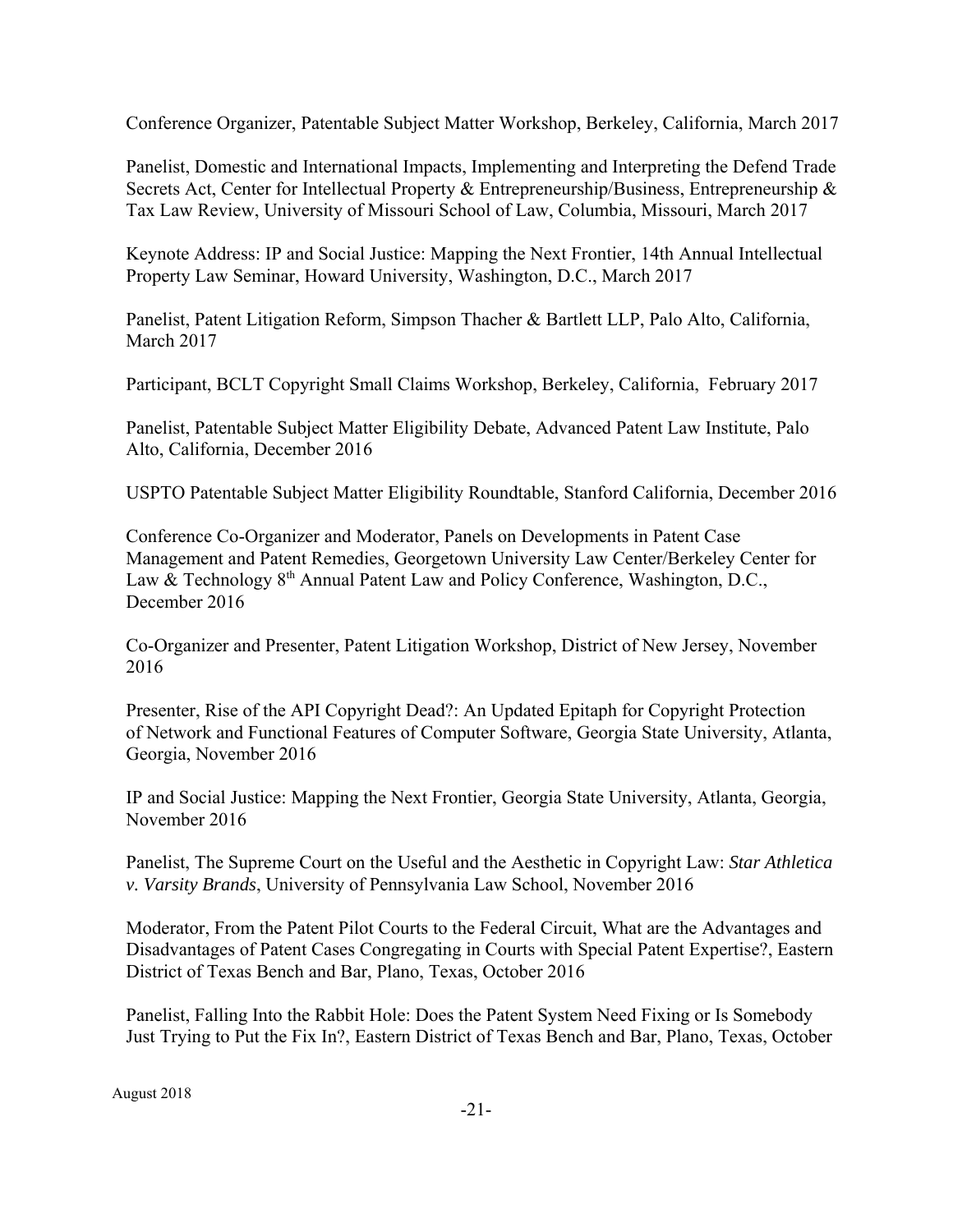### 2016

Panelist, Conference Honoring Judge Ronald M. Whyte, Federal Circuit Bar Association, Stanford, California, October 2016

Keynote Address: IP and Social Justice: Mapping the Next Frontier, SMU Deman School of Law, 13th Annual Symposium on Emerging Intellectual Property: Intellectual Property and Social Justice, Dallas, Texas, September 2016

Panelist, Claim Clarity, Consistency, Santa Clara-Duke-USPTO Quality Conference, Santa Clara, California, September 2016

The Fallacy of *Mayo*'s Double Invention Requirement for Patenting Applications of Scientific Discoveries, Intellectual Property Scholars Conference, Stanford California, August 2016 (with Jeffrey Lefstin)

Presenter, Preliminary Report of the Berkeley Center for Law & Technology Patent Damages Workshop, Conference of Patent Damages (PatDam2016), University of Texas at Austin School of Law, Austin, Texas, June 2016

Panelist, Panel on Patent Trials, U.S. Court of Appeals for the Sixth Circuit Conference, Louisville, Kentucky, May 2016

Conference Organizer, Moderator, and Presenter (sessions on Patent Basics, Patent Case Management, Copyright Basics, Copyright Infringement, Copyright Case Management, Digital Copyright, and Digital Copyright Issues),  $19<sup>th</sup>$  Annual Intellectual Property in the New Technological Age, a four day conference sponsored by the Berkeley Center for Law & Technology and the Federal Judicial Center (attended by 35 federal judges), Berkeley, California, May 17-20, 2016

Tailoring a Public Policy Exception to Trade Secret Protection, Harvard Law School, Cambridge, Massachusetts, April 2016

Copyright Year in Review, Berkman Center for Internet and Society, Harvard Law School, Cambridge, Massachusetts, April 2016

Co-organizer, Presenter, and Panel Moderator, Copyright, APIs, and Interoperability: Framing the Analysis, Berkeley, California, April 2016

Panelist, FJC-USPTO Patent Law Seminar for Federal Judges, U.S. Patent and Trademark Office, Alexandria, Virginia, April 2016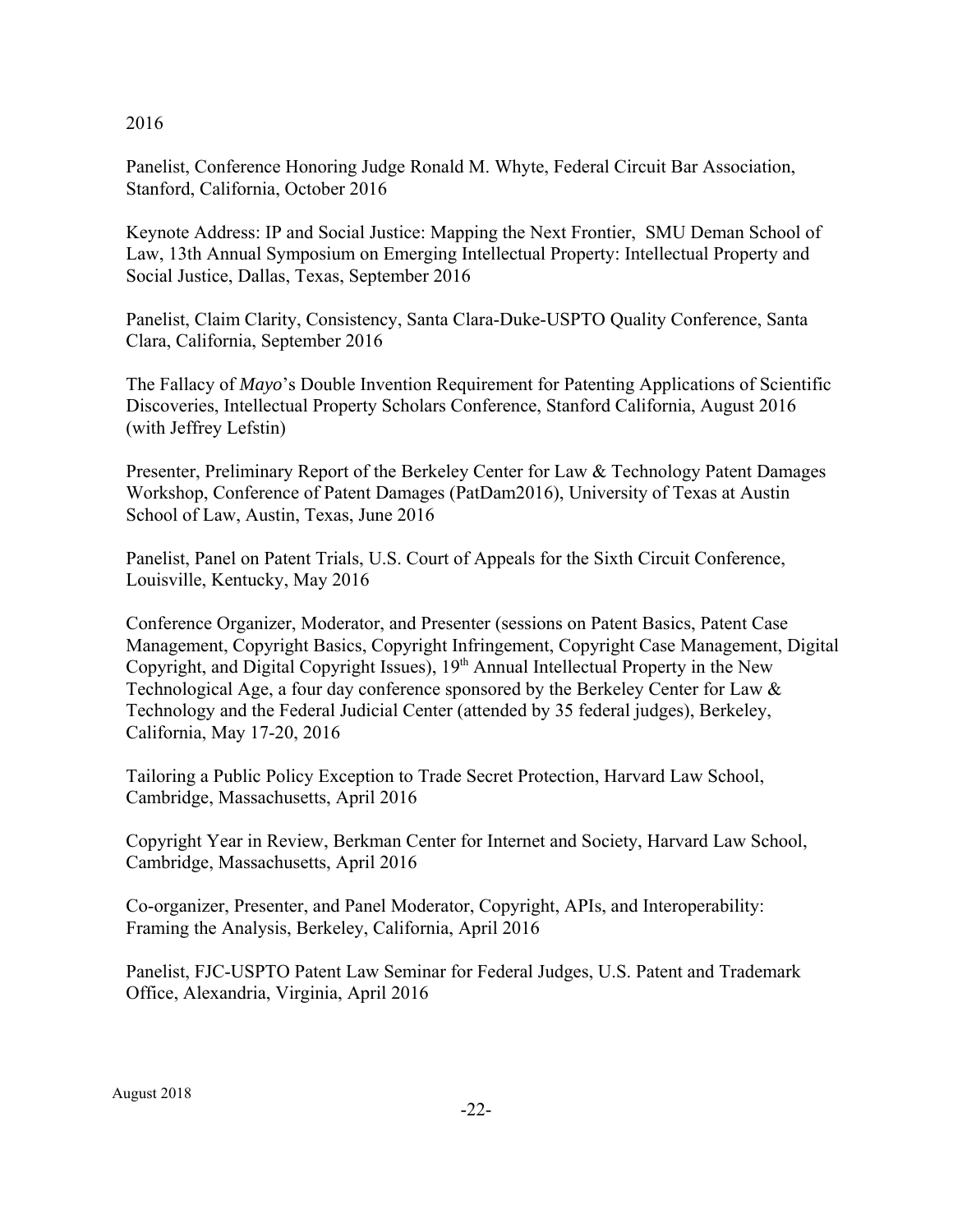Co-Organizer and Panel Moderator, Patent Damages Roundtable, Berkeley, California, March 2016

Copyright Year in Review, USC Gould School of Law Intellectual Property Institute, Santa Monica, California, February 2016

Panelist, Legal Hurdles and Developments from Supreme Court/Court of Appeals, Federal Circuit, Bloomberg BNA, San Francisco, California, January 2016

Panelist, Navigating, Litigating and Even Avoiding Eligible Subject Matter Questions, Advanced Patent Law Institute, Palo Alto, California, December 2015

Adapting Copyright for the Mashup Generation, Tel Aviv University, Tel Aviv, Israel, November 2015

Tailoring a Public Policy Exception to Trade Secret Protection, Bar Ilan University, Ramat-Gan, Israel, November 2015

Commentator, Copyright Roundtable, University of Pennsylvania School of Law, Philadephia, Pennsylvania, November 2015

Conference Co-Organizer and Moderator, Panel on Developments in Patent Case Management, Georgetown University Law Center/Berkeley Center for Law & Technology  $7<sup>th</sup>$  Annual Patent Law and Policy Conference, Washington, D.C., November 2015

Panelist, Conference on Termination of Transfers, Berkeley Center for Law & Technology, Berkeley, California, October 2015

Panelist, *Alice*. Is it a Software Infringers' Wonderland? Or, Will Good Software Patents Somehow Survive?, Eastern District of Texas 2015 Bench Bar Conference, Plano, Texas, October 2015

Panelist, Property Rights in the Digital Age, William & Mary Law School, Williamsburg, Virginia, October 2015

Economic Analysis of Copyright Notice: Tracing and Scope in the Digital Age, at Conference on Notice Failure, Boston University, Boston, Massachusetts, September 2015

Conference Organizer and Presenter, Research Handbook of the Economics of Intellectual Property Law – Vol I (Theory), presentations on Network Effects and Notice Externalities, Berkeley Law, Berkeley, California, August 2015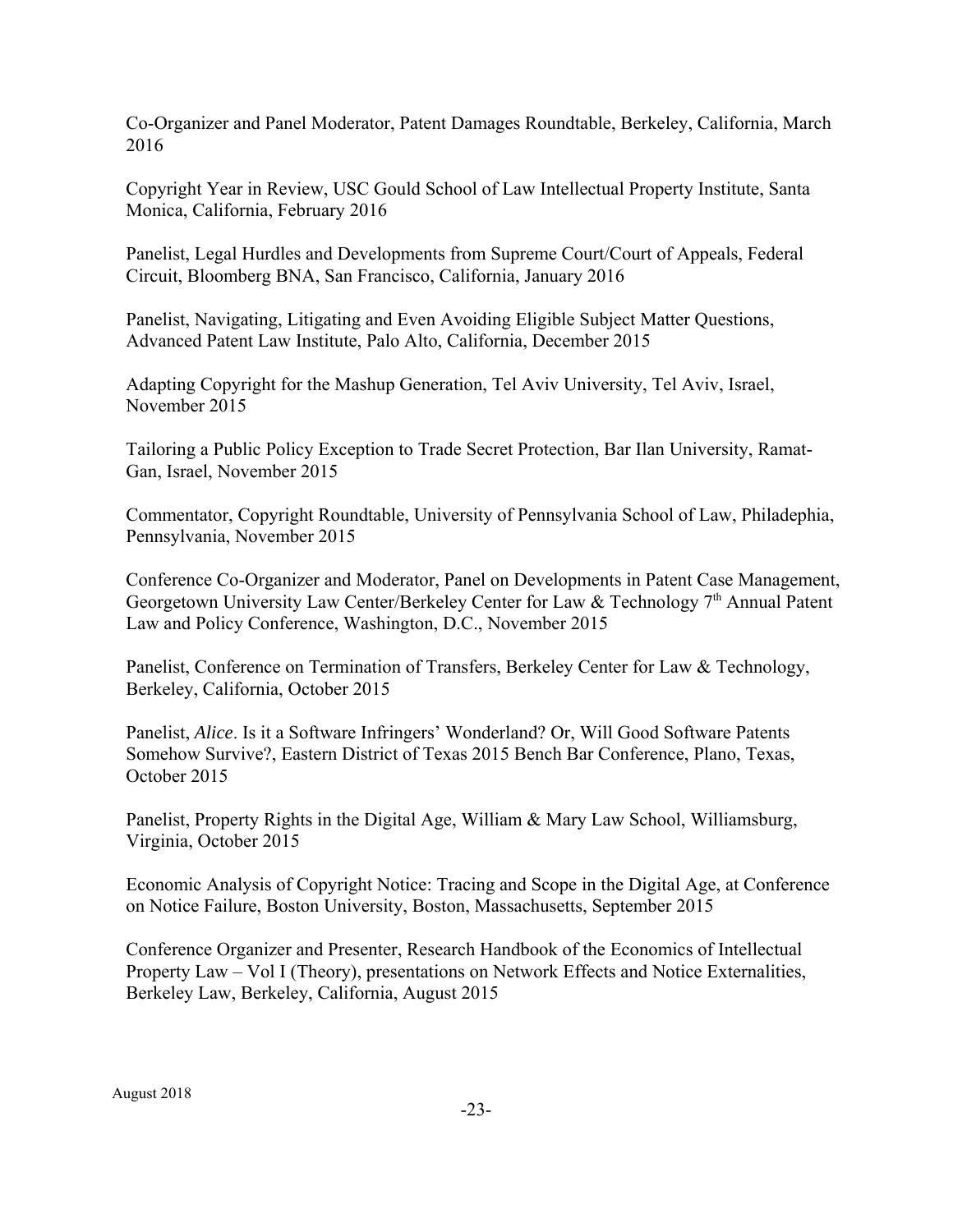Presenter, Percolating Intellectual Property Law through Circuit Stewardship: Empirical and Jurisprudential Analysis of En Banc Review (with Ryan Vacca), Intellectual Property Scholars Conference, DePaul University College of Law, Chicago, Illinois, August 2015

Conference Organizer and Presenter, Research Handbook of the Economics of Intellectual Property Law – Vol II (Analytical Methods), presentations on Empirical Studies of Claim Construction (with Jonas Anderson) and Software Protection, Northwestern Univ., Chicago, Illinois, August 2015

Panelist, The Future of Copyright and Online Media Distribution, Stanford eCommerce Best Practices Conference, Stanford Law School, Stanford, California, June 2015

Conference Organizer, Moderator, and Presenter (sessions on Patent Basics, Patent Case Management, Design Patents, Copyright Basics, Copyright Infringement, Copyright Case Management, Digital Copyright, Trade Dress, Trademark Case Management, and Digital Copyright Issues), 18<sup>th</sup> Annual Intellectual Property in the New Technological Age, a four day conference sponsored by the Berkeley Center for Law & Technology and the Federal Judicial Center (attended by 36 federal judges), Berkeley, California, May 19-22, 2015

Panelist, Has The Transformative Use Doctrine Transformed Copyright Law For Better or Worse?, Media Law Resource Center, Legal Frontiers in Digital Media 2015, Computer History Museum, May 2015

Keynote Address, The 3D Printing Trilemma: Design Innovation, Aftermarkets, and Enforcement, What Every Business Must Know Today About 3D Printing, Roch and Roll Hall of Fame, Cleveland, Ohio, May 2015

Panelist, Copyright and Music Licensing, Fair Use in the Digital Age: The Ongoing Influence of *Campbell v. Acuff-Rose*'s "Transformative Use Test, "University of Washington School of Law, April 2015

Copyright Year in Review, USC IP Institute, Los Angeles, California, March 2015

Panelist, Copyright in the Age of Cloud Computing and Similar New Technologies, USC IP Institute, March 2015

Commentator, NBER Digitization Conference, Stanford, California, March 2015

Panel Organizer and Moderator, Interpreting Copyright and Trademark Law in the Digital Age, 2015 Workshop for Judges of the Ninth Circuit, Tucson, Arizona, January 2015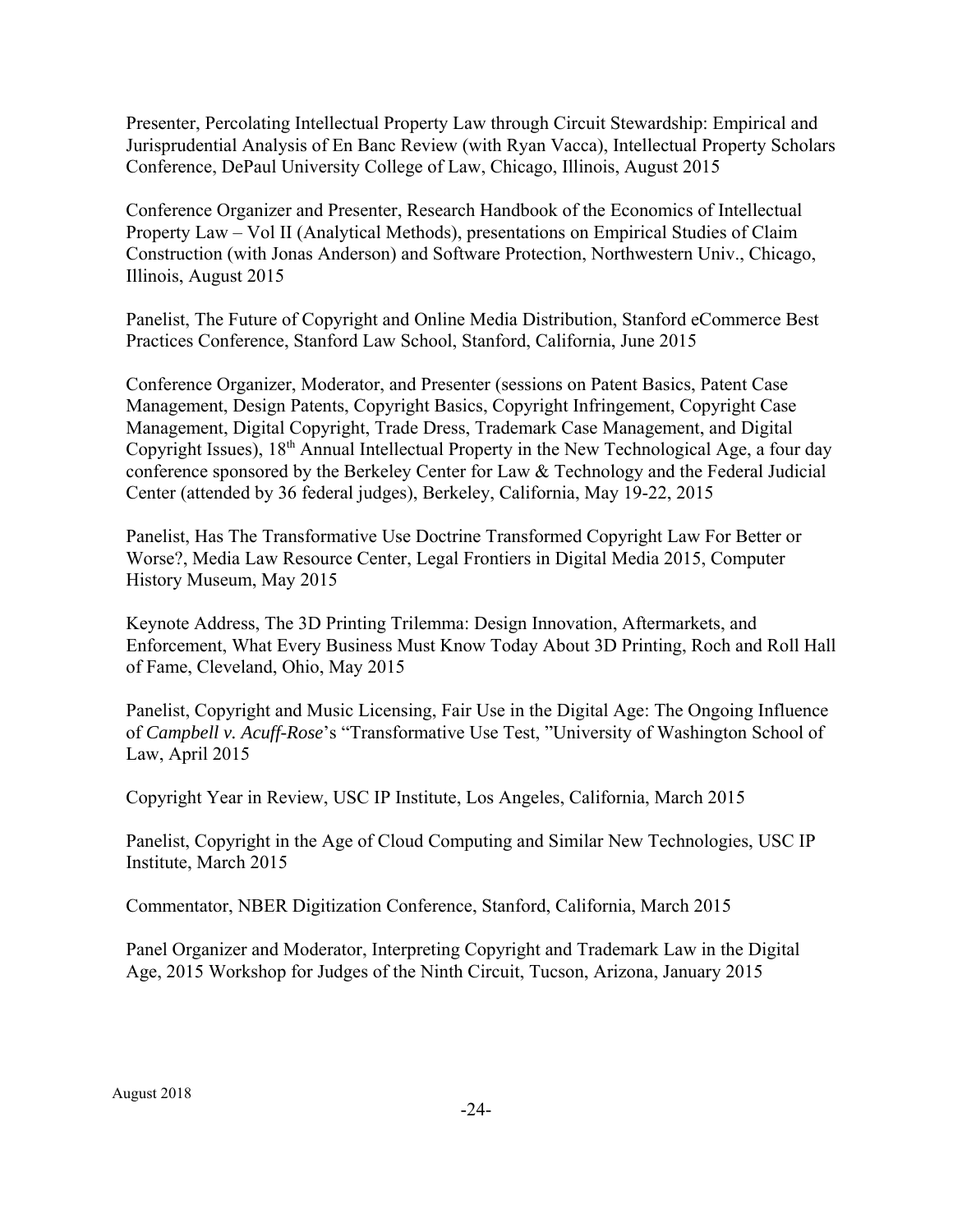Keynote Address, Domestic Perspectives on the State of the U.S. IP System, 2014 IP Institute, Cravath, Swaine & Moore and NYU Engelberg Center on Innovation Law & Policy, New York, December 2014

Conference Co-Organizer and Moderator, Panel on Developments in Patent Case Management, Georgetown University Law Center/Berkeley Center for Law & Technology 6<sup>th</sup> Annual Patent Law and Policy Conference, Washington, D.C., November 2014

Patent Case Management: Past, Present & Future, Eastern District of Texas 2014 Bench Bar Conference, Plano, Texas, October 2014

Panelist, IPO's IP Chat Webinar, The U.S. Supreme Court Hearing in *Teva v. Sandoz*, October 2014

Adapting Copyright for the Mashup Generation, Berkeley Law IP Scholarship Seminar, Berkeley, California, October 2014

Copyright Year in Review, Orange County Bar Association, Newport Beach, California, September 2014

Keynote Address, The Trouble with Patent Trolls, Business Law Section, California State Bar Annual Conference State Bar Business Law, San Diego, California, September 2014

Panelist, ABC, Inc. v. Aereo, Inc., Supreme Court IP Review, ITT Chicago-Kent College of Law, Chicago, Illinois, September 2014

Conference Organizer, 14<sup>th</sup> Annual Intellectual Property Scholars Conference, Berkeley, California, August 2014

Panelist, Roundtable Discussions on Remixes, First Sale, and Statutory Damages, Green Paper on Copyright Policy, Creativity, and Innovation in the Digital Economy, U.S. Department of Commerce, Berkeley, California, July 2014

Moderator, Taking Hollywood to Trial: The Ins and Outs of High Profile Entertainment Litigation, Berkeley Law Entertainment Network Development (BLEND), Los Angeles, California, July 2014

Intellectual Property in the New Technological Age, Thai Judges Program, Berkeley, California, June 2014

Panelist, Music Licensing Study Roundtable, U.S. Copyright Office, Los Angeles, California, June 2014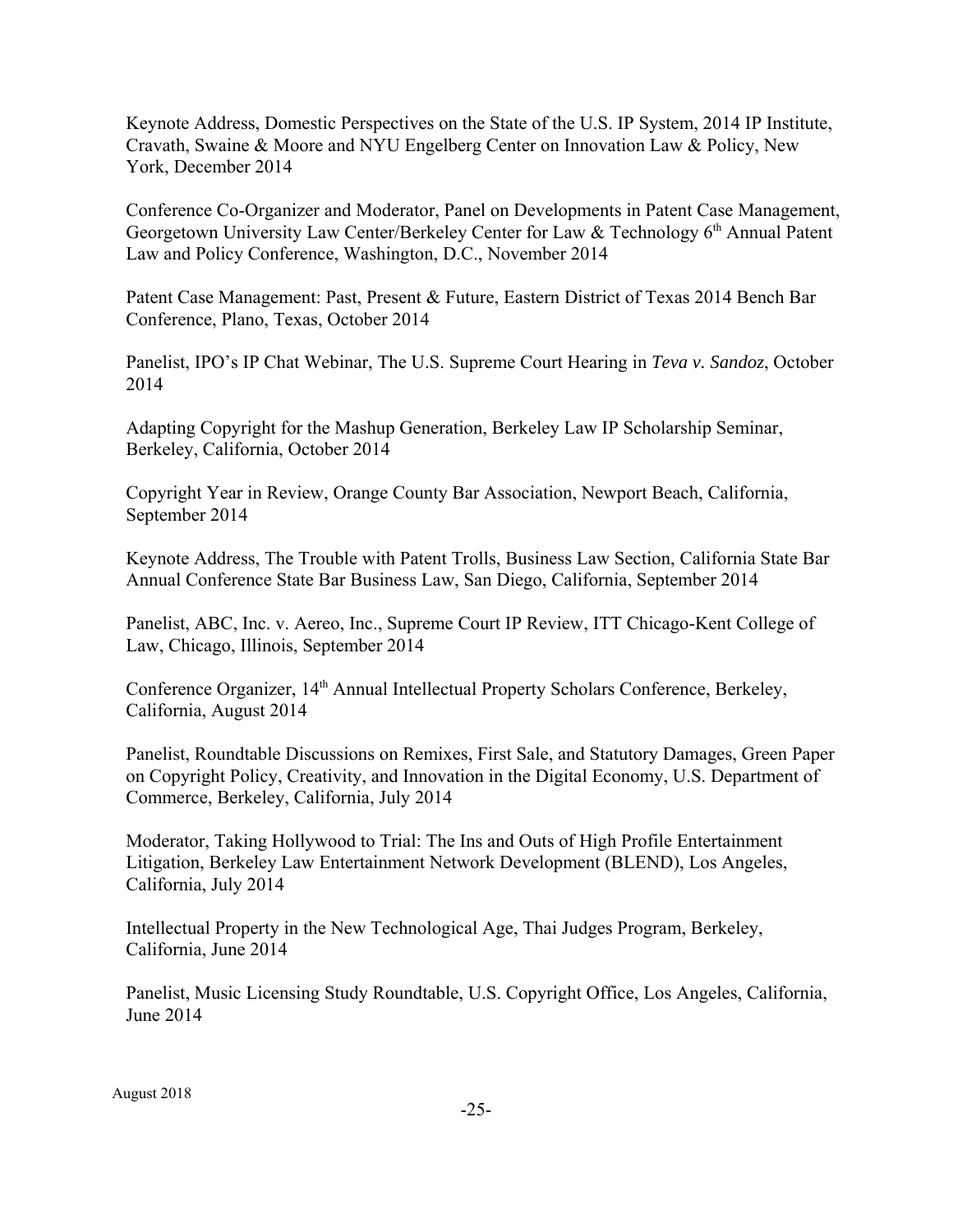Intellectual Property in the New Technological Age, South Korea Law Times, Seoul, Korea, May 2014

Conference Organizer, Moderator, and Presenter (sessions on Patent Basics, Patent Case Management, Copyright Basics, Copyright Infringement, Copyright Case Management, Digital Copyright, and Trade Dress), Intellectual Property in the New Technological Age, a four day conference sponsored by the Berkeley Center for Law  $&$  Technology and the Federal Judicial Center (attended by 35 federal judges), Berkeley, California, May 2014

Panelist, Patentable Subject Matter (Section 101), Intellectual Property and Biosciences Conference, Stanford Law School, Stanford, California, April 2014

The Problem of Antiquated Conceptions of Science and Technology in Delineating Modern Patentable Subject Matter Limitations, Research Roundtable on Software and Business Method Patents, Northwestern Law, Chicago, Illinois, April 2014

This American Copyright Life: Reflections on Re-equilibrating Copyright for the Internet Age, Chicago IP Colloquium, Chicago, Illinois, April 2014

Statutory Damages: The Linchpin of Copyright Reform, Next Great Copyright Act Conference, Berkeley, California, April 2014

Panelist, Creating an Ecosystem that Works for All - Artists, Music Services & Consumers, Music Streaming Conference, UC Hastings School of Law, March 2014

Panelist, U.S. Department of Commerce Public Meeting: Copyright Policy, Creativity and Innovation in the Digital Economy, The Appropriate Calibration of Statutory Damages: Individual File Sharers and Secondary Liability, Washington, D.C., Dec. 2013

Co-Organizer and Presenter, Patent Litigation Workshop, District of New Jersey, December 2013

Brand Totalitarianism, Tel Aviv University Law and Economics Workshop, Tel Aviv, Israel, November 2013

This American Copyright Life: Reflections on Re-equilibrating Copyright for the Internet Age, Hebrew University School of Law, Jerusalem, Israel, November 2013

Conference Co-Organizer and Moderator, Panel on More Efficient Patent Litigation, Georgetown University Law Center/Berkeley Center for Law & Technology  $5<sup>th</sup>$  Annual Patent Law and Policy Conference, Washington, D.C., November 2013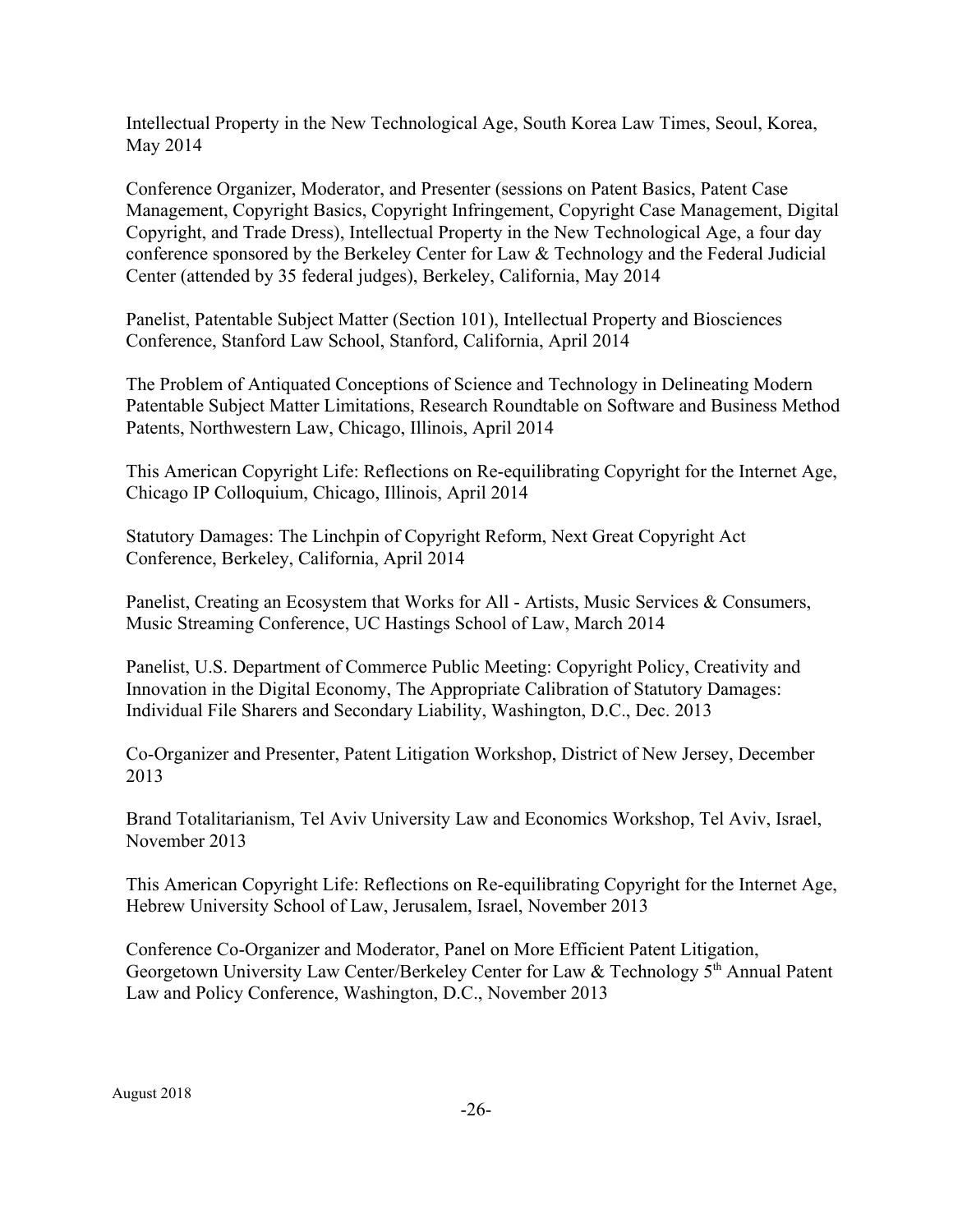This American Copyright Life: Reflections on Re-equilibrating Copyright for the Internet Age, University of Pennsylvania Law School, Philadelphia, September 2013

This American Copyright Life: Reflections on Re-equilibrating Copyright for the Internet Age, Cardozo Law School, New York, September 2013

Informal Deference: An Historical, Empirical, and Normative Analysis of the Standard of Appellate Review for Patent Claim Construction, Empirical Patent Conference, University of Illinois at Champaign-Urbana, September 2013

This American Copyright Life: Reflections on Re-equilibrating Copyright for the Internet Age, University of Indiana Maurer School of Law, Bloomington, Indiana, September 2013

Program Co-organizer and Presenter, Patent Workshop for Federal Judges: 2013, Central District of California, August 2013

This American Copyright Life: Reflections on Re-equilibrating Copyright for the Internet Age, Sony Pictures, July 2013

Conference Organizer, Moderator, and Presenter (sessions on Patent Basics, Patent Case Management, Design Patents, Copyright Basics, Copyright Infringement, Copyright Case Management, Digital Copyright, Trade Dress, and Trademark Case Management), Intellectual Property in the New Technological Age, a four day conference sponsored by the Berkeley Center for Law & Technology and the Federal Judicial Center (attended by 35 federal judges), Berkeley, California, May 2013

This American Copyright Life: Reflections on Re-equilibrating Copyright for the Internet Age, Northern California Chapter of the Copyright Society, May 2013

Panelist, Nimmer on Copyright: Celebrating 50 Years, U.S. Copyright Office, May 2013

Press Conference, Release of National Academies Report – Copyright in the Digital Era: Building Evidence for Policy, Washington D.C., May 2013

This American Copyright Life: Reflections on Re-equilibrating Copyright for the Internet Age, UC Davis School of Law, April 2013

This American Copyright Life: Reflections on Re-equilibrating Copyright for the Internet Age, UC Hastings College of Law, March 2013

This American Copyright Life: Reflections on Re-equilibrating Copyright for the Internet Age, George Washington University School of Law (Co-sponsored by the D.C. Copyright Society), March 2013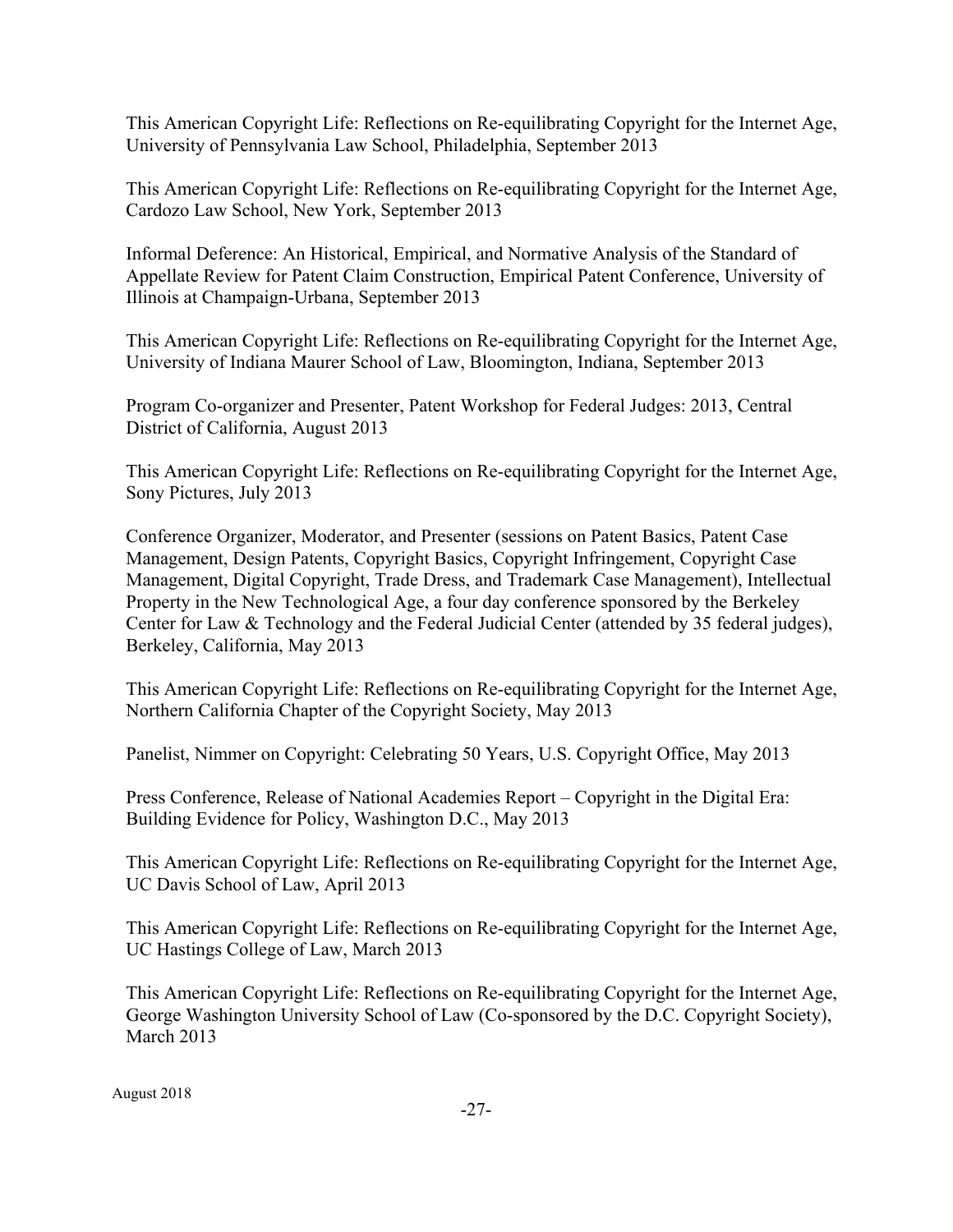This American Copyright Life: Reflections on Re-equilibrating Copyright for the Internet Age, U.S. Copyright Office, Washington, D.C., March 2013

This American Copyright Life: Reflections on Re-equilibrating Copyright for the Internet Age. U.S.C. Intellectual Property Institute (Speakers' Dinner Keynote), Los Angeles, California, March 2013

This American Copyright Life: Reflections on Re-equilibrating Copyright for the Internet Age, UC-Berkeley Law, Berkeley, California, March 2013

Moderator, Panel on Sampling, Mixes & Mashups, Conference on Digital Copyright, Stanford Technology Law Review, Stanford, California, February 2013

Rethinking Copyright Enforcement for the Internet Age,  $42<sup>nd</sup>$  Annual Donald C. Brace Memorial Lecture, Copyright Society of the USA, New York City, January 2013

Panelist, Intellectual Property: Knowledge Assets, Regulatory Rights, or Legal Obligations?, OECD Conference on Knowledge-Based Capital, Washington, D.C., December 2012

Promoting Patent Claim Clarity, Solutions to the Software Patent Problem, Santa Clara High Tech Law Institute, Santa Clara, California, November 2012

Panelist, Patent Law Year in Review, Georgetown University Law Center/Stanford Law School Patent Law and Policy Conference, Washington, D.C., November 2012

Intellectual Property Update, FJC 4<sup>th</sup> Circuit Conference, Raleigh, North Carolina, November 2012

Appellate Review of Patent Claim Construction: The Reality and Wisdom of a "Mongrel" Standard (with Matthew Powers; moderated by FJC Director Jeremy Fogel), Federal Judicial Center Webcast, October 2012

Notice Failure and Notice Externalities, Northwestern University Digital Markets Roundtable, Chicago, Illinois, October 2012

The Interplay of Copyright, Advertising, and Technological Change, Conference on Brand New World: Distinguishing Oneself in the Global Flow, UC Davis School of Law, Davis, California, October 2012

Moderator, Panel on Enforcement Issues in the Entertainment Industries, Conference on New Developments in Chinese IP Law: Copyright Revisions and Enforcement Challenges, Berkeley, California, October 2012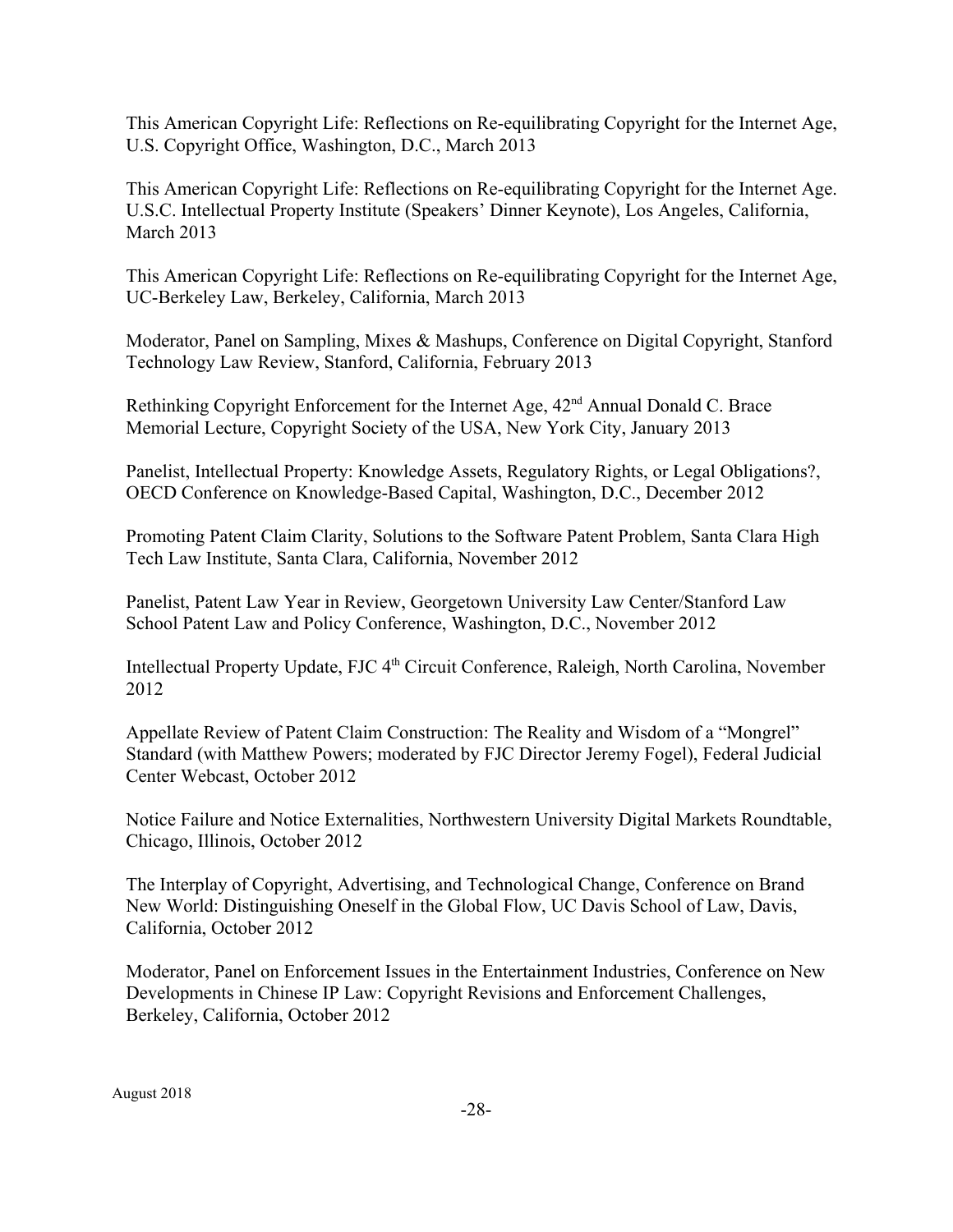Copyright Fee Shifting: A Proposal to Promote Fair Use and Fair Licensing (with B. Depoorter), UC-Berkeley Law and Economics Seminar, Berkeley, California, October 2012

Copyright Fee Shifting: A Proposal to Promote Fair Use and Fair Licensing (with B. Depoorter), Intellectual Property Scholars Conference, Stanford, California, August 2012

From *de novo* Review to Informal Deference: An Historical, Empirical, and Normative Analysis of the Standard of Appellate Review for Patent Claim Construction (with J. Anderson), Intellectual Property Scholars Conference, Stanford, California, August 2012

Patent Year in Review and Salient Case Management Issues, National District Court Workshop, San Francisco, July 2012

Copyright and Trademark Year in Review and Salient Case Management Issues, National District Court Workshop, San Francisco, July 2012

Moderator, Understanding the Role of Intermediaries and Recognizing What they Are Doing in the Fight Against Piracy, 2nd Anti- Piracy & Content Protection Summit, Beverly Hills, California, June 2012

Conference Organizer, Moderator, and Presenter (sessions on Patent Basics, Patent Case Management, Copyright Basics, Copyright Infringement, Copyright Case Management, Digital Copyright, Trademark Case Management, and Digital Copyright Issues), Intellectual Property in the New Technological Age, a four day conference sponsored by the Berkeley Center for Law  $\&$ 

Technology and the Federal Judicial Center (attended by 40 federal judges), Berkeley, California, May 2012

Conference Organizer and Moderator, Patent Institutions Summit, Stanford, California, May 2012

Notice Failure and Notice Externalities, American Law & Economics Association Annual Conference, Stanford, California, May 2012

Panelist, Can We and Should We Control Online Piracy – and if So, How?, Copyright Office Comes to California, San Francisco, California, May 2012

Patent Year in Review and Salient Case Management Issues, National District Court Workshop, Boston, Mass., April 2012

A Decade After the Digital Copyright Revolution: Lessons Learned and Challenges Ahead, Annual Law in the Information Age Lecture, UC Davis School of Law, March 2012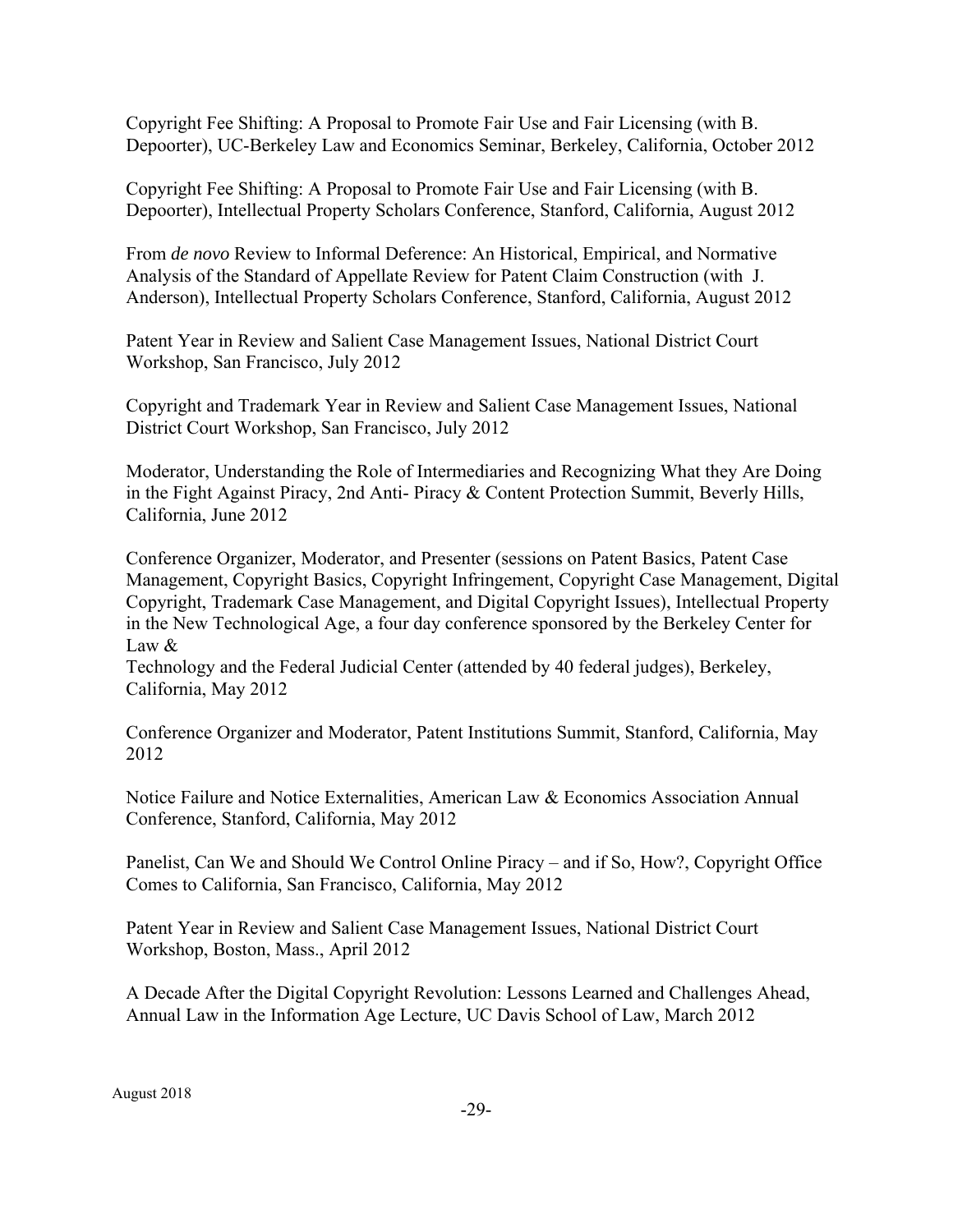Panel Moderator and Presenter, U.S. Perspectives, Emerging Law & Policy Issues in the Entertainment Industry, Seventh Hawaii Conference on Telecommunications & IP: US & Korean Perspectives, co-hosted by Seoul National University's Center for Law & Technology and BCLT, Hawaii, February 2012

Moderator, Panel on Copyright and Economic Changes in the Music Business, California Lawyers for the Arts, Berkeley, California, January 2012

Notice Externalities, UC Hastings, Bay Area IP Works in Progress, January 2012

Patent Claim Construction, Advanced Patent Law Institute, Palo Alto, California, December 2011

Patent Law and Patent Case Management, full day presentation to judges in the District of New Jersey, Trenton, NJ, December 2011

Notice Externalities, Stanford Law School, November 2011

Working Group Meetings, National Academies of Sciences Committee on "The Impact of Copyright Policy on Innovation in the Digital Era," Berkeley, California, November 2011

Panelist, First Inventor to File, Back to School: The New Patent Law Explained, Berkeley Center for Law & Technology, Berkeley, California, October 2011

Moderator, Defense 2.0: New Strategies for Managing Patent Risk, Santa Clara University, October 2011

Notice Externalities, Intellectual Property Scholars Conference, Chicago, Illinois, August 2011

Silicon Valley Intellectual Property Law Association, Key IP Decisions During the Past Year and Those Looming on the Horizon, Palo Alto, California, June 2011

Panelist, Secondary Liability – Converging Standards Under Different Theories of Law,  $8<sup>th</sup>$ Annual Stanford E-Commerce Best Practices Conference, June 2011

Panelist, The Great Debate: Do Patents Help or Hurt Innovation?, IP Business Congress, Intellectual Asset Management, San Francisco, California, June 2011

Working Group Meetings and Public Hearing, National Academies of Sciences Committee on "The Impact of Copyright Policy on Innovation in the Digital Era," Washington, D.C., June 2011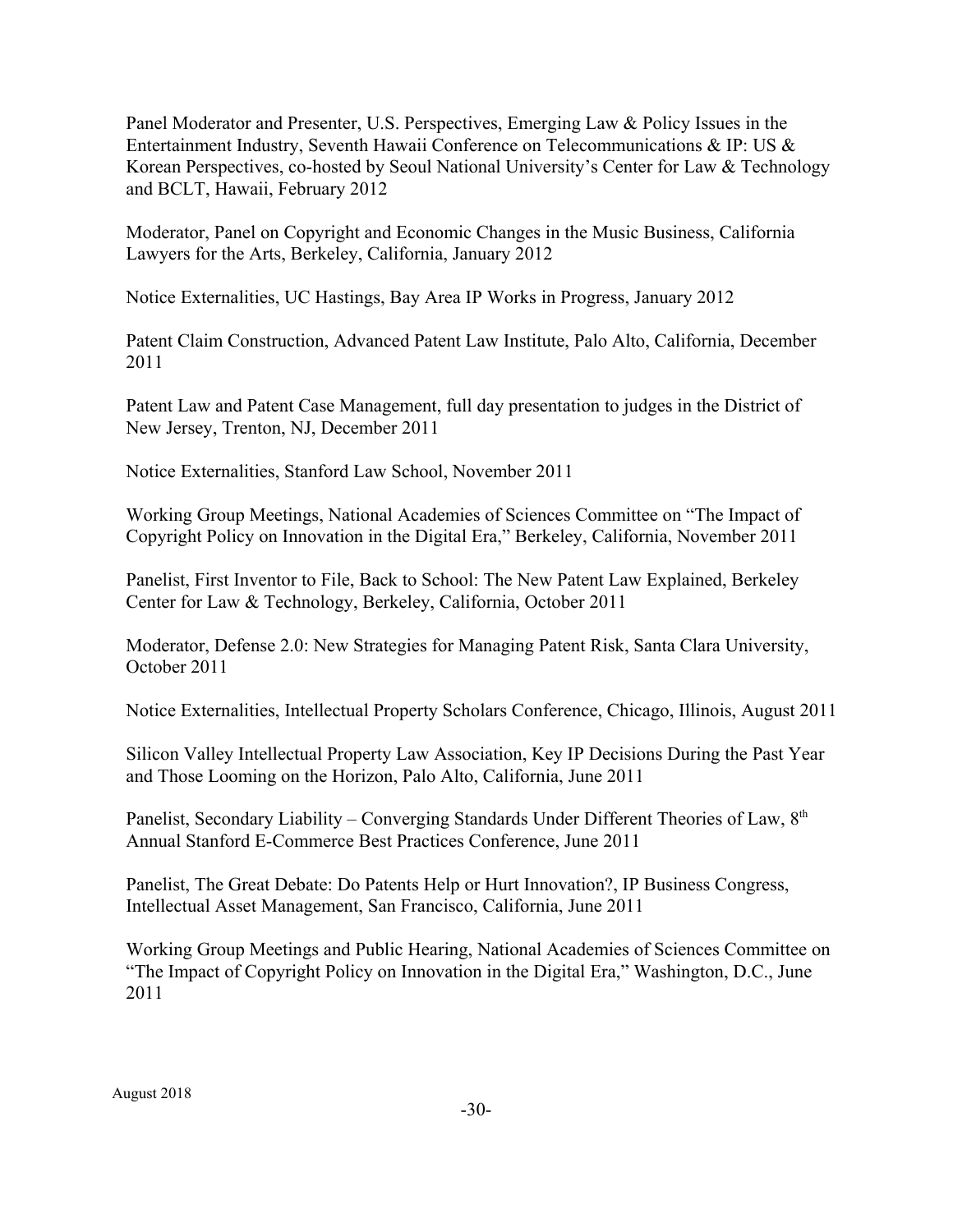Organizer, Presenter, and Panelist, Improving the US PTO-District Court Interface, Berkeley, California, June 2011

Organizer, Presenter, and Moderator, US PTO-District Court Summit, Berkeley, California, June 2011

Copyright in the Cloud, San Francisco Intellectual Property Law Association Annual Spring Seminar 2011, Napa, California, June 2011

Conference Organizer, Moderator, and Presenter (sessions on Patent Basics, Patent Case Management, Copyright Basics, Copyright Infringement, Copyright Case Management, Digital Copyright, Trademark Case Management, and Digital Copyright Issues), Intellectual Property in the New Technological Age, a four day conference sponsored by the Berkeley Center for Law  $\&$ 

Technology and the Federal Judicial Center (attended by 35 federal judges), Berkeley, California, May 2011

Adapting Intellectual Property Law to Technological Change, Conference on Intellectual Property and the Common Law, Center for Technology, Innovation, and Competition, University of Pennsylvania, Philadelphia, Pennsylvania, May 2011

Panel Organizer and Moderator, Panel on Termination of Transfers, 26<sup>th</sup> Annual ABA Intellectual Property Law Conference, Arlington, Virgina, April 2011

Panelist, Emerging Issues of Secondary Liability in Copyright Law, Symposium on Secondary and Intermediary Liability on the Internet, Stanford Technology Law Journal Symposium, Stanford, California, March 2011

Grounding the Federal Circuit's Patent Role, Conference on Evolving the Court of Appeals for the Federal Circuit and its Patent Law Jurisprudence, Missouri Law Review, Columbia Missouri, February 2011

Notice Externalities and the Development of Intangible Resources, Berkeley Law Faculty Presentation, Berkeley, California, February 2011

Cloud Computing: Intellectual Property Issues, Sixth Hawaii Conference on Telecommunications & IP: US & Korean Perspectives, co-hosted by Seoul National University's Center for Law & Technology and BCLT, Hawaii, February 2011

Moderator, Churchill Club Great Debate: Should Software be Patentable?, Mountain View, California, February 2011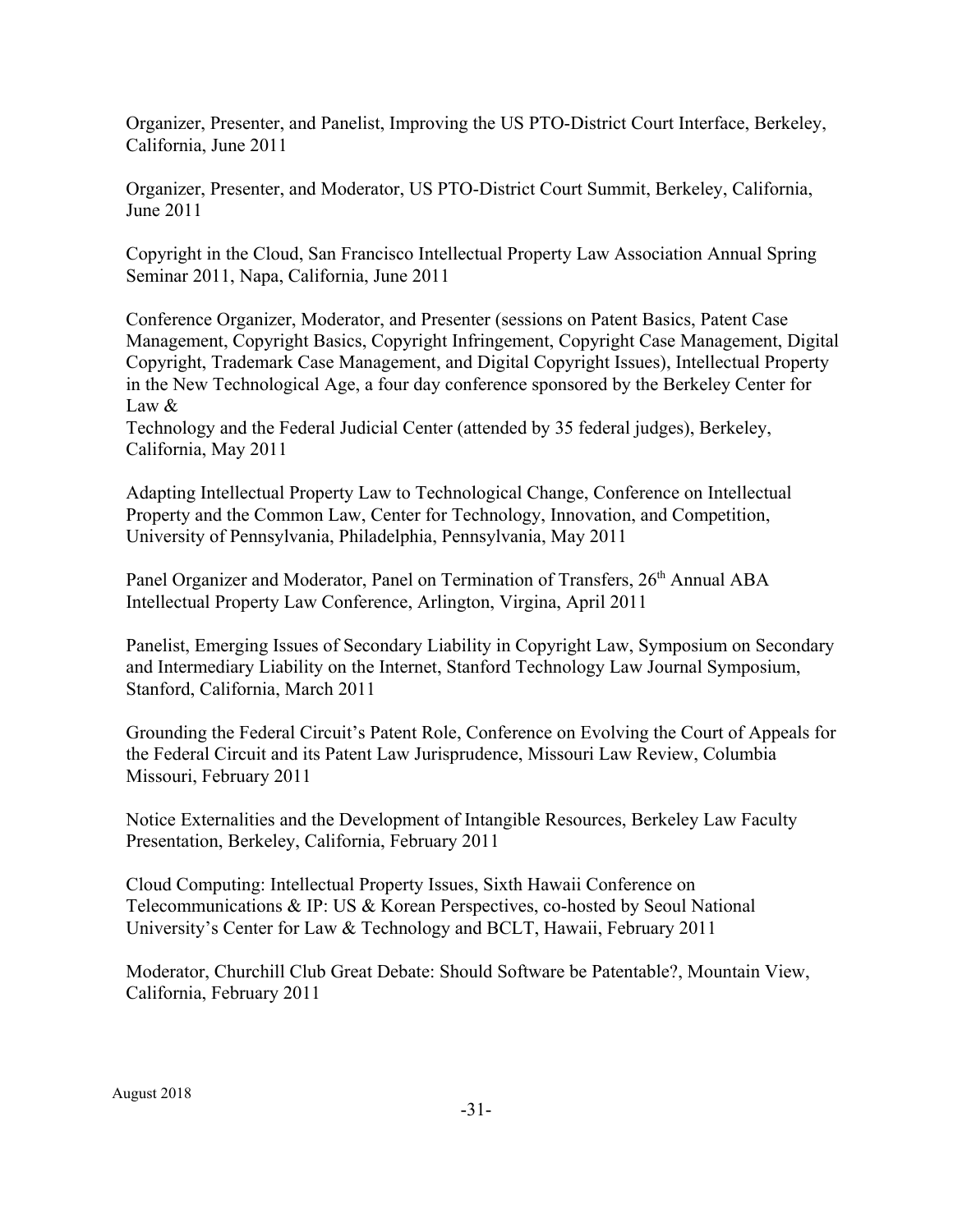Notice Externalities and the Development of Intangible Resources, Law & Economics Seminar, Stanford, California, February 2011

Panelist, Opening Plenary: Perspectives on Law, Policy and Practice for a Changing Business Environment, American Intellectual Property Law Association, Mid-Winter Meeting, Orlando, Florida, February 2011

Forty Years of Wondering in the Wilderness and No Closer to the Promised Land: *Bilski*'s Superficial Textualism and the Missed Opportunity to Ground Patent Law Interpretation and Return Patent Law to its Technology Mooring, Stanford, California, January 2011

Panelist, Non-Practicing Entities at the International Trade Commission, 2011 Silicon Valley Innovation & Law Conference: DC by the Bay, January 2011

Moderator, ITC Section 337 Patent Enforcement Update, Advanced Patent Law Institute, Palo Alto, California, December 2010

Presenter, Caught in a Vise, ETH (Swiss Federal Institute of Technology) and University of Zurich, November 2010

Presenter, Notice Externalities, ETH (Swiss Federal Institute of Technology) and University of Zurich, November 2010

Presenter, In Search of Copyright's Lost Ark: Interpreting the Right to Distribute in the Internet Age, Sports and Entertainment Law Society, Berkeley Law, October 2010

Presenter, The Co-evolution of Copyright and Distribution Platforms, National Academies of Sciences Committee on "The Impact of Copyright Policy on Innovation in the Digital Era," Washington, D.C., October 2010

Presenter and Panelist, Intellectual Property Mechanisms for the Development and Dissemination of Clean Technologies in the U.S., Clean Technology and the Law: The Legal Infrastructure for Promoting the Development and Dissemination of Clean Technologies, University of San Francisco School of Law, San Francisco, California, October 2010

Conference Organizer and Presenter, Advanced Patent Program, a three day conference sponsored by the Berkeley Center for Law & Technology and the Federal Judicial Center (attended by 25 federal judges), Berkeley, California, September 2010

Panel Organizer and Presenter, Patent Case Management, National District Court Workshop, Portland, Oregon, September 2010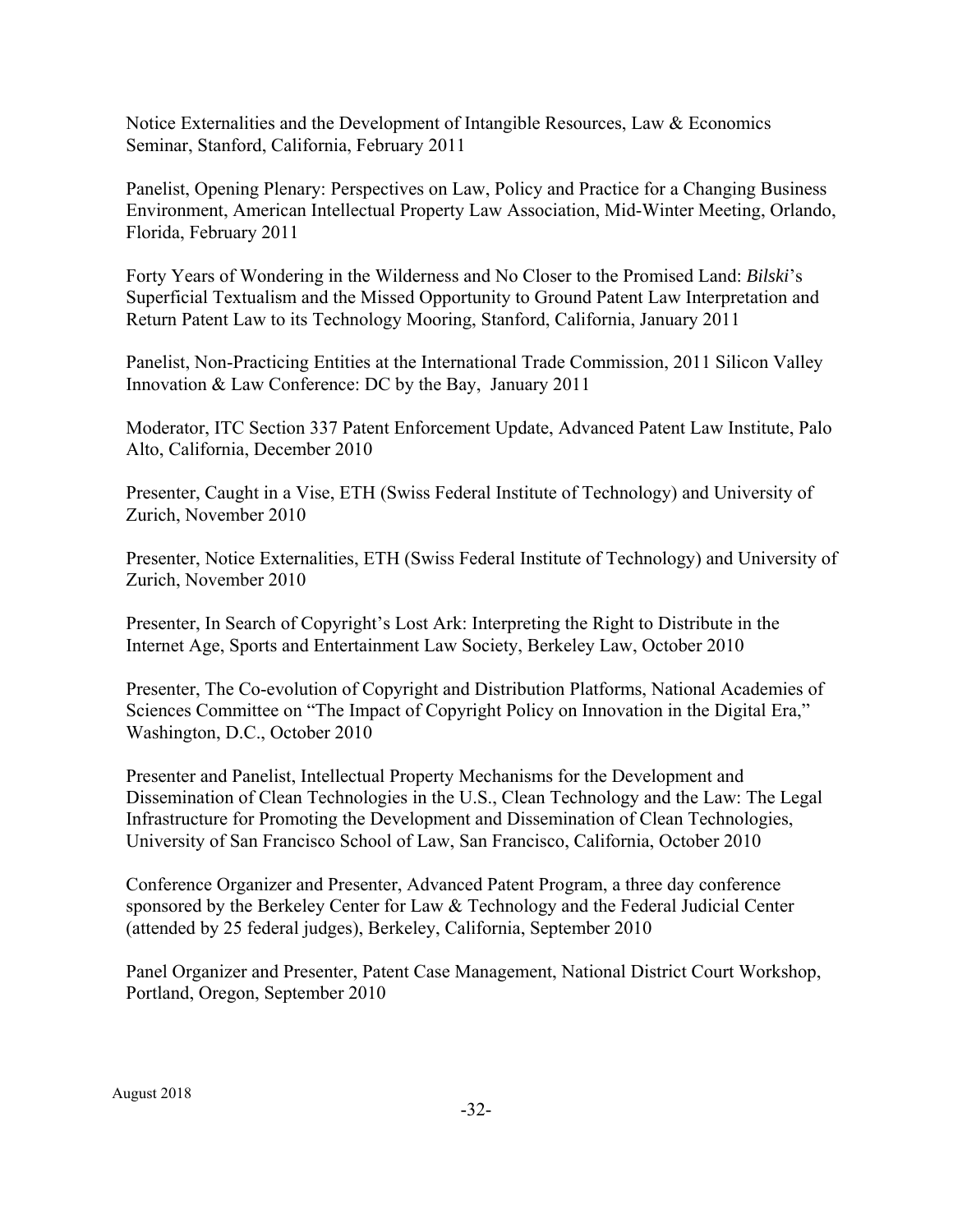Panelist, Launching the USPTO Economic Research Agenda, co-organized by the Berkeley Center for Law & Technology and the U.S. Patent and Trademark Office, Berkeley, California, September 2010

Panelist, Aspen Forum: The Internet and the Media - After the First Wave, What's Next? Technology Policy Institute, Aspen, Colorado, August 2010

Presenter, In Search of Copyright's Lost Ark: Interpreting the Right to Distribute in the Internet Age, Berkeley Faculty Retreat, Asilomar, California, August 2010

Presenter, In Search of Copyright's Lost Ark: Interpreting the Right to Distribute in the Internet Age, Intellectual Property Scholars Conference, Berkeley, California, August 2010

Panel Organizer and Presenter, Patent Case Management, National District Court Workshop, Minneapolis, Minnesota, July 2010

In Search of Copyright's Lost Ark: Interpreting the Right to Distribute and Statutory Damages in the Internet Age, Martindale.com Connected Webinar (with David Nimmer), July 2010

Presenter and Panelist, The Levels & Impact of Domestic Online Copyright Infringement, Copyright Policy, Creativity & Innovation in the Internet Economy, U.S. Patent and Trademark Office - National Telecommunications and Information Administration, Internet Policy Task Force Symposium, Washington, D.C., July 2010

Copyright Termination, Intellectual Property Colloquium (with David Nimmer), Century City, California, June 2010

Panel Organizer and Presenter, Patent Case Management, National District Court Workshop, Washington D.C., May 2010

Conference Organizer and Presenter, The ITC Comes to Silicon Valley, San Jose, California May 2010

Conference Organizer, Patent Case Management Summit Between ITC ALJs and Northern District of California Jurists, San Jose, California, May 2010

Conference Organizer and Presenter (sessions on Patent Basics, Copyright Basics, Copyright Infringement, Trade Dress, and Digital Copyright Issues), Intellectual Property in the New Technological Age, a three day conference sponsored by the Berkeley Center for Law & Technology and the Federal Judicial Center (attended by 40 federal judges), Berkeley, California, May 2010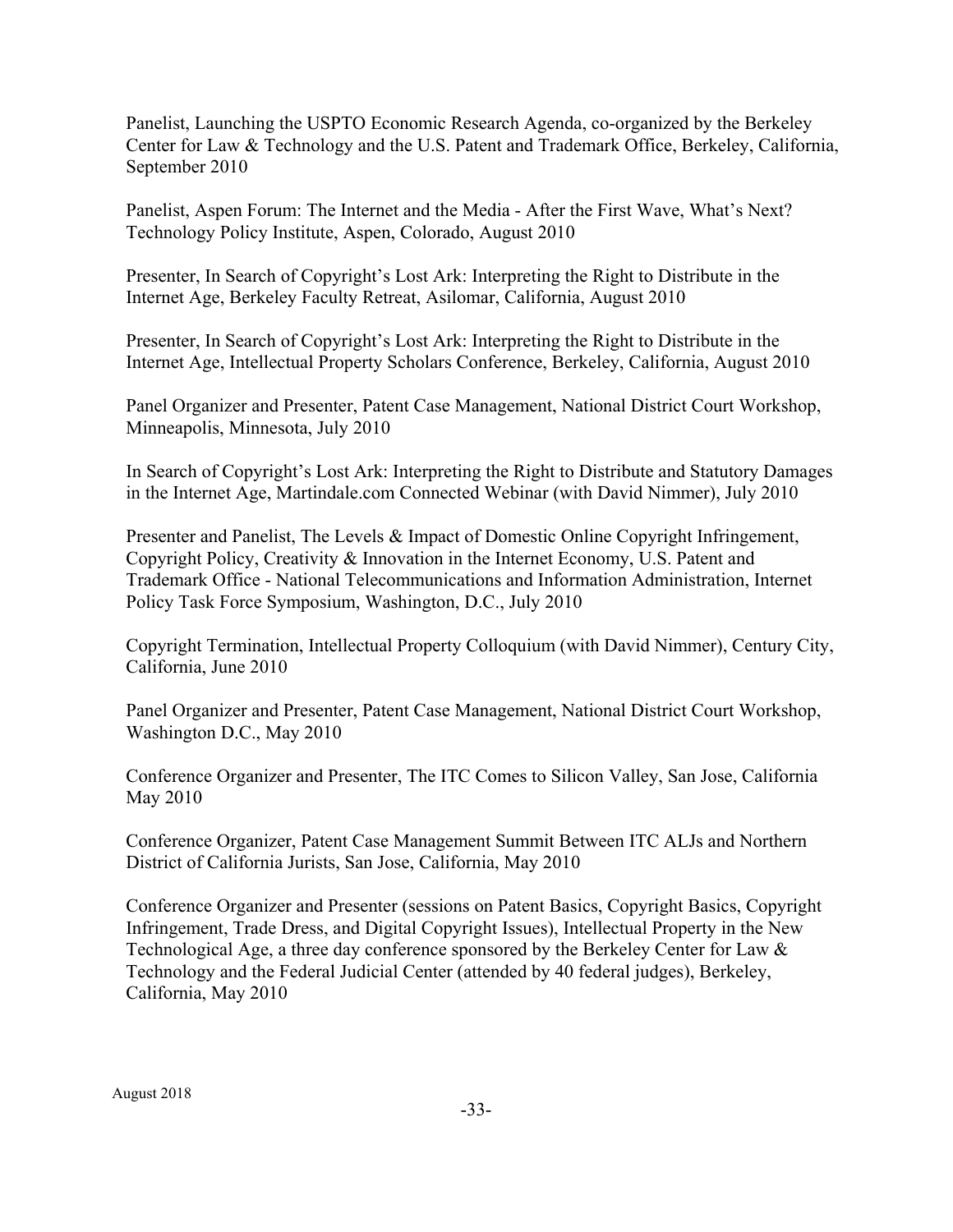Panel Organizer and Presenter, Patent Case Management, Annual District Conference, Central District of California, April 2010

Pooh-Poohing Copyright Law's "Inalienable" Termination Rights, Intellectual Property Scholarship Seminar, Berkeley, March 2010

Presenter, Will Cleantech Be Revolutionary? A Conceptual Overview of the Government's Roles, Conference on The Cleantech Revolution, Santa Clara University Law School, January 2010

United States Patent Law (a two day course), Swiss Federal Institute of Technology (ETH), Zurich, Switzerland, November 2009

Conference Organizer and Presenter, Patent Case Management (two-day program), International Trade Commission, November 2009

Caught in a Vise of Greed: Creators and the Challenge of Copyright Policy in the Digital Age, Stanford Law School, October 2009

Caught in a Vise of Greed: Creators and the Challenge of Copyright Policy in the Digital Age, American College of Trial Lawyers Annual Conference, Boston, Massachusetts, October 2009

Presenter, Intellectual Property in the Digital Age, Workshop for Judges of the Seventh Circuit, Springfield, Illinois, September 2009

Presenter and Panelist, The Responsibility of Web 2.0 Platforms for Copyright Infringements – The Viacom-YouTube Lawsuit, Annual Conference on German and American Law 2009, Berkeley, California, August 2009

Commentator, Stanford-Yale Junior Faculty Forum, Stanford, California, May 2009

Conference Organizer and Presenter (sessions on Patent Basics, Copyright Basics, Copyright Infringement, Trade Dress, and Digital Copyright Issues), Intellectual Property in the New Technological Age, a three day conference sponsored by the Berkeley Center for Law & Technology and the Federal Judicial Center (attended by 40 federal judges), Berkeley, California, May 2009

Presenter and Panelist, The Notice Function of Patents, Federal Trade Commission hearings on The Evolving IP Marketplace, Berkeley, California, May 2009

Conference Organizer and Presenter, Advanced Patent Law Program, an intensive day-long conference sponsored by the Federal Judicial Center (attended by 15 federal judges), Duluth, Minnesota, April 2009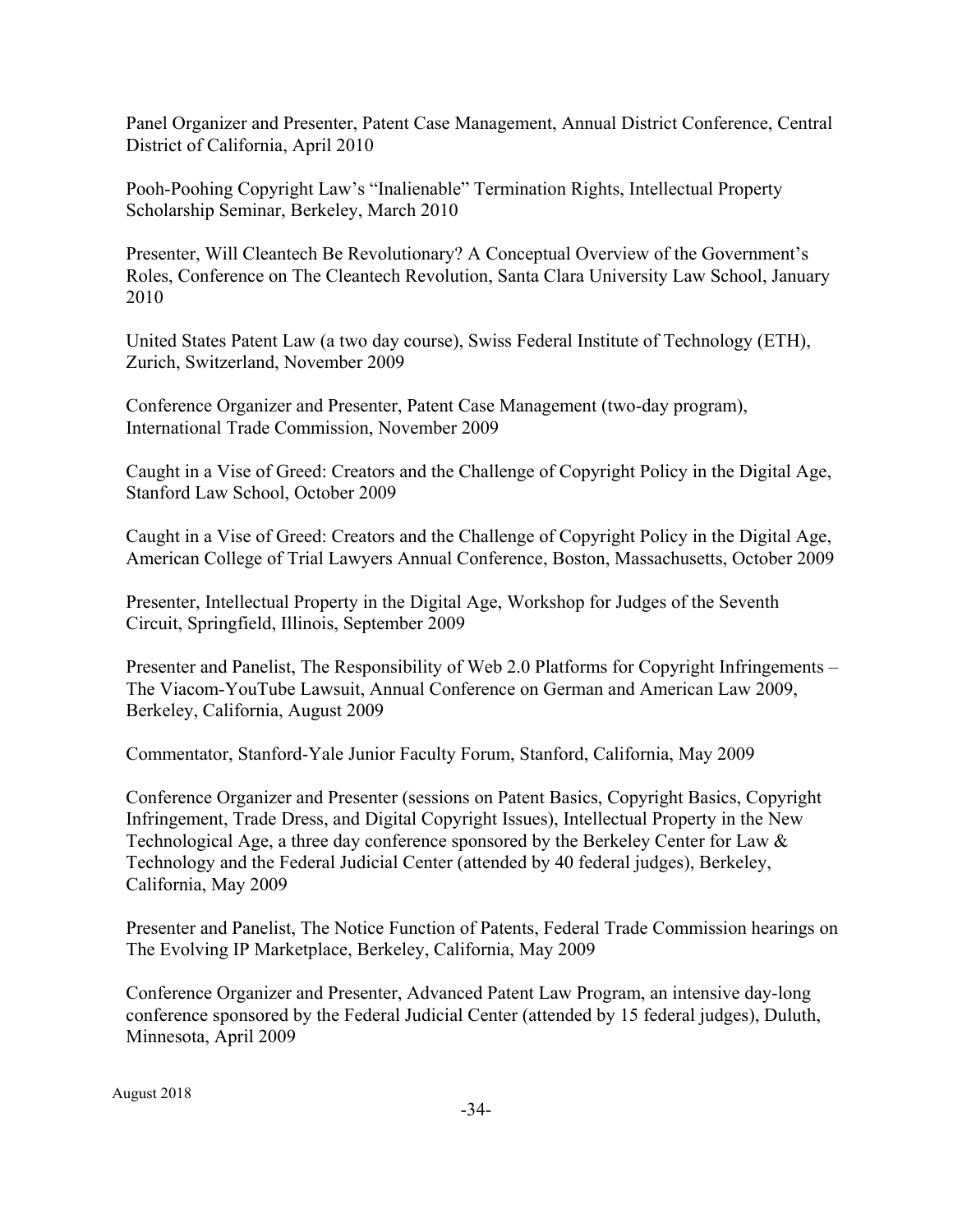Presenter and Panelist, Session on Intellectual Property, Northern District of California Judicial Conference, Napa Valley, California, April 2009

Digital Copyright, (two day program on copyright enforcement in the digital age), Swiss Federal Institute of Technology (ETH), Zurich, Switzerland, April 2009

Notice Externalities, at Conference on "What Does the Economics of Property Teach IP Scholars?", Boston University, Boston, Massachusetts, April 2009

BCLT Google Book Search Workshop, Berkeley, California, February 2009

The Relationship Between Substantive Law and Enforcement of Intellectual Property, at conference on "Enforcement Framework and Civil Enforcement," European Intellectual Property Institutes Network (EIPIN), Gerzensee, Switzerland, January 2009

Indirect Copyright Liability and Technological Innovation, at Conference on Secondary Liability in Copyright, Columbia Law School, New York, January 2009

United States Patent Law (a two day course), Swiss Federal Institute of Technology (ETH), Zurich, Switzerland, November 2008

BCLT Workshop on Patentable Subject Matter, Berkeley, California, October 2008

Presenter and Panelist, IP and Bankruptcy: Licensing Implications, IP Security Interests, and Collecting Judgments on IP, Intellectual Property Owners Association (IPO) Annual Conference, San Diego, September 2008

Presenter and Panelist, Setting the Stage: New Technologies and New Entertainment Challenges, Practicing Law Institute (PLI), Technology and Entertainment Convergence 2008: Business and Legal Issues for the Next Stage of 'Technotainment,'" San Francisco, September 2008

Patent Case Management Judicial Guide - Presentation and Meeting with Judges in the Central District of California, August 2008

Patent Case Management Judicial Guide - Presentation and Meeting with Judges in the District of Delaware, July 2008

Patent Case Management Judicial Guide - Presentation and Meeting with Judges in the Federal Circuit, June 2008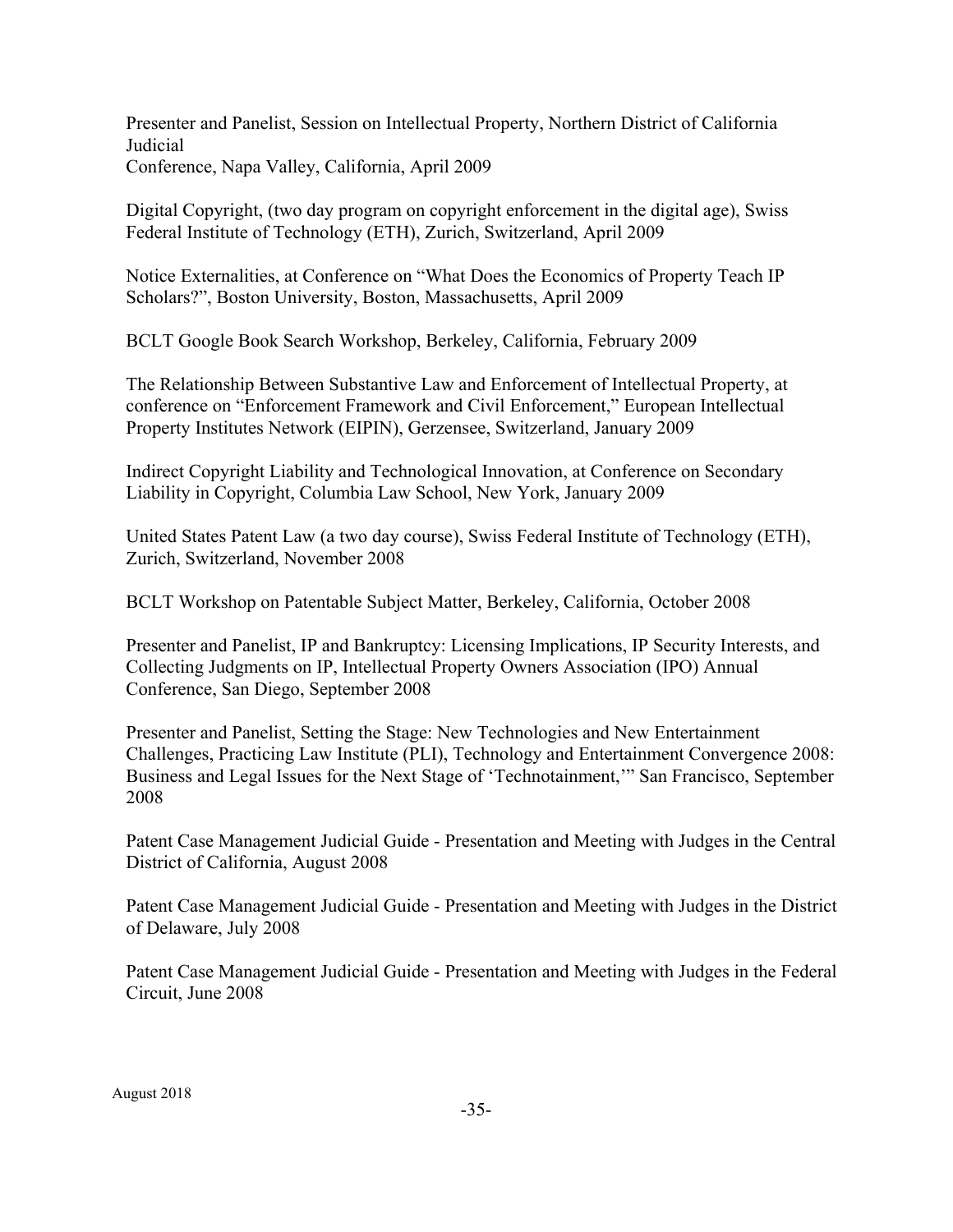Conference Organizer and Presenter (sessions on Patent Basics, Copyright Basics, Copyright Infringement, Trade Dress, and Digital Copyright Issues), Intellectual Property in the New Technological Age, a three day conference sponsored by the Berkeley Center for Law  $\&$ Technology and the Federal Judicial Center (attended by 40 federal judges), Berkeley, California, May 2008.

Patent Case Management Judicial Guide - Presentation and Meeting with Judges in the District of New Jersey, May 2008

Patent Case Management Judicial Guide - Presentation and Meeting with Judges in the Eastern District of Virginia, May 2008

Patent Case Management Judicial Guide - Presentation and Meeting with Judges in the Southern District of New York, April 2008

Patent Case Management Judicial Guide - Presentation and Meeting with Judges in the Northern District of Illinois, March 2008

Patent Case Management Judicial Guide - Presentation and Meeting with Judges in the District of Massachusetts, March 2008

Panelist and Moderator, Conference on Intellectual Property and Entrepreneurship, Berkeley, March 2008

User Generated Content, Fifth Annual Conference on Telecommunications & IP: US & Korean Perspectives, co-hosted by Seoul National University's Center for Law & Technology and BCLT, Hawaii, February 2008

Determinants of Innovation and Competition in the Software Industry, presentation to visitors from Seoul National University, Berkeley, February 2008

Knowledge Accessibility and Preservation Policy for the Digital Age, Chicago IP Colloquium, Chicago, January 2008

Patent Case Management Judicial Guide - Presentation and Meeting with Judges in the Northern District of California, January 2008

Patent Case Management Judicial Guide - Presentation and Meeting with Judges in the Eastern District of Texas, December 2007

United States Patent Law (a two day course), Swiss Federal Institute of Technology (ETH), Zurich, Switzerland, December 2007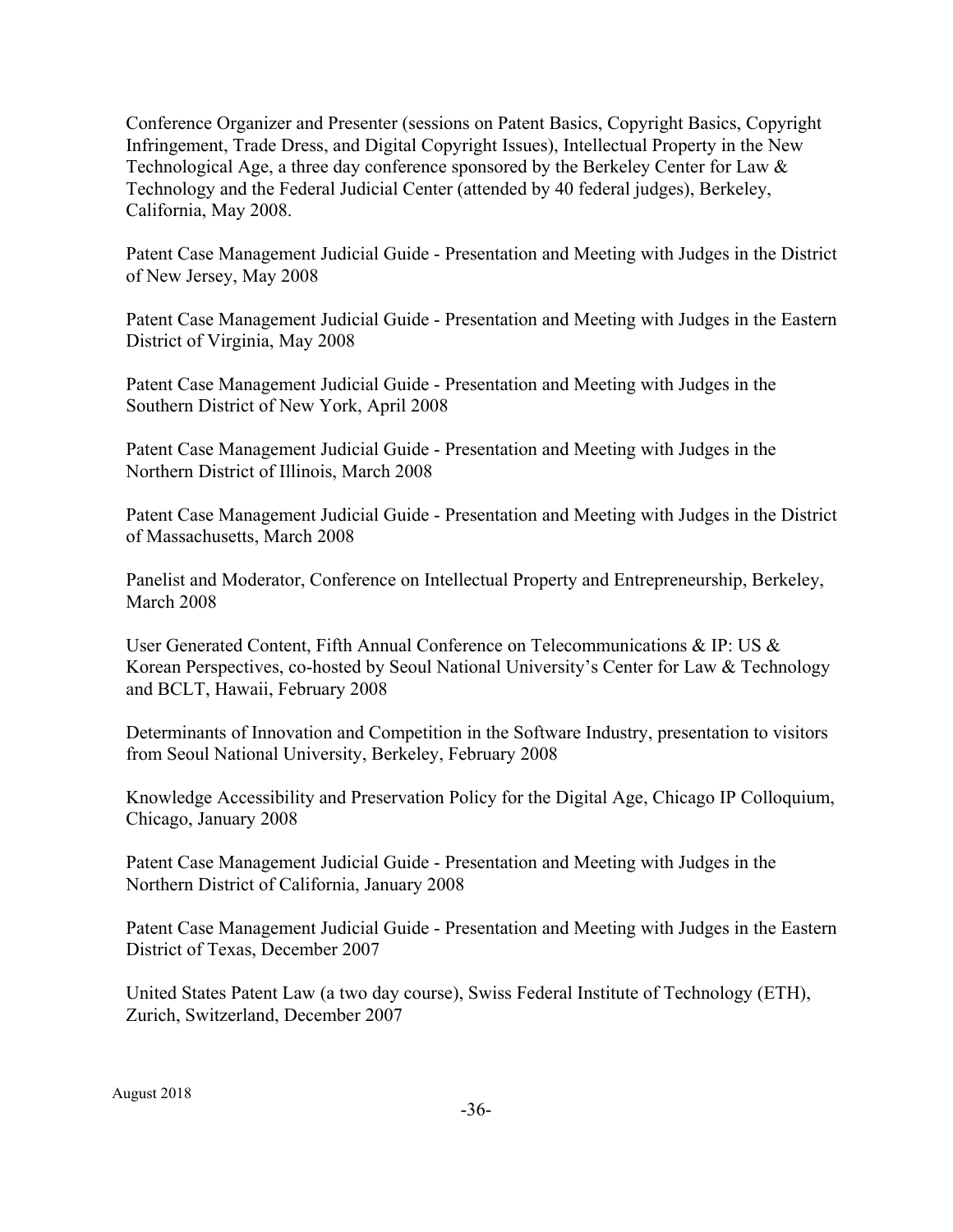The Relationship Between Substantive Law and Enforcement of Intellectual Property, at conference on "Enforcement Framework and Civil Enforcement," European Intellectual Property Institutes Network (EIPIN), Gerzensee, Switzerland, November-December 2007

Knowledge Accessibility and Preservation Policy for the Digital Age, IP Scholarship Conference, Berkeley, November 2007

Keynote Presentation, Cutting Edge Issues in IP Litigation, Cornerstone Research Conference, Hawaii, November 2007

Copyright and Content Governance in Web 2.0, USC Entertainment Law and Business Conference, Los Angeles, California, October 2007

Educating the Judiciary about Intellectual Property Law and Case Management, presentation to members of the Indian Judiciary, October 2007

BCLT/U.S. Patent & Trademark Office Roundtable, Berkeley, September 2007

Intellectual Property Protection for Computer Software, for delegation of Chinese judges and government officials, Haas School of Business, Berkeley, September 2007

Accessibility without Piracy: Reinvigorating Copyright's Deposit and Catalog Functions in the Digital Age, Conference on Copyright in Context, University of Houston Law Center's Institute for Intellectual Property & Information Law, Santa Fe, New Mexico, June 2007

Conference Organizer and Presenter (sessions on Patent Basics, Copyright Basics, Copyright Infringement, Trade Dress, and Digital Copyright Issues), Intellectual Property in the New Technological Age, a three day conference sponsored by the Berkeley Center for Law & Technology and the Federal Judicial Center (attended by 40 federal judges), Berkeley, California, May - June 2007.

Managing IP, (a week long course), Swiss Federal Institute of Technology (ETH), Zurich, Switzerland, May 2007

Panelist, Future of Copyright, USC Annenberg Center, May 2007

Legal Realism in Action: Indirect Copyright Liability's Continuing Tort Framework and Sony's *de facto* Demise Intellectual Property Scholarship: IP History and Historiography Workshop, UCLA School of Law, March 2007

Panel Chairperson, Conference on Copyright, DRM Technologies, and Consumer Protection, Berkeley Center for Law & Technology, Berkeley, California, March 2007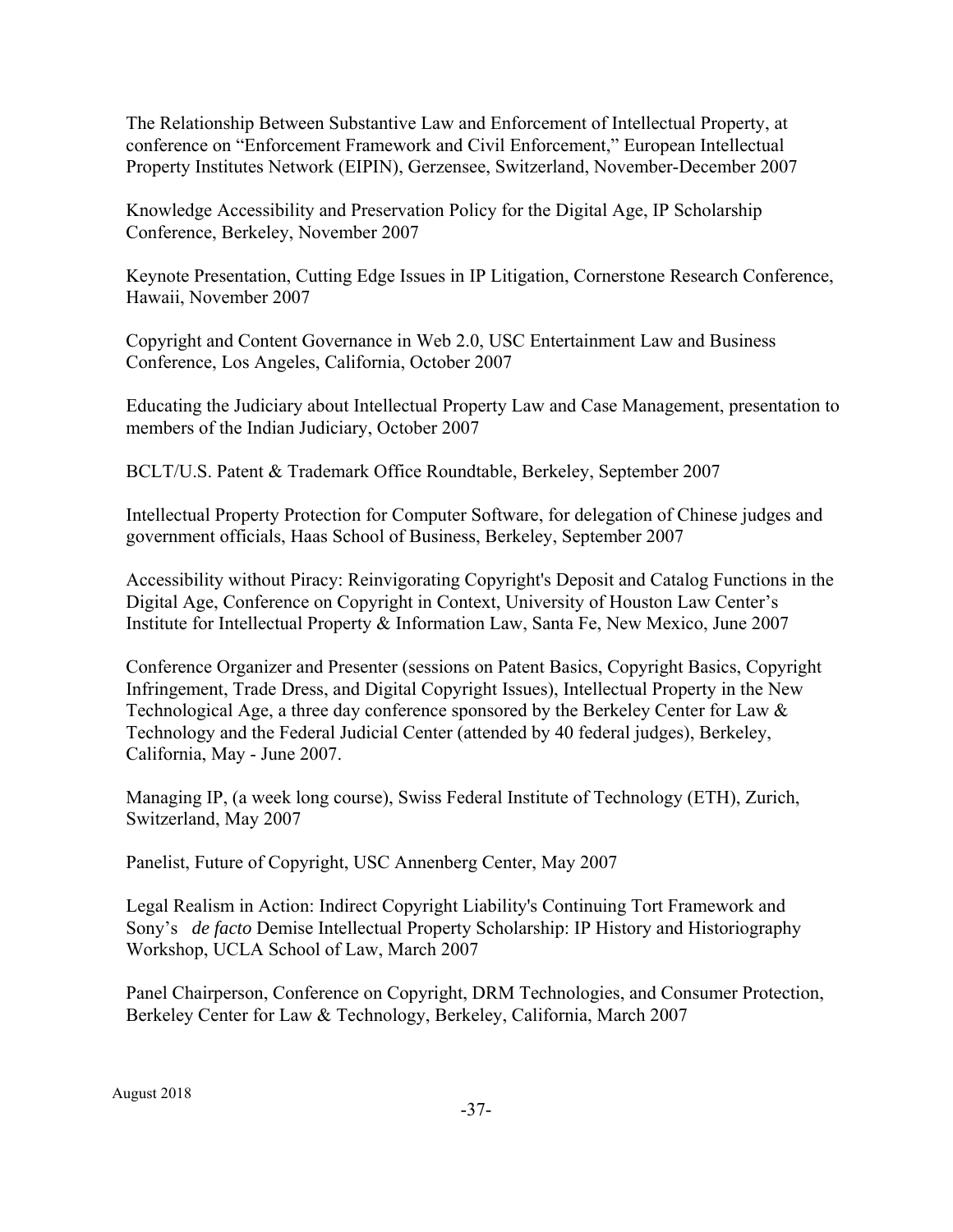Pros and Cons of Open Source Business Models, European Intellectual Property Institutes Network (EIPIN), Gerzensee, Switzerland, February 2007

The Grokster Case, European Intellectual Property Institutes Network (EIPIN), Gerzensee, Switzerland, February 2007

Panel Chairperson, The DRM v. Collecting Societies Debate, European Intellectual Property Institutes Network (EIPIN), Gerzensee, Switzerland, February 2007

United States Copyright Law (a two day course), Swiss Federal Institute of Technology (ETH), Zurich, Switzerland, January 2007

A Method for Reforming the Patent System, Fourth Annual Conference on Telecommunications & IP: US & Korean Perspectives, co-hosted by Seoul National University's Center for Law & Technology and BCLT, Hawaii, January 2007

United States Patent Law (a two day course), Swiss Federal Institute of Technology (ETH), Zurich, Switzerland, December 2007

Copyright: From Traditional Concepts to the Digital Age (2 day conference), Mealey's Conference/Lexis-Nexis, San Francisco, December 2006

Economic and Cultural Aspects: A Law and Economics Perspective, at conference on "The Flow of Information in the Digital Millennium, Technological," European Intellectual Property Institutes Network (EIPIN), Munich, Germany, December 2006

Are Software Patents ". . . anything under the sun made by man . . ."?, Conference on "Software Patents: A Time for a Change?", Boston University, November 2006

Computer Hardware and Software Law, Program on the Law of the New Economy, University of St. Gallen's Executive Master of European and International Business Law Program, Austin, Texas, November 2006

True Love or Marriage of Convenience: The Property Rights Movement's Embrace of Intellectual Property, Conference on Litigating Taking and Other Legal Challenges to Land Use and Environmental Regulation, Boalt Hall School of Law, Berkeley, October 2006

Intellectual Property in the Digital Age, Workshop for Judges of the Seventh Circuit, Lake Geneva, Wisconsin, October 2006

Promoting Expressive Creativity: Technology, IP, and Business Models, for delegation of Chinese judges and government officials, Haas School of Business, Berkeley, October 2006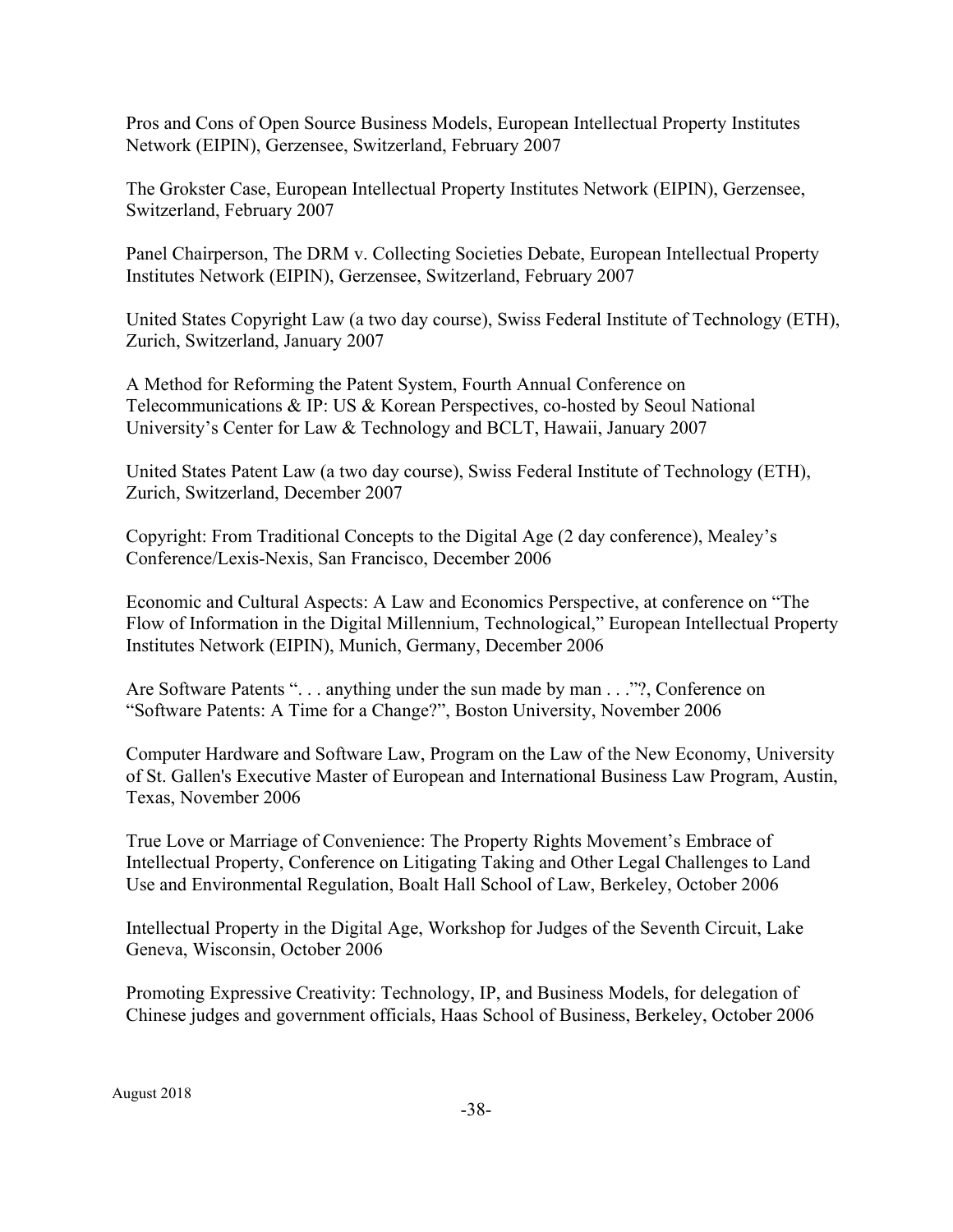The Role of Intellectual Property in Business Formation, for delegation of Chinese judges and government officials, Haas School of Business, Berkeley, October 2006

Cost-Benefit Analysis of Software Patents, Conference on Patents and Diversity, University of Michigan Law School, Ann Arbor, Michigan, September 2006

Intellectual Property in the New Technological Age, for law students from Osaka University, Japan, (lecture in Berkeley, California), September 2006

Unwinding Sony, IP Scholarship Seminar, University of California at Berkeley School of Law, Berkeley, California, September 2006

Accessibility without Piracy: Reinvigorating Copyright's Deposit and Catalog Functions in the Digital Age, Intellectual Property Scholars Conference, Berkeley, California, August 2006

Conference Organizer and Presenter (sessions on Patent Basics, Copyright Basics, Copyright Infringement, Trade Dress, and Digital Copyright Issues), Intellectual Property in the New Technological Age, a three day conference sponsored by the Berkeley Center for Law & Technology and the Federal Judicial Center (attended by 40 federal judges), Berkeley, California, June 2006.

Managing IP, (a week long course), Swiss Federal Institute of Technology (ETH), Zurich, Switzerland, May 2006

Political Economy of Intellectual Property Law, Patent Reform Conference, Berkeley Center for Law & Technology, Berkeley, California May 2006

Unwinding Sony, Boston College, Boston, Massachusetts, April 2006

Patent Law and Patent Case Management, National Workshop for Federal Magistrate Judges, Federal Judicial Center, April 2006

IP and the Music Industry, Boalt Hall Alumni Association, Orange County Section, March 2006

Panelist, The Google Library Project: Fair Use or Foul? Copyright Office Comes to California, February 2006

A Direct Analysis of Indirect Copyright Liability, Keynote Address, American Intellectual Property Law Association Mid-Winter Meetings, Palm Springs, California, February 2006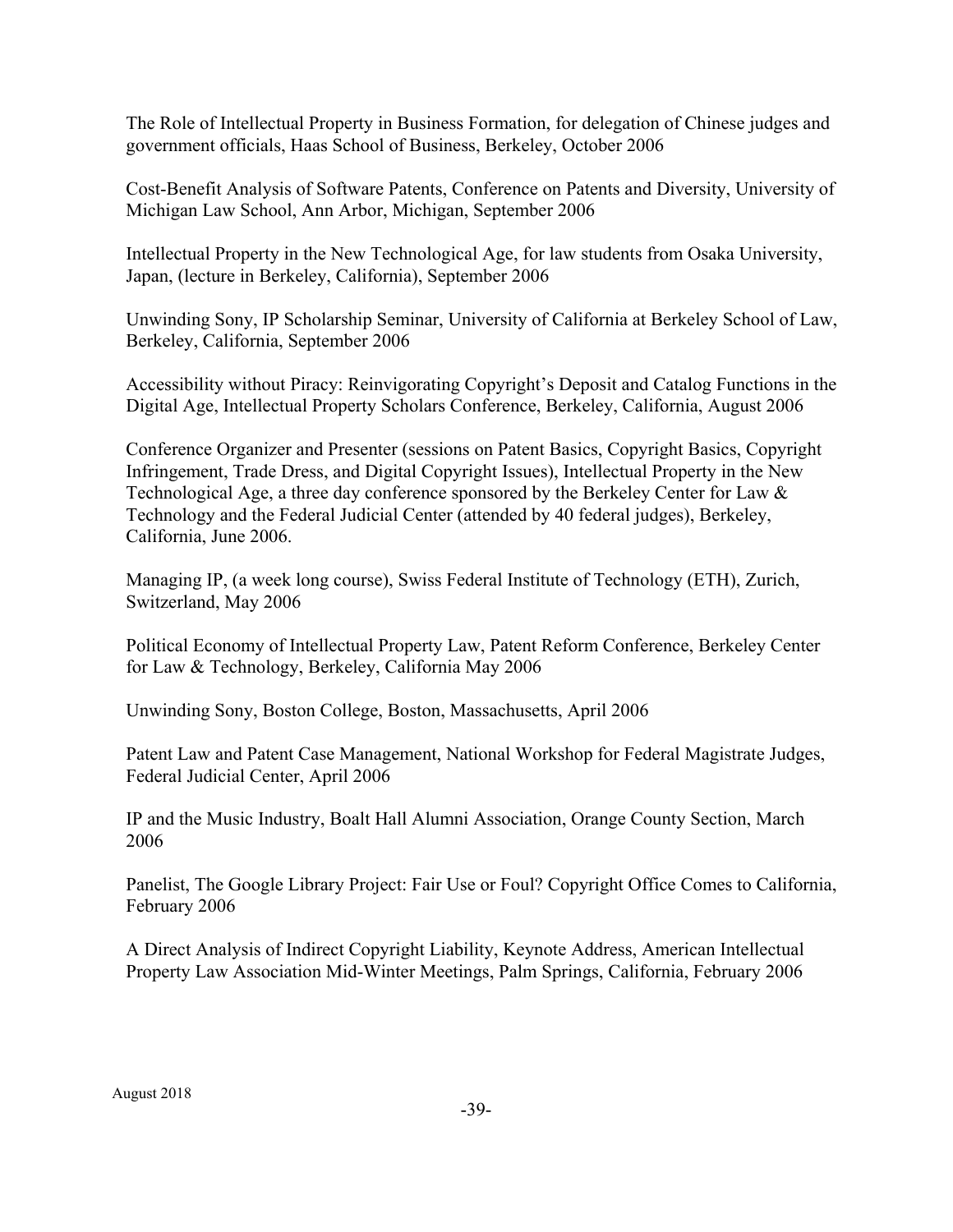A Direct Analysis of Indirect Copyright Liability, Third Annual Conference on Telecommunications & IP: US & Korean Perspectives, co-hosted by Seoul National University's Center for Law & Technology and BCLT, Hawaii, February 2006

United States Copyright Law (a two day course), Swiss Federal Institute of Technology (ETH), Zurich, Switzerland, January 2006

Distributive Justice in Copyright Law: Termination of Transfers?, IDC, Herzliya, Israel, December 2005

United States Patent Law (a three day course), Swiss Federal Institute of Technology (ETH), Zurich, Switzerland, December 2005

Law and Economics of Intellectual Property in the Digital Age, European Intellectual Property Institutes Network (EIPIN), Gerzensee, Switzerland, December 2005

Patently Misguided: A Direct Analysis of Indirect Copyright Liability, European Intellectual Property Institutes Network (EIPIN), Gerzensee, Switzerland, December 2005

Computer Hardware and Software Law, Program on the Law of the New Economy, University of St. Gallen's Executive Master of European and International Business Law Program, Austin, Texas, November 2005

Copyright: From Traditional Concepts to the Digital Age (2 day conference), Mealey's Conference/Lexis-Nexis, New York, November 2005

A Direct Analysis of Indirect Copyright Liability, Boalt Hall School of Law, Berkeley, California November 2005

Developments in Patent, Copyright, and Trademark Law, National Workshop for District Judges, Federal Judicial Center, Houston, Texas, October 2005

Intellectual Property in the New Technological Age, for law students from Osaka University, Japan, (lecture in Berkeley, California), September 2005

Regulating Spyware: The Limitations of State "Laboratories" and the Case for Federal Preemption, Intellectual Property Scholars Conference, New York, August 2005

Framing the P2P/Copyright Policy Debate, presented at panel on "Strange Bedfellows: What Is the Future for Copyright and Peer-to-Peer, Together?", Annual Meeting of the Copyright Society of the U.S.A., Bolton Landing, New York, June 2005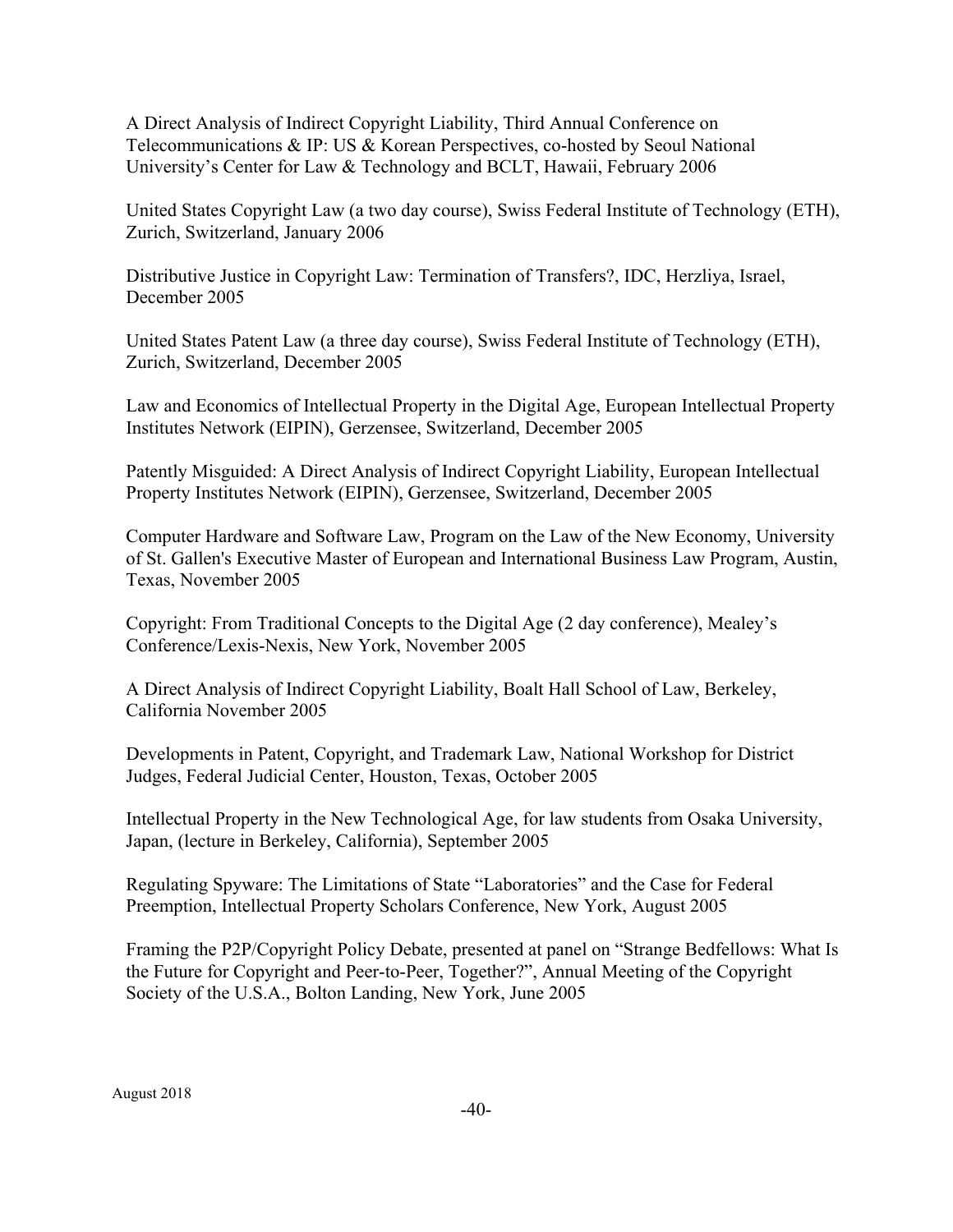Conference Organizer and Presenter (sessions on Patent Basics, Copyright Basics, Copyright Infringement, Trade Dress, and Digital Copyright Issues), Intellectual Property in the New Technological Age, a three day conference sponsored by the Berkeley Center for Law  $\&$ Technology and the Federal Judicial Center (attended by 40 federal judges), Berkeley, California, May 2005

Regulating Spyware: The Limitations of State "Laboratories" and the Case for Federal Preemption, presented at panel on Regulatory Challenges, Conference on Spyware: The Latest Cyber-Regulatory Challenge, Berkeley, California, May 2005

Indirect Copyright Liability: From Betamax to Grokster and Beyond, Copyright Society, Northern California Chapter, San Francisco, California, April 2005

Keynote Speaker, Training Lawyers and Guiding Law in the New Technological Age, presented at Osaka University, March 2005

Co-organizer, Perspectives on Patent Law and Innovation, co-sponsored by BCLT and the Federal Circuit Bar Association, Berkeley, California, February 2005

Indirect Copyright Liability: From Betamax to Grokster, Second Annual Conference on Telecommunications & IP: US & Korean Perspectives, co-hosted by Seoul National University's Center for Law & Technology and BCLT, Hawaii, January 2005

United States Patent Law (a week long course), Swiss Federal Institute of Technology (ETH), Zurich, Switzerland, January 2005

Framing the P2P/Copyright Policy Debate, Peer-to-Peer File-Sharing Technology: Consumer Protection and Competition Issues, Federal Trade Commission, Washington, D.C., December 2004

Computer Hardware and Software Law, Program on the Law of the New Economy, University of St. Gallen's Executive Master of European and International Business Law Program, Austin, Texas, November 2004

A Functional Analysis of the "Music Industry," Cardozo School of Law, New York, October 2004

Developments in Patent, Copyright, and Trademark Law, National Workshop for District Judges, Federal Judicial Center, Seattle, September 2004

Intellectual Property in the New Technological Age, for law students from Osaka University, Japan, (lecture in Berkeley, California), September 2004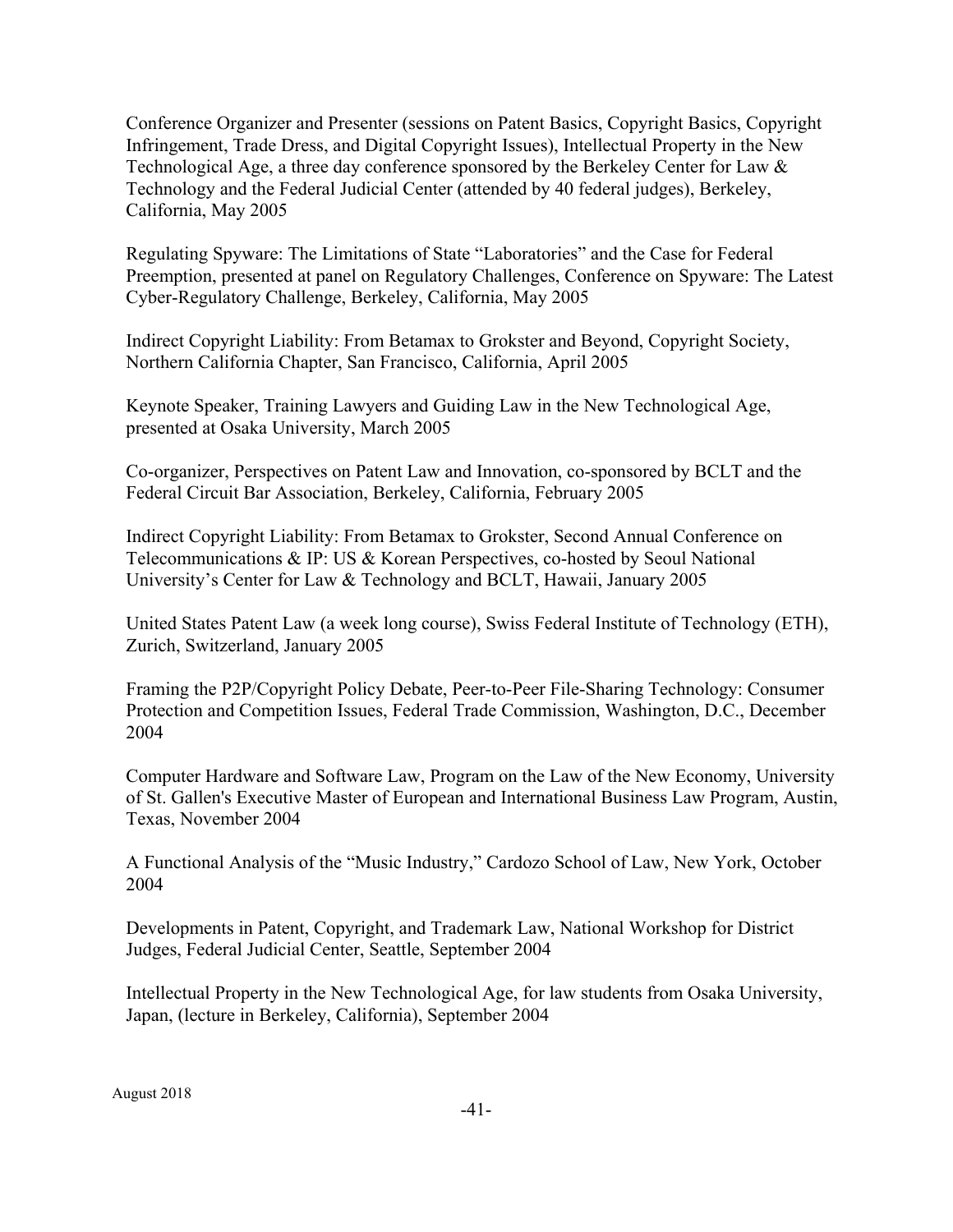Bankruptcy Treatment of Intellectual Property Assets, National Workshop for Bankruptcy Judges, Federal Judicial Center, Seattle, August 2004

Property as a Triadic Relation, Disciplinary Approaches to Teaching Property Panel, Association of American Law Schools' Conference on Teaching Property Law for the 21st Century, Portland, Oregon, June 2004

Organizer and Presenter, IP and Entrepreneurship Symposium, Berkeley, June 2004

Developments in Patent, Copyright, and Trademark Law, National Workshop for District Judges, Federal Judicial Center, Chicago, June 2004

The Music Business Enters the Digital Age: New Distribution Models, DRM, and Enforcement, 2004 Annual Computer and Technology Law Institute, Austin, May 2004

Co-organizer and Presenter, "Ideas Into Action: Implementing Reform of the Patent System," Berkeley, April 2004

Developments in Patent, Copyright, and Trademark Law, National Workshop for District Judges, Federal Judicial Center, Philadelphia, April 2004

Envisioning Copyright's Digital Future, Arizona State University School of Law, March 2004

Defusing the Termination of Transfer Time Bomb, Arizona State University School of Law, March 2004

Economic Analysis of Intellectual Property, Conference on the Handbook of Law and Economics, Stanford Law School, March 2004

Intellectual Property in the Digital Age, Berkeley Executive Program, Haas School of Business, Berkeley, California, February 2004

Keynote Speaker, Toward a Theory of Copyright in the Digital Age, The Digital Challenge to Copyright Law, Santa Clara University School of Law, February 2004

Envisioning Copyright's Digital Future, Telecommunications & IP: US & Korean Perspectives, co-hosted by Seoul National University's Center for Law & Technology and BCLT, Honolulu, Hawaii, January 2004

United States Patent Law (a week long course), Swiss Federal Institute of Technology (ETH), Zurich, Switzerland, January 2004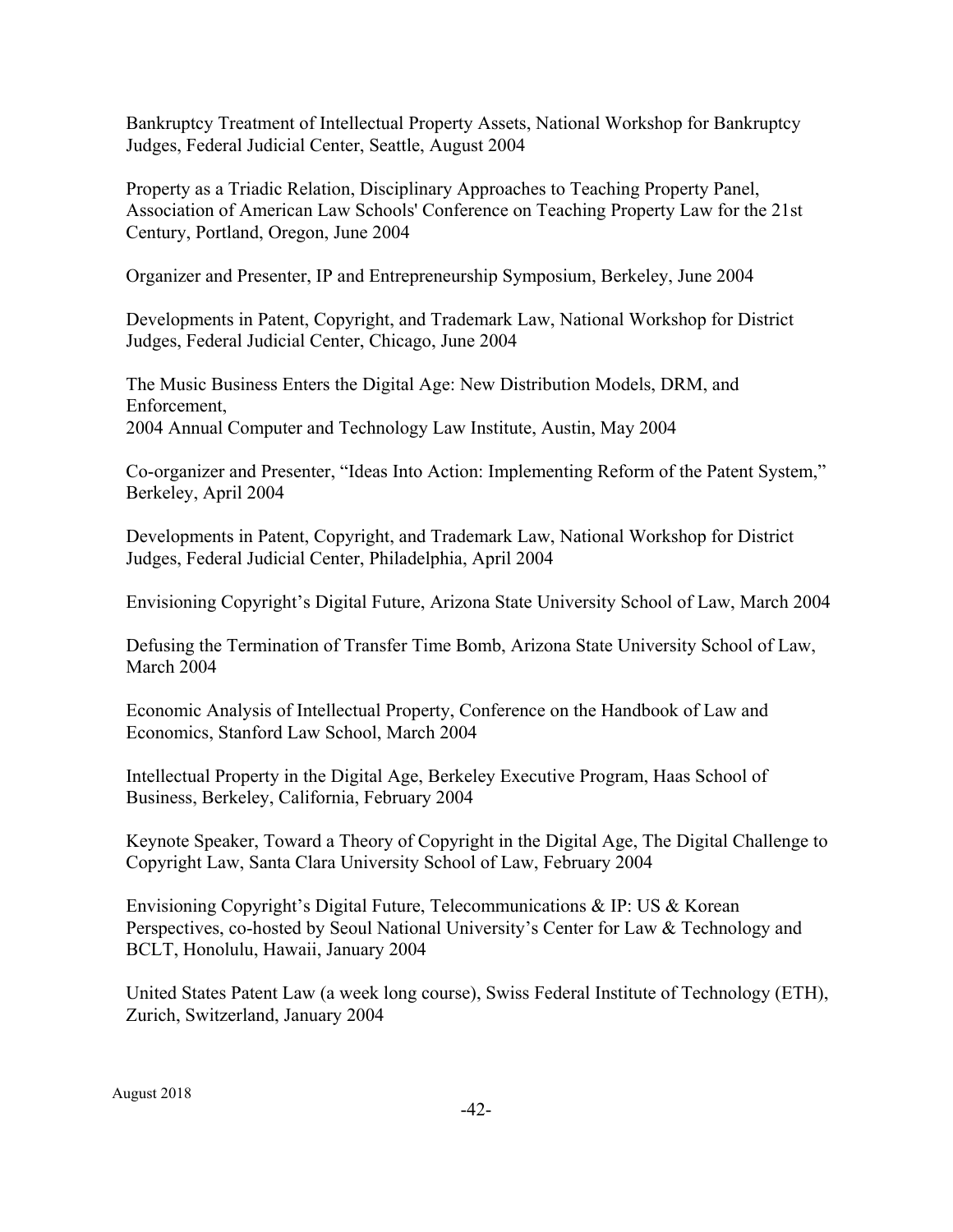Computer Hardware and Software Law, Program on the Law of the New Economy, University of St. Gallen's Executive Master of European and International Business Law Program, Austin, Texas, November 2003

The Policy Challenges: Intellectual Property, Antitrust, Regulation, 2003 Businessweek CEO Leadership Forum: Jump-Starting the Upturn, Haas School of Business, Berkeley, California, October 2003

Cutting Edge Issues in Intellectual Property, Workshop for Judges of the Seventh Circuit, Lake Geneva, Wisconsin, October 2003

The Municipal Solid Waste "Crisis" in Retrospect: The Role of Market-Based Mechanisms, Georgetown University Law Center, October 2003

Intellectual Property in the Digital Age, Berkeley Executive Program, Haas School of Business, Berkeley, California, October 2003

Property as a Triadic Relation, University of British Columbia Faculty of Law, Vancouver, British Columbia, September 2003

The Municipal Solid Waste "Crisis" in Retrospect: A Success Story for Market-Based Mechanisms, Twenty Years of Market-based Instruments for Environmental Protection: Has the

Promise Been Realized?, Bren School of Environmental Science & Management, University of California, Santa Barbara, August 2003

Top-Down versus Bottom-Up Approaches to Climate Change, presented at Can Technology Spare the Earth?, sponsored by the Foundation for the Research in Economics and the Environment, Gallatin Gateway, Montana, June 2003

Conference Organizer and Presenter (sessions on Patent Basics, Copyright Basics, Copyright Infringement, Trade Dress, and Digital Copyright Issues), Intellectual Property in the New Technological Age, a three day conference sponsored by the Berkeley Center for Law & Technology and the Federal Judicial Center (attended by 35 federal judges), Berkeley, California, May 2003

Apple v. Franklin: 20 Years Later, Temple University James E. Beasley School of Law, March 2003

"Fair Use in the 21st Century," The Copyright Office Comes to California, San Francisco, California, March 2003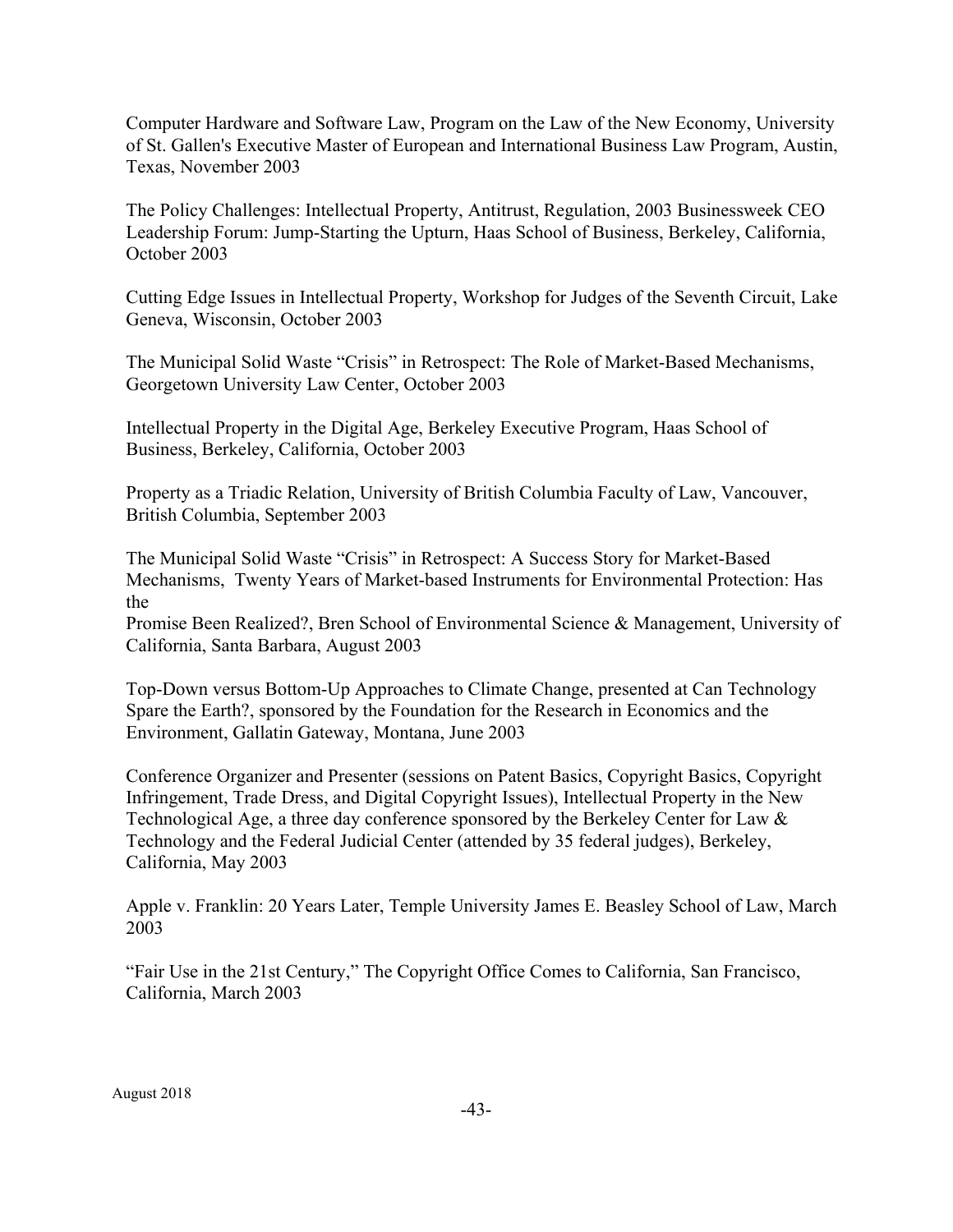"Fair Use in the 21st Century," The Copyright Office Comes to California, Los Angeles, California, March 2003

United States Patent Law (a week long course), Swiss Federal Institute of Technology (ETH), Zurich, Switzerland, January 2003

Computer Hardware and Software Law, Program on the Law of the New Economy, University of St. Gallen's Executive Master of European and International Business Law Program, Austin, Texas, November 2002

Session Organizer and Presenter, Law and Technology, National Symposium for United States Court of Appeals Judges, Washington, D.C., October 2002

Intellectual Property in the New Information Age, MCM St. Gallen Advanced Management Program, Haas School of Business, October 2002

Reunifying Property, Faculty Workshop, University of Toronto, October 2002

Intellectual Property in the Digital Age (intensive two week course), University of Toronto, September - October 2002

Envisioning Copyright Law's Digital Future, Law and Economics Workshop, University of Toronto, September 2002

Defusing the Termination of Transfers Time Bomb, Second Annual Intellectual Property Scholars Conference, Cardozo School of Law, New York, August 2002

Conference Organizer and Presenter (sessions on Patent Basics, Copyright Basics, Copyright Infringement, Trade Dress, and Digital Copyright Issues), Intellectual Property in the New Technological Age, a three day conference sponsored by the Berkeley Center for Law  $\&$ Technology and the Federal Judicial Center (attended by 30 federal judges), Berkeley, California, June 2002

Session Organizer and Presenter, Second Annual Information, Networks, and Technology Law Institute, Peer-to-Peer Networks and Digital Content, San Jose, California, June 2002

Moderator, Peer to Peer and Copyright,  $12<sup>th</sup>$  Conference on Computers, Freedom, and Privacy, San Francisco, April 2002

Program Organizer and Moderator, Digital Content Roundtable: Filesharing in Napster's Wake Berkeley, April 2002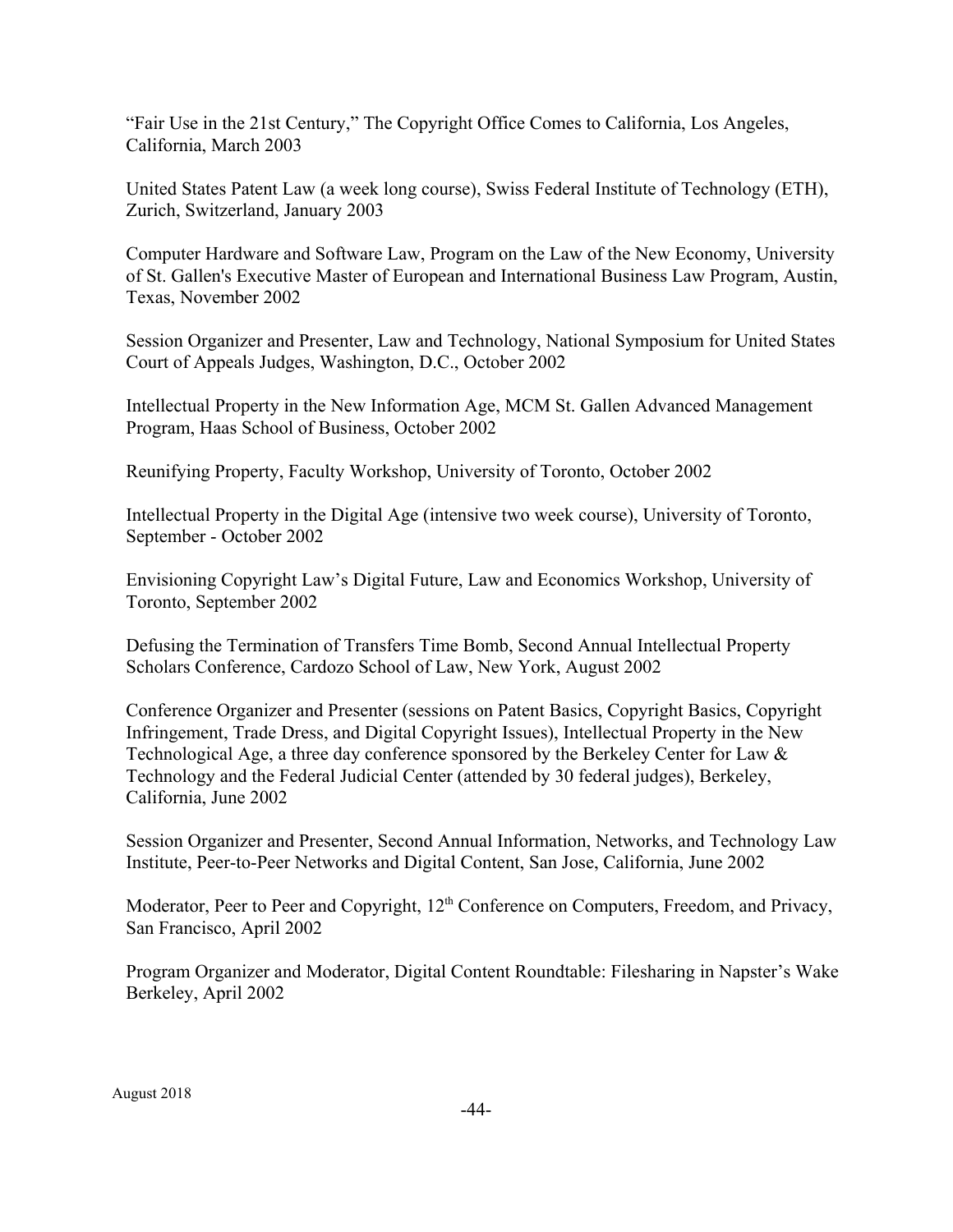Guest Lecturer, Sound Recordings and the Termination of Transfers Time Bomb, UCLA School of Law, March 2002

Program Organizer and Presenter, Developments in Intellectual Property Law: National Workshop for Federal District Judges (sessions on patent, copyright, and trademark law), sponsored by the Federal Judicial Center, New Orleans, Louisiana, February 2002

United States Patent Law (a week long course), Swiss Federal Institute of Technology (ETH), Zurich, Switzerland, February 2002

Program Organizer, Second Annual Roundtable on the Future of Television, UC-Berkeley School of Law, February 2002

Intellectual Property in the Information Economy, Top-Down Law, Haas School of Business, February 2002

The Digital Transformation of Copyright Law, A Symposium Honoring Judge Jon O. Newman's Thirty Years on the Bench, New York, January 2002

Filesharing in Napster's Wake: Challenges for Copyright Law, Munger, Tolles & Olson, Los Angeles, California, January 2002

Intellectual Property in the Information Age, St. Gallen Advanced Management Program, Haas School of Business, University of California at Berkeley, December 2001

Program organizer and presenter, Developments in Intellectual Property Law: National Workshop for Federal District Judges (sessions on patent, copyright, and trademark law), sponsored by the Federal Judicial Center, San Diego, California, (December 2001)

Educating Consumers about the Environment: the 3R's, Labels, and Prices, presented at Innovations in Environmental Economics and Policy Analysis: A Seminar for Law Professors, sponsored by the Foundation for the Research in Economics and the Environment, Gallatin Gateway, Montana, July 2001

Toward a Comparative Institutional Framework for Property, Resources, and the Environment, presented at Innovations in Environmental Economics and Policy Analysis: A Seminar for Law Professors, sponsored by the Foundation for the Research in Economics and the Environment, Gallatin Gateway, Montana, July 2001

Intellectual Property in the New Technological Age, week-long course for European doctoral students held at Studienzentrum Gerzensee, Switzerland, June-July 2001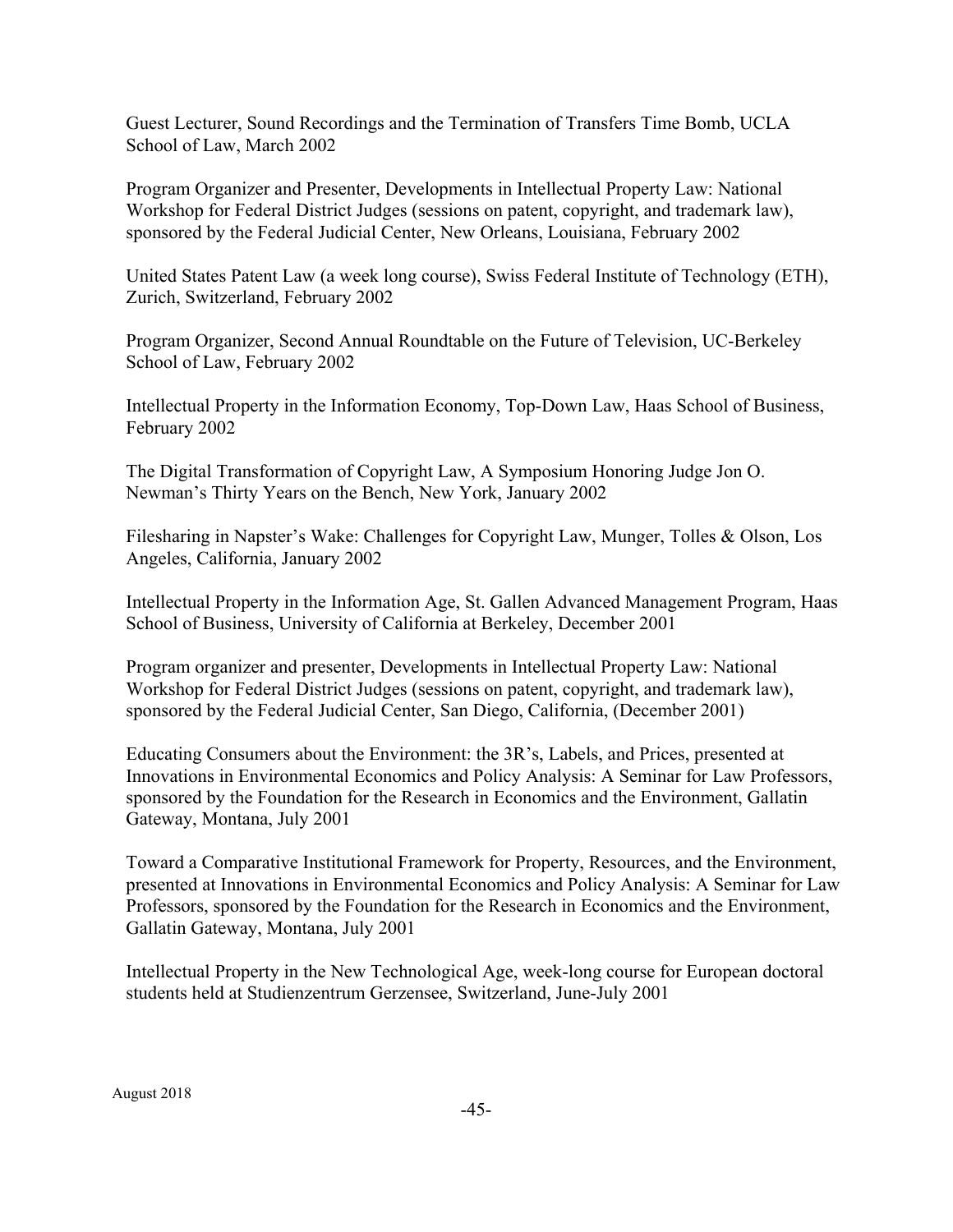Conference Organizer and Presenter (sessions on Patent Basics, Copyright Basics, Copyright Infringement, and Digital Copyright Issues), Intellectual Property in the New Technological Age, a three day conference sponsored by the Berkeley Center for Law & Technology and the Federal Judicial Center (attended by 50 federal judges), Berkeley, California, June 2001.

The Future of Intellectual Property, Silicon Valley Intellectual Property Law Association, Palo Alto, California, May 2001

Conference co-organizer and presenter, Copyright: From Traditional Concepts to the Digital Age, a series of two-conferences sponsored by Law Lectures Institute (with David Nimmer and Lon Sobel) in Washington, D.C. (March 2001), Los Angeles (March 2001), San Francisco (April 2001), and New York (April-May 2001)

Intellectual Property: Case Study on Online Music, PwC FAS Noah's Ark E-Business Training Program @ UCLA, Anderson School of Business, April 2001

Conference Organizer and Moderator, Digital Music, UC-Berkeley Haas School of Business, April 2001

Conference organizer and presenter, U.S. Patent Law, a day long program for Heller Ehrman White & McAuliffe LLP, Berkeley, California, March 2001

Conference Organizer and Moderator, The Present and Future of Television, UC-Berkeley Haas School of Business, March 2001

The Institutional Architecture of Innovation and Competition Law and Policy, presented at Beyond Microsoft: Antitrust, Technology, and Intellectual Property, sponsored by the Berkeley Center for Law & Technology, March 2001

United States Patent Law (a week long course), Swiss Federal Institute of Technology (ETH), Zurich, Switzerland, February 2001

Napster and the Music Industry, Federalist Society Luncheon at the American Association of Law Schools Annual Meeting, San Francisco, California, January 2001

Intellectual Property in the Information Economy, Top-Down Law, Haas School of Business, January 2001.

Copyright Protection for Computer Software, Howard, Rice, Nemerovski, Canady, Falk & Rabkin, P.C., San Francisco, California, November 2000

Conference Organizer and Moderator, Washington Technology Briefing, Boalt Hall School of Law, November 2000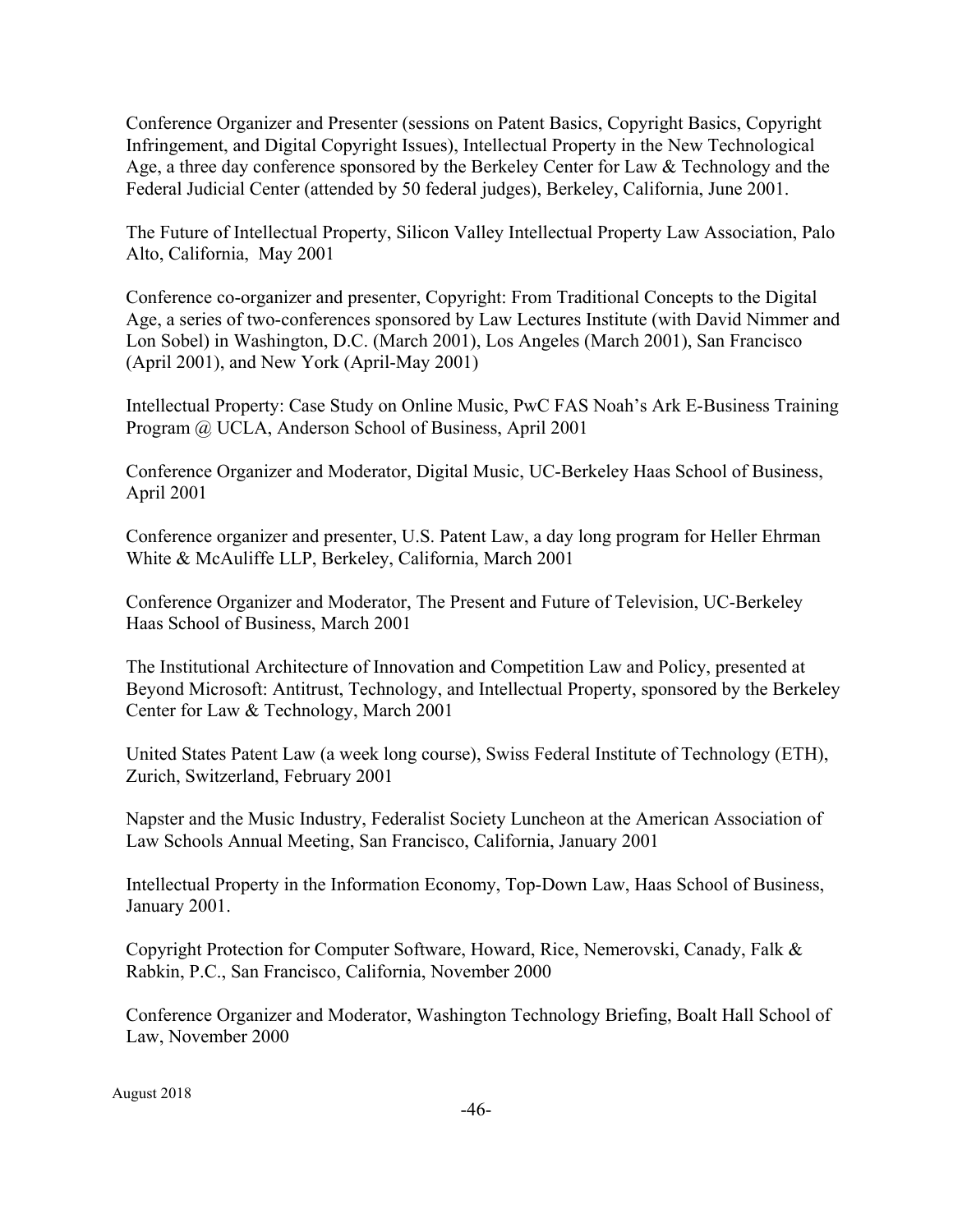The Centrality of Law in the Information Economy, Management of Technology Program, Haas School of Business, November 2000

Cyberlaw, Workshop for Judges of the 2nd and DC Circuits, Cooperstown, New York, November 2000

Antitrust and IP in the Information Age, Workshop for Judges of the 2<sup>nd</sup> and DC Circuits, Cooperstown, New York, November 2000.

Cyberlaw, Workshop for Judges of the  $8<sup>th</sup>$  and  $10<sup>th</sup>$  Circuits, Colorado Springs, Colorado, October 2000

Panelist, Bay Area Meeting on the Commission on Macroeconomics and Health, Berkeley, California August 2000

Intellectual Property Concerns for E-Commerce Companies, St. Gallen Advanced Management Program, Haas School of Business, University of California at Berkeley, August 2000

Panelist, U.S. Patent and Trademark Office, Roundtable on Business Method Patents, Crystal City, Virginia, August 2000

Intellectual Property Concerns for E-Commerce Companies, PwC FAS Conference, Dallas, Texas, July 2000

Digital Music: Napster, the New Economy, and Copyright, Heller, Ehrman, White & McAuliffe, July 2000

Conference Organizer and Presenter (sessions on Software and Business Method Patents, Copyright -- Software Protection, and Digital Copyright Issues), Intellectual Property in the New Technological Age, a three-day conference sponsored by the Berkeley Center for Law & Technology and the Federal Judicial Center (attended by 40 federal judges), Berkeley, California, June 2000

Conference Organizer and Presenter, Music to Whose Ears? The Debate Over Digital Music, School of Law, University of California at Berkeley, April 2000

Panelist, U.S. Patent and Trademark Office, Study Group on State Sovereign Immunity and Intellectual Property, Washington, DC, March 2000

Intellectual Property Concerns for E-Commerce Companies, PwC FAS Noah's Ark E-Business Training Program @ UCLA, Anderson School of Business, March 2000, May 2000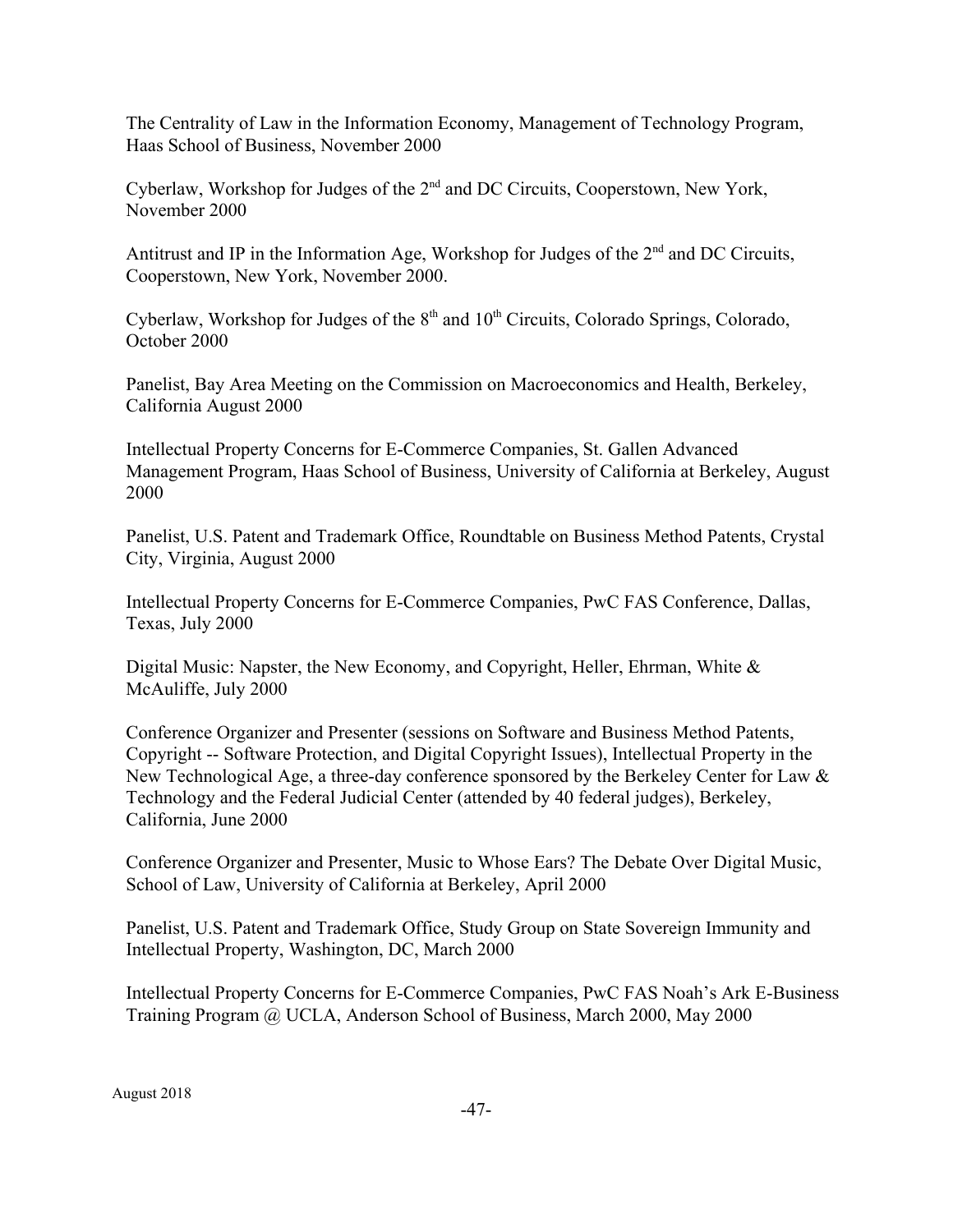United States Patent Law (a week long course), Swiss Federal Institute of Technology (ETH), Zurich, Switzerland, February 2000

Economic Implications of *Florida Prepaid Postsecondary Education Exprense Board v. College Savings Bank*, Symposium on Recent Developments in Federalism, Loyola Law School, February 2000

Intellectual Property Concerns for E-Commerce Companies, Center for Executive Development, Haas School of Business, University of California at Berkeley, February 2000

Conference Organizer and Presenter, Intellectual Property in the New Technological Age, Workshop for Judges of the Ninth Circuit, sponsored by the Federal Judicial Center and the Berkeley Center for Law and Technology, San Diego, California, January 2000

Using Powerpoint to Teach Property Law, American Association of Law Schools Washington, D.C., January 2000

Panelist, Intellectual Property Rights Research Workshop, National Academies' Science, Technology and Economic Policy Board (STEP), Berkeley, California, October 1999

Intellectual Property Issues, Federal Bar Association Conference on Federal Law and the Internet: Is Cyberspace a Different Place?, Sacramento, California, September 1999

Survey of Intellectual Property Law, Telecommunications Policy Research Conference, Arlington, Virginia, September 1999

Session Organizer and Presenter, Intellectual Property and the Challenges Posed by New Technology, presented at National Workshop for Federal District Judges organized by the Federal Judicial Center, (June (San Francisco, California), August (Baltimore, Maryland), and September (Chicago, Illinois) 1999) (attended by 600 federal judges)

United States Patent Law (a week long course), Swiss Federal Institute of Technology (ETH), Zurich, Switzerland, February 1999

Conference Organizer and Presenter, The Landscape of Intellectual Property Law, a three day conference sponsored by the Berkeley Center for Law & Technology and the Federal Judicial Center (attended by 40 federal judges), Berkeley, California, June 1998

Moderator, Panel on The Emerging Law for Intellectual Property and High Technology in a Global Age, Conference on Boalt in the Global Age, Berkeley, California, California, April 1998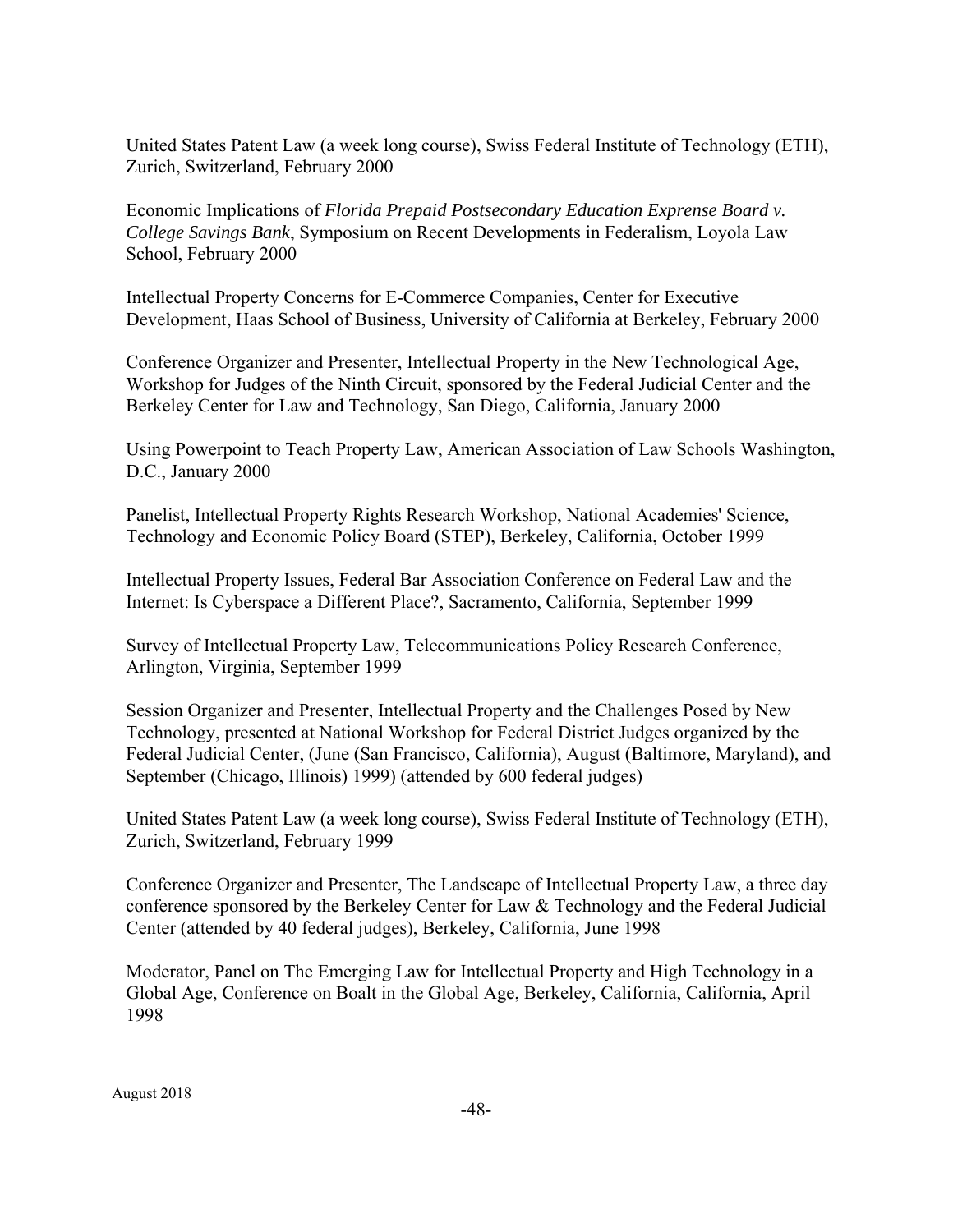The Evolution of Environmental Governance, Panel on Regulation of Pollutants: Federal, State, and Local, Conference on Power, Politics, and Place: Who Holds the Reins of Environmental Regulation? Berkeley, California, February 1998

Moderator, Panel on Consumer Products, Conference on Science, Law, Information and the Global Marketplace, sponsored by Prop 65 News, San Francisco, California, February 1998

United States Patent Law (a week long course), Swiss Federal Institute of Technology (ETH), Zurich, Switzerland, February 1998

Session Organizer, Intellectual Property and New Technology, American Law and Economics Association, Toronto, Ontario, Canada, May 1997

Session Organizer, Property and Environmental Institutions, American Law and Economics Association, Toronto, Ontario, Canada, May 1997

Discussant, "Rulemaking Processes in Cyberspace," Conference on International Economic Regulation, Georgetown University Law Center, April 1997

Moderator, Technical Protection for Digital Content: Electronic Rights Management Systems, Conference on Digital Content: New Products and Business Models, Center for Law & Technology, University of California at Berkeley, November 1996

"Comparative Institutional Analysis of Risk Regulation," Conference on Law, Risk, and Risk Management, University of California at Berkeley School of Law, October 1996

Berkeley Roundtable on Software Innovation, Center for Law & Technology, University of California at Berkeley School of Law, April 1996

"Structuring a Federal Market-Oriented Eco-Information Policy," Conference on Environmental Federalism, University of Maryland School of Law, April 1995

Discussant, Conference on the Law and Economics of Litigation Reform, Georgetown University Law Center, October 1994

Panelist, "Economic and Public Policy Analysis," 1994 CERCLA Reauthorization and Amendments Legislation, San Francisco Bar Association, October 1994

Discussant, Conference entitled "Towards a Third Intellectual Property Paradigm," Columbia University School of Law, April 1994

"Eco-Information Policy: A Comparative Institutional Perspective," Georgetown University Law Center, February 1994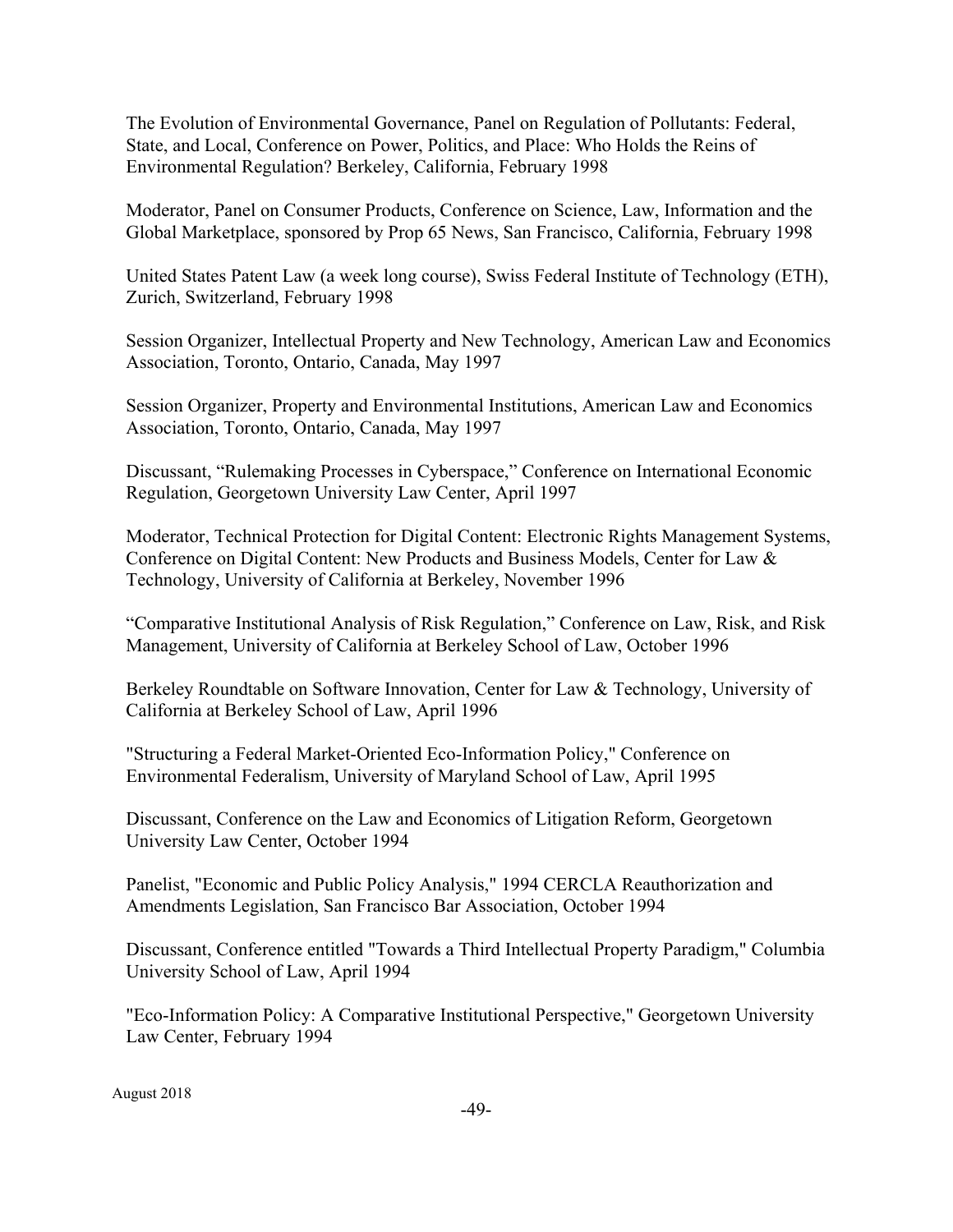Chairperson, Panel on "Market Responses to Product Labeling," American Economic Association/Association of Environmental and Resource Economists Annual Meetings, and Presenter, "Eco-Information Policy: A Comparative Institutional Perspective," Boston, Massachusetts, January 1994

Discussant, Panel on the Costs and Benefits of Superfund Cleanups, Conference on Superfund Reauthorization and Empirical Issues, NYU School of Law, December 1993

"Policy Implications of Product Life Cycle Assessment," Keeping California Industry Competitive and Green: A Workshop to Define Critical Research, Education, and Technology Transfer Issues, Department of Engineering, University of California at Berkeley, May 1993

"Eco-Information Policy: A Comparative Institutional Perspective," Faculty Workshop, Stanford Law School, March 1993

Workshop on Digital Libraries, National Science Foundation, XEROX Palo Alto Research Center, December 1992

"The Limitations of Legal Institutions for Addressing Environmental Risks," presented at Institute for Law and Economics Roundtable on Managing Hazardous Waste, University of Pennsylvania School of Law, November 1992

"An Analysis of Government Policies to Stimulate Recycling Markets," presented at session on "Implementing a New Framework for Environmental Policy," Association for Public Policy Analysis and Management Annual Meeting, Denver, Colorado, October 1992

"The Design of Environmental Liability Regimes to Encourage Environmentally Responsible Foreign Investment," presented to the Russian Ministry on Property, Moscow, Russia, October 1992

Conference on Law, Economics and International Patent Reform, Columbia University School of Law, June 1992

"Toward a Coherent Eco-Information Policy," presented at U.S./European Communities Conference on Environmental Policy, Berkeley, California, April 1992

Conference on Constitutional Law and Economics, Panel Chairperson, Stanford Law School, Stanford, California, October 1991

"Beyond the Throwaway Society: An Incentive Approach to Regulating Municipal Solid Waste," presented at Conference on "Engineering Our Way Out of the Dump," sponsored by the National Academy of Engineering, National Academy of Sciences Conference Center, Woods Hole, Massachusetts, July 1991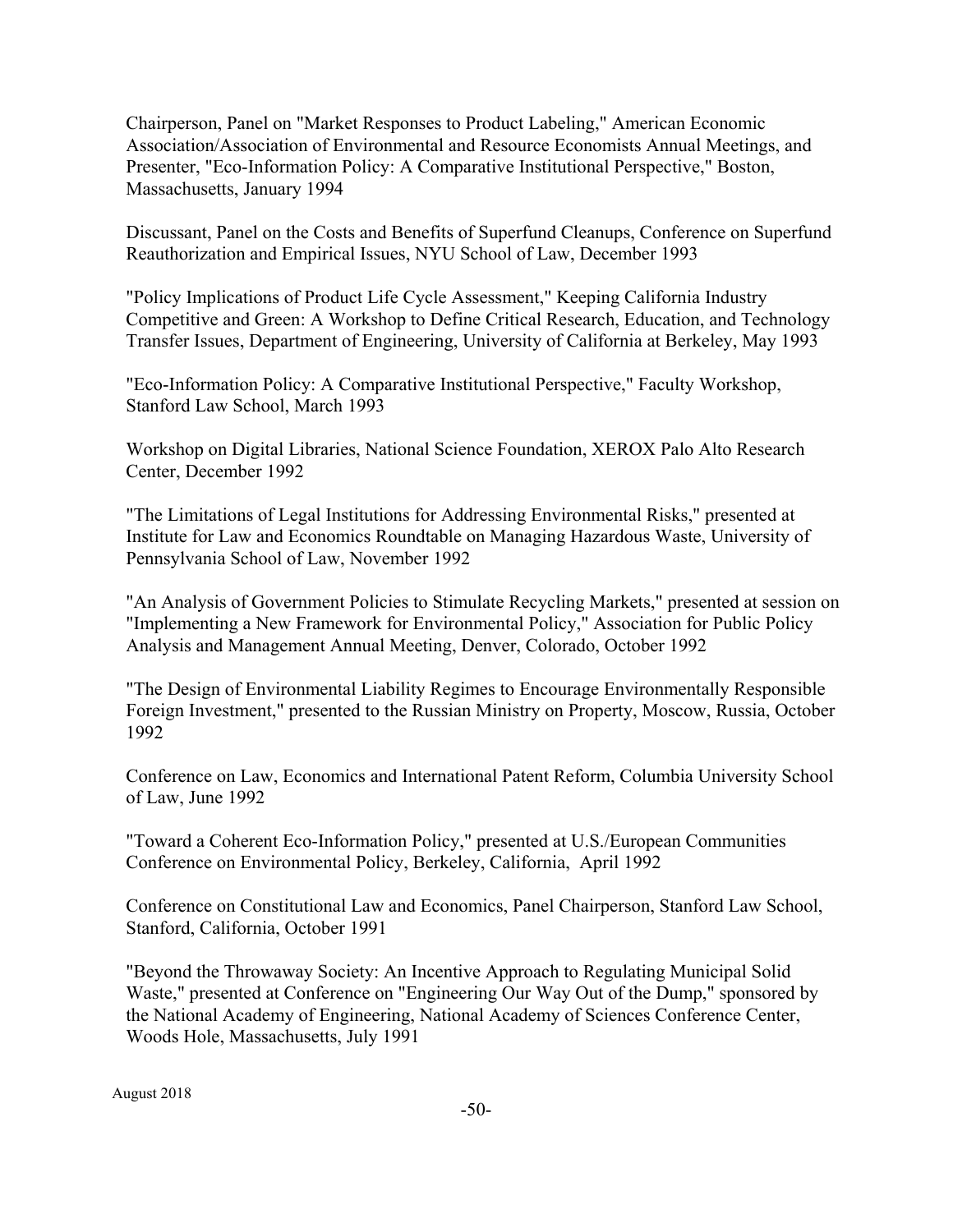"Optimal Multi-Tier Regulation: An Application to Municipal Solid Waste," presented at Resources for the Future, Washington, D.C., May 1991

"Does the Current Scheme of Intellectual Property Protection Create Sufficient Economic Incentives for Software Innovation?" presented at Conference on "Computer Software-Intellectual Property Climate for Innovation in the 1990s: A Public Policy Forum," sponsored by the Annenberg Washington Program, Washington, D.C., May 1991

"Market Mechanisms to Encourage Recycling," presented at "Conference on Incentive-Based Strategies for Environmental Protection," sponsored by Senators Timothy Wirth and the late John Heinz and the Kennedy School of Government, Harvard University, Cambridge, Massachusetts, May 1991

Conference on Auto Insurance Reform and New Ways of Paying for the Costs of Driving, Moderator, University of California at Berkeley School of Law, April 1991

"The Limits of Free Market Environmentalism: A Comparative Institutional Perspective," presented at Conference on "Free Market Environmentalism: The Role of the Market in Environmental Protection," Northwestern School of Law, Lewis and Clark College, Portland, Oregon, April 1991

"Optimal Multi-Tier Regulation: An Application to Municipal Solid Waste," presented at Conference on "The Law and Economics of Environmental Policy," sponsored by the European Association of Law and Economics and the Geneva Association for the Study of Risk and Insurance, Paris France, April 1991

"Optimal Multi-Tier Regulation: An Application to Municipal Solid Waste," presented at the Kennedy School of Government, Harvard University, Cambridge, Massachusetts, March 1991

"Beyond the Throwaway Society: An Incentive Approach to Regulating Municipal Solid Waste," presented at the Law and Economics Workshop, University of Toronto School of Law, Toronto, Ontario, Canada, December 1990

"Using Economic Incentives to Regulate the Municipal Solid Waste Stream," presented at Conference on "Integrated Waste Management Systems." Foundation for Research in Economics and the Environment, Seattle, Washington, November 1990

"The Power of the Purse: Financial Incentives as Regulatory Instruments," Rapporteur, Conference sponsored by Law Reform Commission of Canada, Calgary, Alberta, Canada. October 1990

"The Limitations of Legal Institutions for Addressing Environmental Risks," presented at Conference on the Economics of Liability, Stanford Law School, May 1990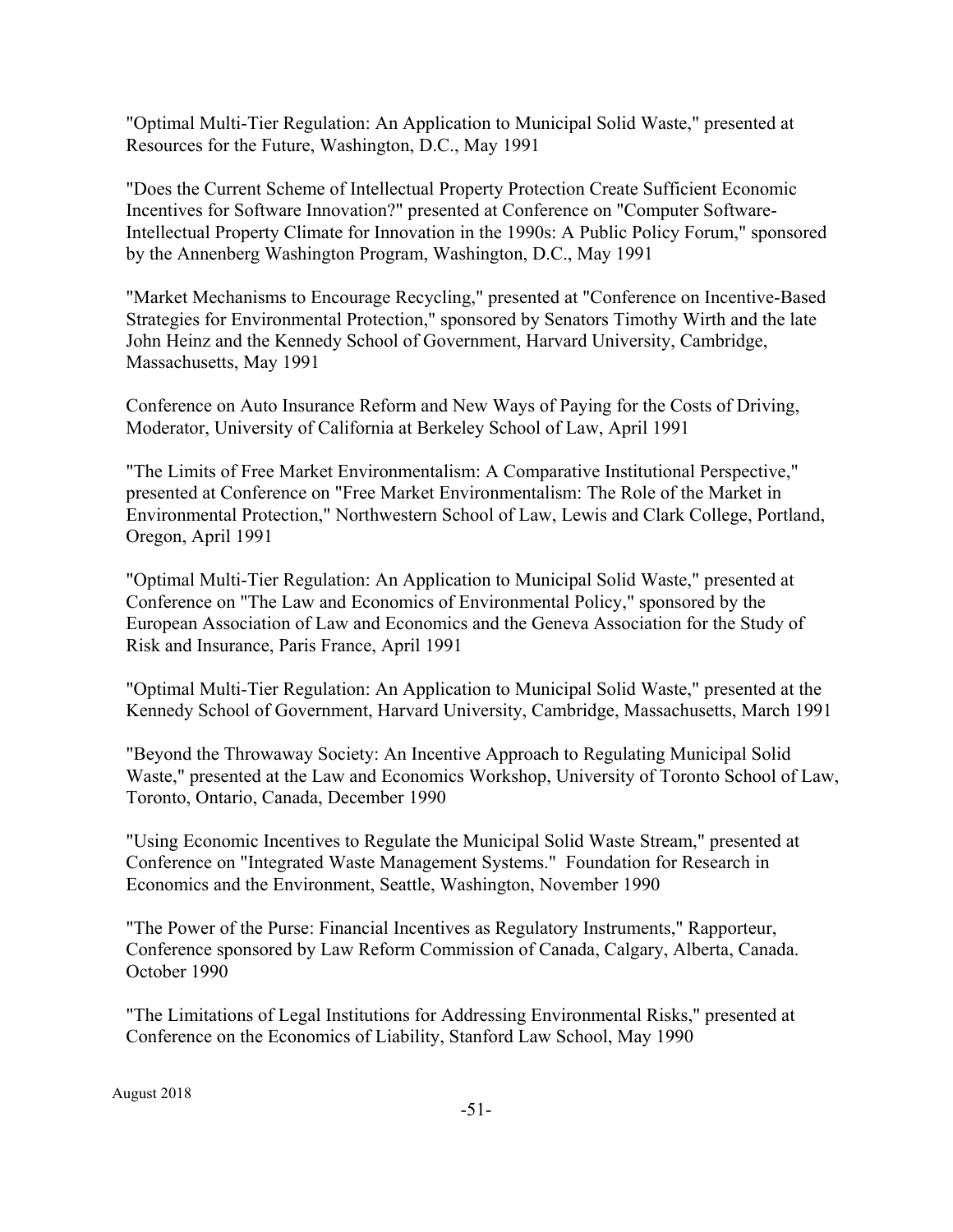"Beyond the Throwaway Society: An Incentive Approach to Regulating Municipal Solid Waste," presented in the Law and Economics Seminar, Harvard Law School, February 1990

"Legal Advising on Corporate Structure in the New Era of Environmental Liability," presented at Conference on Environmental Concerns in Business Transactions, Columbia University School of Law, February 1990

"Beyond the Throwaway Society: An Incentive Approach to Regulating Municipal Solid Waste," presented in the Law and Economics Seminar, Georgetown University Law Center, April 1990

"An Analysis of the Scope of Copyright Protection for Application Programs," presented in the Law, Economics, and Organization Seminar, Yale Law School, October 1989

"Tailoring Legal Protection for Computer Software," presented in the Law and Economics Seminar, Harvard Law School, March 1987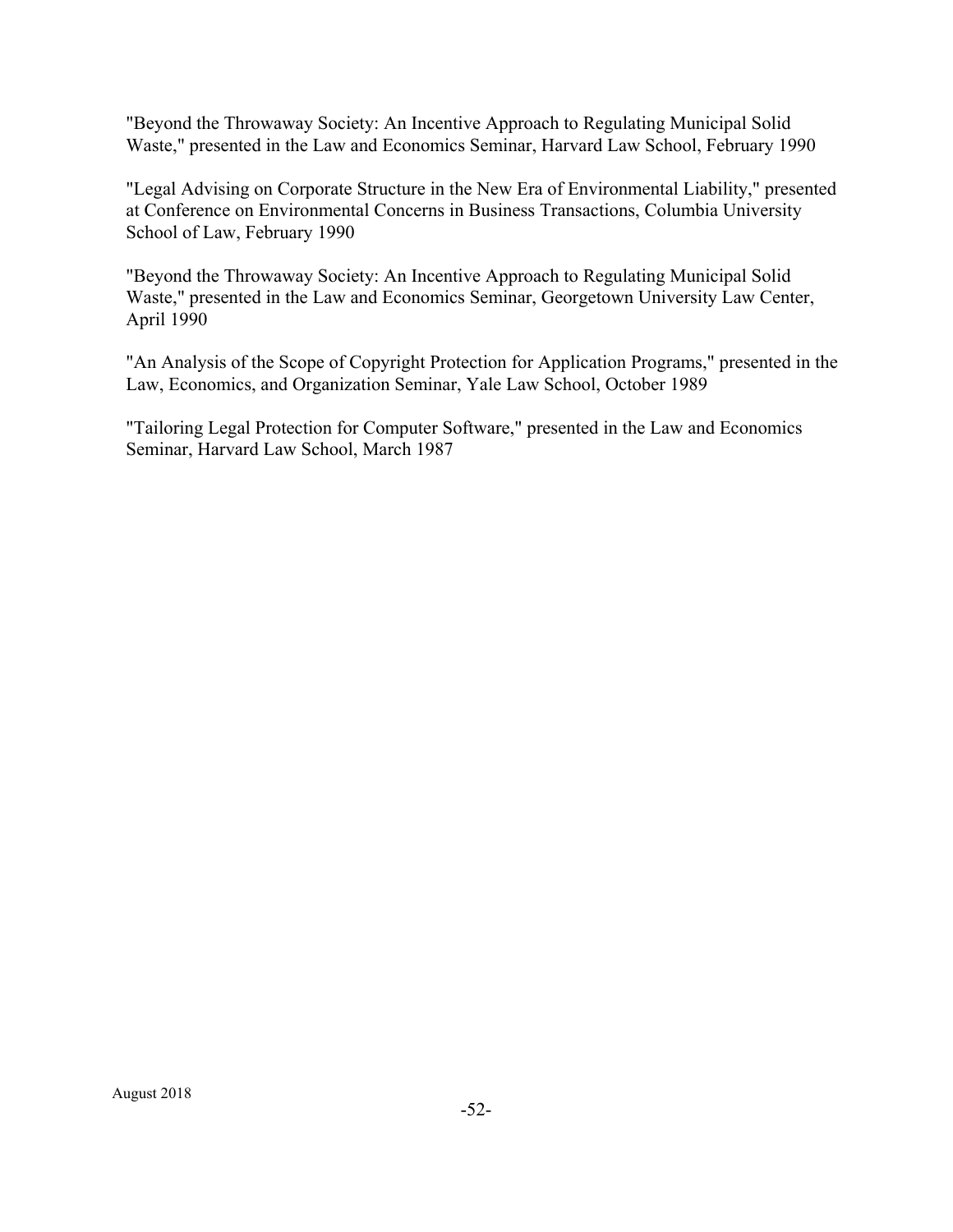#### **PROFESSIONAL ACTIVITIES**

**Clause 8 Publishing** - Inspired by Article I, Section 8, Clause 8 of the U.S. Constitution, Clause 8 Publishing seeks to promote creation and dissemination of the highest quality and most up-to-date educational resources at fair prices and in a way that ensures that much of the revenue flows to authors. It aims to streamline the publishing process, take full advantage of evolving digital platforms and print-on-demand functionality, and develop innovative educational resources. www.IPNTA.com and www.clause8publishing.com

**Founder and Publisher** (March 2016 - present)

- Synopsys, Inc. (foreign taxation of intellectual property and cost sharing agreements) **Consultant and Expert Witness** (May 2017 - Sept. 2017)
- Zoll Medical (patent damages) **Consultant** (Jan. 2017 - July 2017)
- Sequenom, Inc. v. Ariosa Diagnostics, U.S. Supreme Court **Co-Author and Counsel of Record**, Amicus Brief in Support of Petition for a Writ of Certiorari (filed Apr. 20, 2016) (with Professor Jeffrey Lefstin)
- Sequenom, Inc. v. Ariosa Diagnostics, U.S. Court of Appeals for the Federal Circuit **Co-Author**, Amicus Brief in Support of Rehearing En Banc (filed Aug. 25, 2015) (with Professor Jeffrey Lefstin)
- Marvin Gaye family (music copyright) **Consultant** (Apr. 2015 - present)
- American Law Institute, Copyright Restatement Project **Members Consultative Group** (2015 - present)

Robin Antonick v. Electronic Arts Inc., U.S. Court of Appeals for the Ninth Circuit, No. 14- 15298 (Appellant's Reply Brief) **Counsel** (Jan. 2015 - Nov. 2017)

Cindy Lee Garcia v. Google Inc. and YouTube, LLC, U.S. Court of Appeals for the Ninth Circuit (en banc)

**Co-Author**, Amicus Brief (filed Nov. 25, 2014) (with Shyamkrishna Balganesh, Justin Hughes, and David Nimmer)

Junior Scholars in IP Workshop, Michigan State University, October 2014 **Reviewer/Commentator**

Teva Pharmaceuticals USA, Inc., et al., v. Sandoz, Inc., et al., U.S. Supreme Court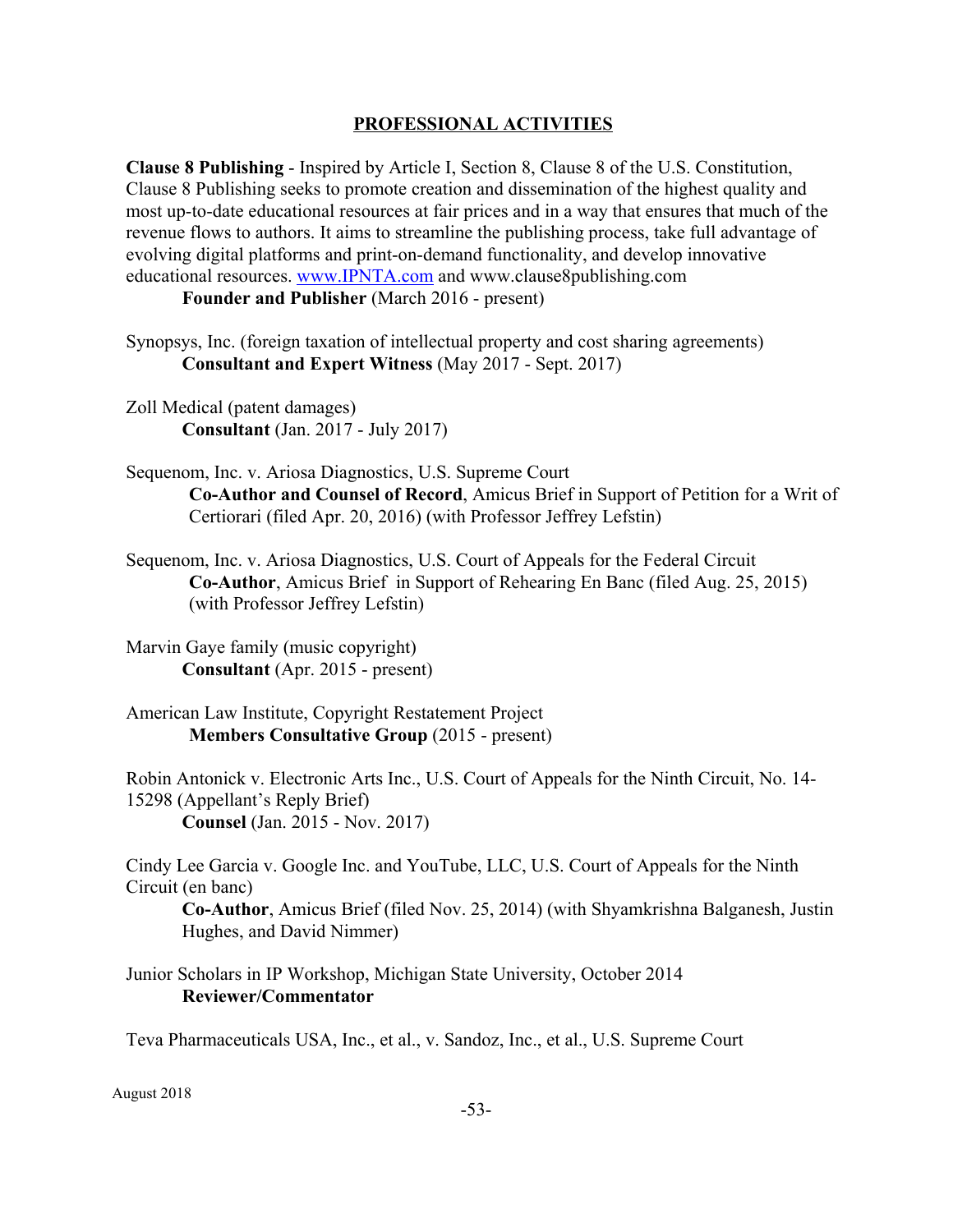**Co-Author and Counsel of Record**, Amicus Brief (filed Jun. 20, 2014) (with J. Jonas Anderson, and Arti K. Rai (brief cited in Supreme Court opinion, 135 S.Ct. 831 (2015))

Nautilus, Inc. v. Biosig Instruments, Inc., U.S. Supreme Court **Author and Counsel of Record**, Amicus Brief (filed Mar. 3, 2014)

American Broadcasting Companies, Inc., et al. v. AEREO, Inc., F/K/A/ Bamboom Labs, Inc., U.S. Supreme Court

**Co-Author and Counsel of Record**, Amicus Brief (filed Feb. 28, 2014) (with David Nimmer)

Alice Corporation Pty., Ltd., v. CLS Bank International, et al., U.S. Supreme Court **Co-Author and Counsel of Record**, Amicus Brief (filed Feb. 28, 2014) (with Jeffrey A. Lefstin)

Evaluation of the Department of Humanities, Social and Political Sciences (D-GESS) at ETH (Swiss Federal Institute of Technology) Zurich (November 2013) **Outside Review Committee Member**

Lighting Ballast Control LLC v. Philips Electronics North America Corporation and Universal Lighting Technologies, Inc., U.S. Court of Appeals for the Federal Circuit (en banc) **Author and Counsel of Record**, Amicus Brief (filed Jul. 1, 2013)

- AT&T/Lucent (Paul Hastings) (interpretation of intellectual property licensing agreements) **Consultant** (March 2013- October 2013)
- Berkeley Law Entertainment Network Development (BLEND) **Founder and Advisor** (February 2013 - present)
- U.S. Patent and Trademark Office, Thomas Alva Edison Visiting Professionals Program **Expert Advisor** (June 2012 - June 2013) – in residence at the US PTO for one week per month advising on patent and copyright issues.

National Academies of Sciences Committee on "The Impact of Copyright Policy on Innovation in the Digital Era" – COPYRIGHT IN THE DIGITAL AGE: BUILDING EVIDENCE FOR POLICY (2013) **Vice-Chair** (July 2010 - May 2013)

Bilski v. Kappos, U.S. Supreme Court

**Co-Author and Counsel of Record**, Amicus Brief (with Michael Meurer) (filed Oct. 2, 2009)

San Francisco District Attorney (copyright law) **Expert Witness** (October 2009 - April 2010)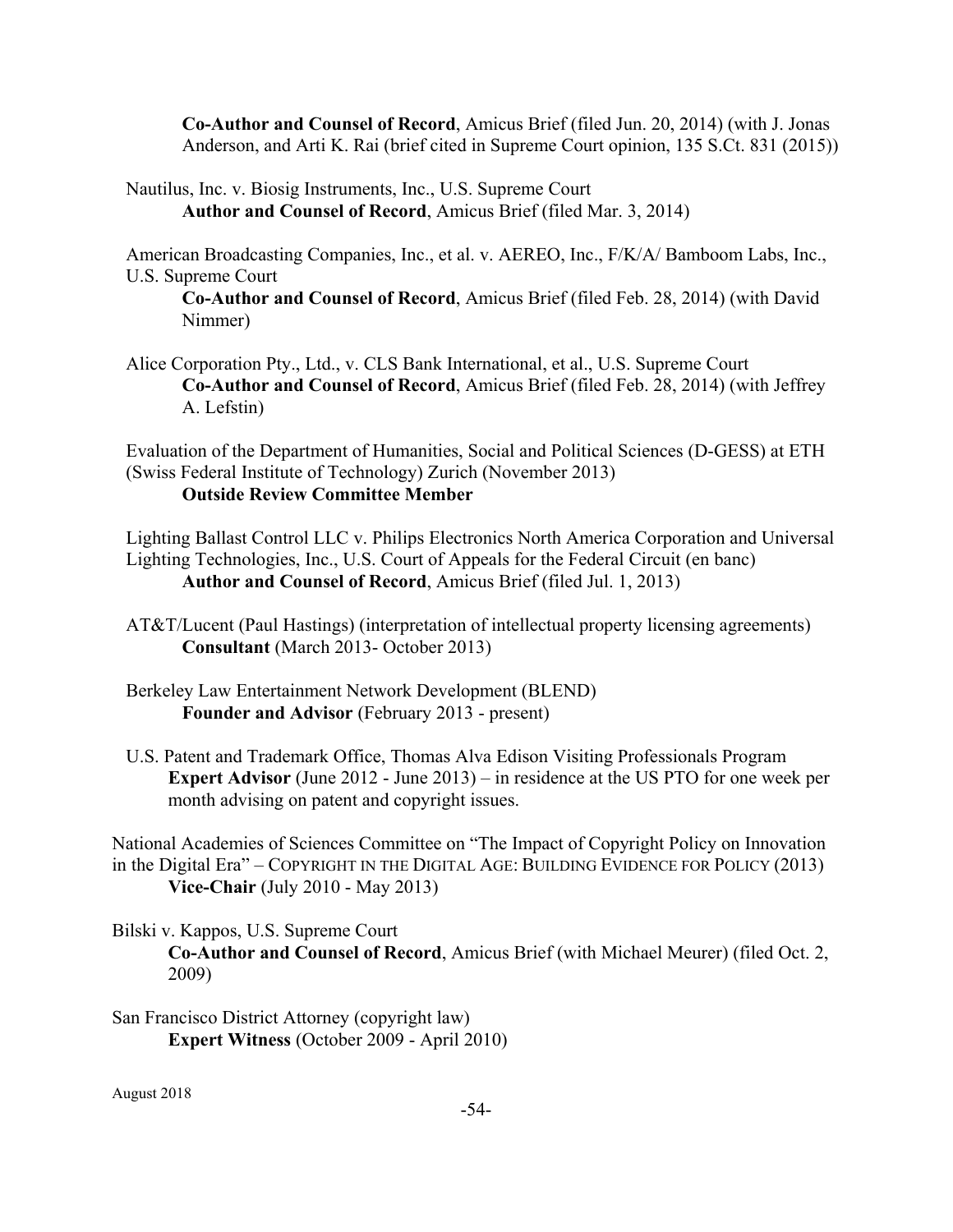Thomas Steinbeck and Blake Smyle v. Penguin Group (USA), Inc., U.S. Supreme Court **Co-Author and Counsel of Record**, Amicus Brief in Support of Writ of Certiorari (with David Nimmer) (filed March 2009)

District of New Jersey Patent Local Rules Drafting Committee **Member** (June 2008 - present)

F.B.T. (interpretation of recording industry contracts; evolution of digital distribution) **Consultant** (September 2008 - present)

Lucasfilm (Harbottle & Lewis) (copyright and trademark protection for artwork, film props, costumes, and merchandise)

**Expert Witness and Consultant** (December 2007 - September 2008, November 2009, November 2010 - March 2011)

MGA, Inc. (Skadden, Arps, Slate, Meagher & Flom, LLP), (interpretation of employment and licensing agreements; copyright protection for artwork and dolls) **Consultant** (November 2007 - 2010)

Nortel (Paul Hastings) (interpretation of intellectual property licensing agreements) **Expert Witness** (August 2007 - May 2008)

National Cybereducation Project (NCEP) - Media Institute **Advisory Board** (August 2007 - present)

Green Hills Software (Munger, Tolles & Olson LLP) (copyright protection for computer software)

**Expert Witness** (August 2006-July 2007)

Cogent Systems (Hennigan, Bennett & Dorman LLP) (trade secret) **Consultant and Expert Witness** (August 2006-June 2007)

Yahoo!

**Consultant** (May 2006)

Lucasfilm and LucasArts (intellectual property licensing agreements and copyright issues) **Consultant** (May 2006)

Maxim Integrated Products Inc./McDermott, Will & Emery (patent law) **Consultant and Expert Witness** (January 2006 - April 2006)

GlaxoSmithKline(GSK)/Arnold & Porter **Consultant** (October 2005 - April 2006)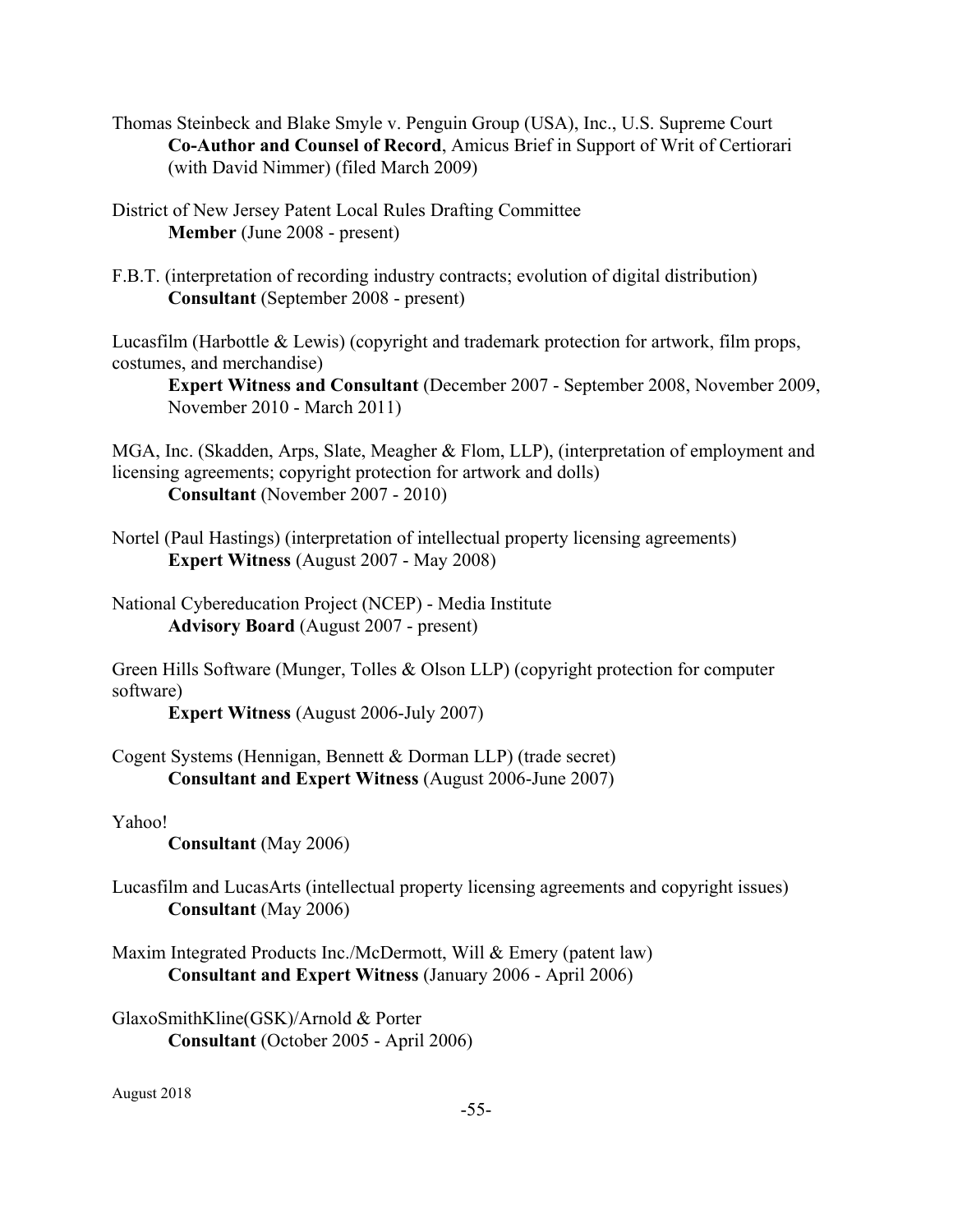- Fairchild Semiconductor Inc./McDermott, Will & Emery (patent law) **Consultant and Expert Witness** (August 2005 - October 2005)
- Metro-Goldwyn-Mayer Studios, Inc. v. Grokster, Ltd., U.S. Supreme Court **Author and Counsel of Record**, Amicus Brief (filed January 2005)
- HoMedics, Inc./Brooks Kushman Intellectual Property Law **Consultant**, copyright case (Jan 2004 - March 2004)
- UC Berkeley United Nations Industrial Development Organization **Member**, Faculty Advisory Board
- California State Attorney General

**Member**, Microsoft Judgment Advisory Panel (advise California and other state Attorney General offices about Microsoft's compliance with the antitrust consent decree) (August 2003 - 2008)

Davis, Polk & Wardell/Wilkie Farr & Gallagher (trade secrets in securitization of royalties) **Expert Witness and Consultant** (May-June 2003)

ACE Insurance and Casualty Company (patent, trademark, unfair competition, false advertising, and antitrust law)

**Expert Witness** (August 2002 - 2005)

Cooley, Godward/Keker and van Nest (copyright law)

**Consultant and Expert** (malpractice case concerning MP3.com) (February 2002 - June 2002)

- Finisar Corp. (Digital fiberoptics company)/Milbank, Tweed; Gray, Cary **Consultant** (licensing of intellectual property rights) (January 2002 - March 2002)
- Gator.com/Claria Corp. (Internet advertising company)/Cooley, Godward **Consultant** (intellectual property issues) (October 2001 - December 2001; Sept 2003 present)
- OSNR, Inc. (Internet Music Start-up) **Consultant** (intellectual property and content licensing) (October 2001 - February 2002)
- ACCPAC (software company)/Howard, Rice, Nemerovski, Canaday, Falk & Rabin **Consultant** (intellectual property) (November 2000)
- U.S. Patent and Trademark Office, Roundtable: Business Method Patents **Panelist** (August 2000)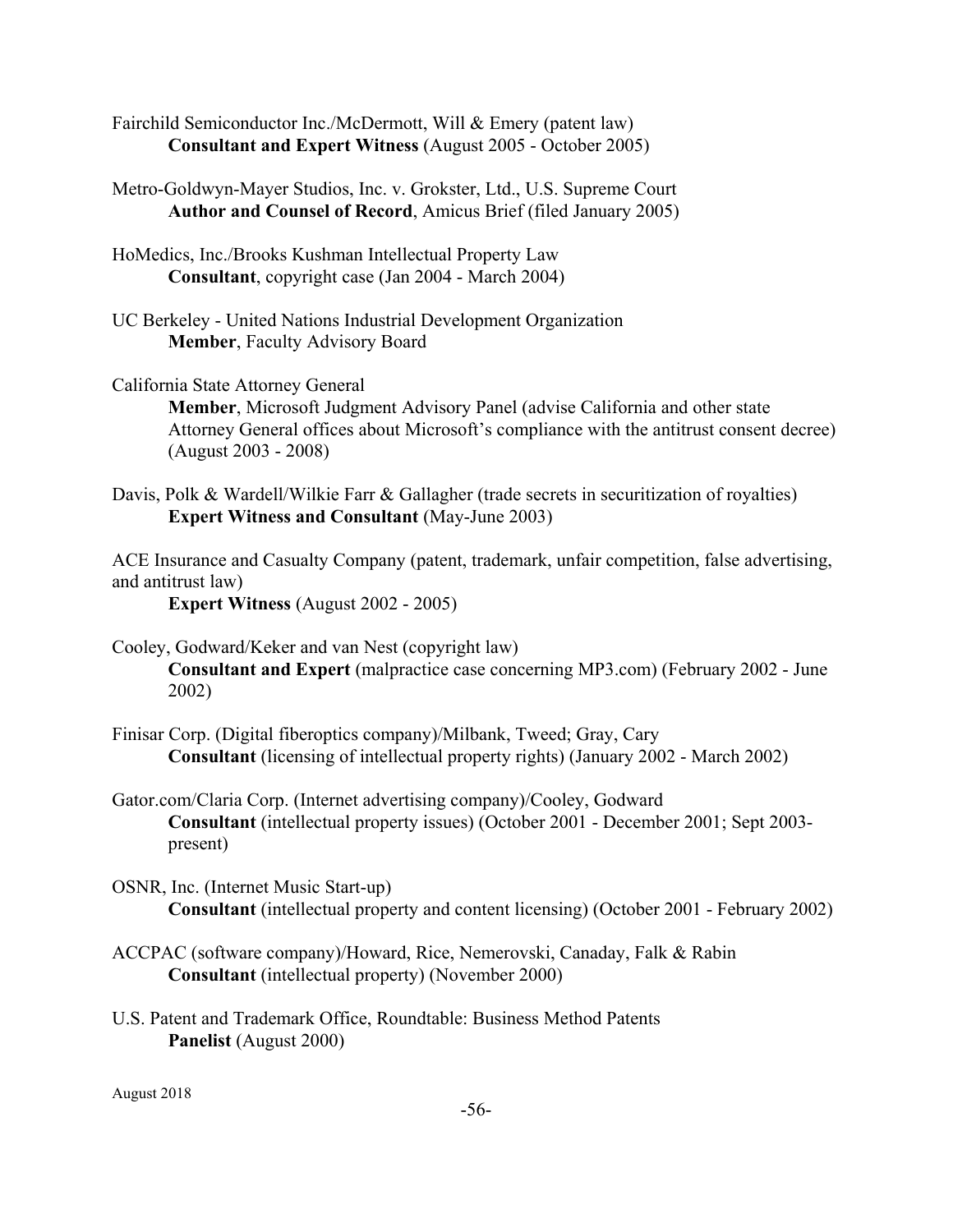U.S. Patent and Trademark Office, Study Group on State Sovereign Immunity and Intellectual Property (March 2000)

# **Panelist**

Sun Microsystems/Day, Casebeer, Madrid, Winters & Batchelder **Consultant** (Intellectual Property and Licensing Issues) (1999)

Oracle (Barbados) Foreign Sales Corporation v. Commissioner, Internal Revenue Service (Docket Nos. 13298-98, 13299-98, 13300-98, 13301-98)

**Expert Witness on Behalf of the IRS** (licensing of intellectual property)

Microsoft Corporation v. Commissioner, Internal Revenue Service (Docket No. 16878-96) **Expert Witness on Behalf of the IRS** (licensing of intellectual property)

United States of America, State of New York, et al. v. Microsoft Corporation (Civil Action No. 98-1232, 98-1233, U.S. District Court, District of Columbia)

# **Consultant to States' Attorneys General**

Workshop on Liability and Redress Issues Arising in Relation to the Draft Biosafety Protocol, European Commission Directorate-General XI (Environment, Nuclear Safety and Civil Protection), London England, July 1998.

# **Participant**

Legal Scholarship Network, Environmental Law and Policy Abstracts **Co-Chairperson, Advisory Board**

- Berkeley Center for Law and Technology **Co-Founder, Director** (1995 - present), **and Executive Director** (2000-05)
- Environmental Health and Safety Committee, University of California at Berkeley **Member** (1997-2005)
- Environmental Sciences Curriculum Planning Committee, University of California at Berkeley **Member** (1996-97)
- Lotus Development Corporation v. Borland International, Inc., No. 94-2003 (December 1995) **Counsel of Record** (Co-authored with Dennis Karjala), Amicus Brief filed in the U.S. Supreme Court
- Animal Care and Use Committee, University of California at Berkeley (August 1995 -1999) **Member**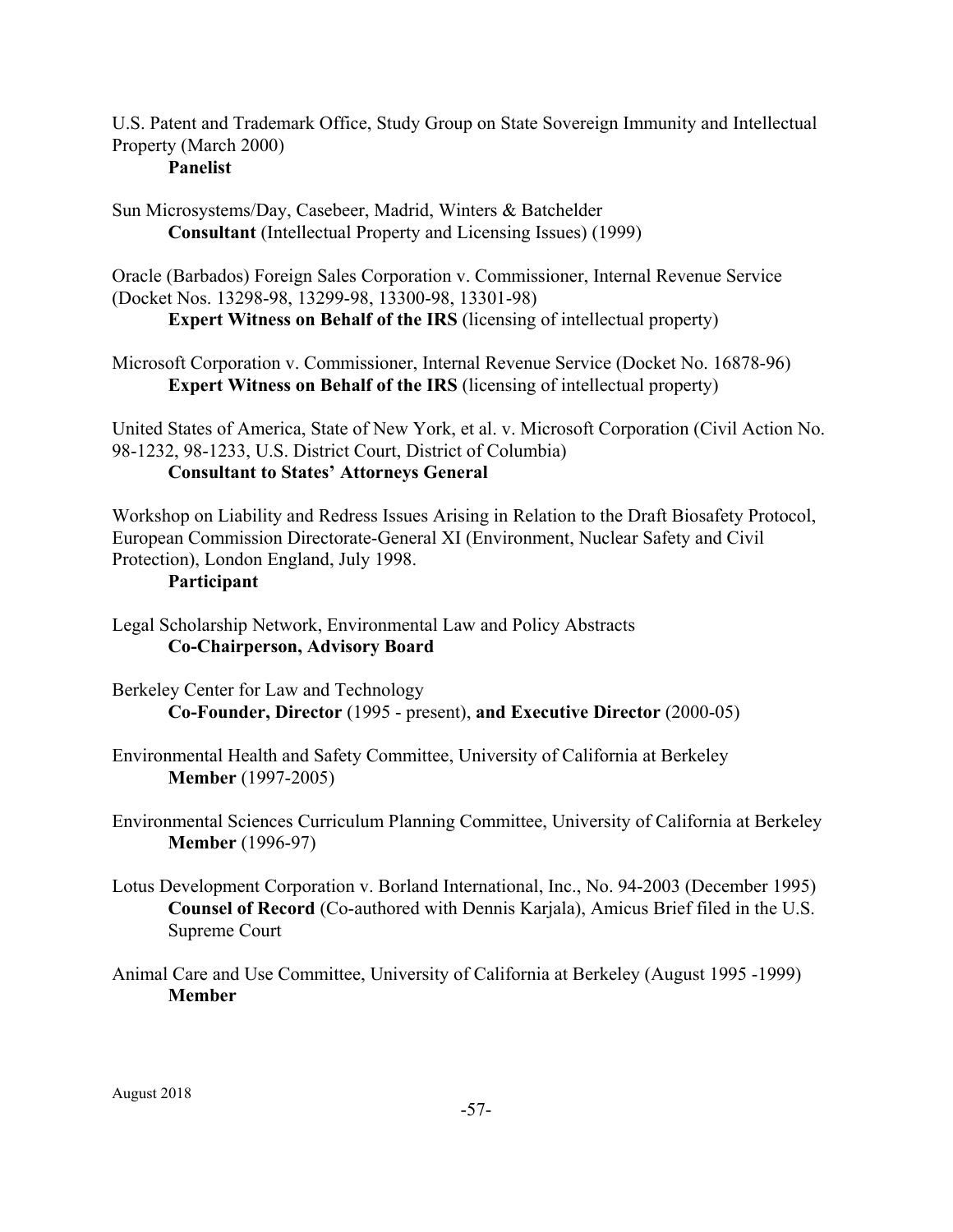Comment of U.S. Copyright Law Professors on the Copyright Office Term of Protection Study, Signatory (published in 12 European Intellectual Property Review 531 (1994)).

Lotus Development Corporation v. Borland International, Inc., Civil Action No. 90-11662-K (D. Mass.)

**Co-author** (with Dennis Karjala), Amicus Brief to First Circuit Court of Appeals

Harvard Institute for International Development Newly Independent States (NIS) Environment Program

# **Member, Advisory Panel** (November 1993 - present)

Environmental Insurance Issues Task Force, California Insurance Commission **Member** (April 1993 - January 1994)

BERKELEY TECHNOLOGY LAW JOURNAL **Faculty Adviser** (1993 - present) and **Advisory Board** (2000-present)

Association of American Law Schools -- Intellectual Property Section **Treasurer** (1993-94)

American Association of Universities (AAU) Research Libraries Task Force on Intellectual Property Rights in an Electronic Environment

**Member** (November 1992 - March 1994) -- Developing proposals for university policies governing intellectual property ownership and rights in an electronic environment.

- Western Governors' Association Environmental Policy Council **Member** (October 1992 - present) -- Advising the Western Governors' Association on the choice and design of incentive-based environmental policy initiatives.
- Harvard Institute for International Development/U.S. Agency for International Development **Russian Environmental Liability Task Force** (October 1992) -- Advising the Russian Ministry of Property and the U.S. Government regarding environmental concerns associated with foreign investment in Russia.

Lester Center for Entrepreneurship and Innovation, Haas School of Business, University of California at Berkeley

**Faculty Advisory Board** (May 1992 - present)

Sega Enterprises Ltd. v. Accolade, Inc., Civil Action No. 92-15655 (N.D. Cal.) Amicus brief on behalf of intellectual property professors. Reprinted in 33 JURIMETRICS 147 (Fall 1992).

ECOLOGY LAW QUARTERLY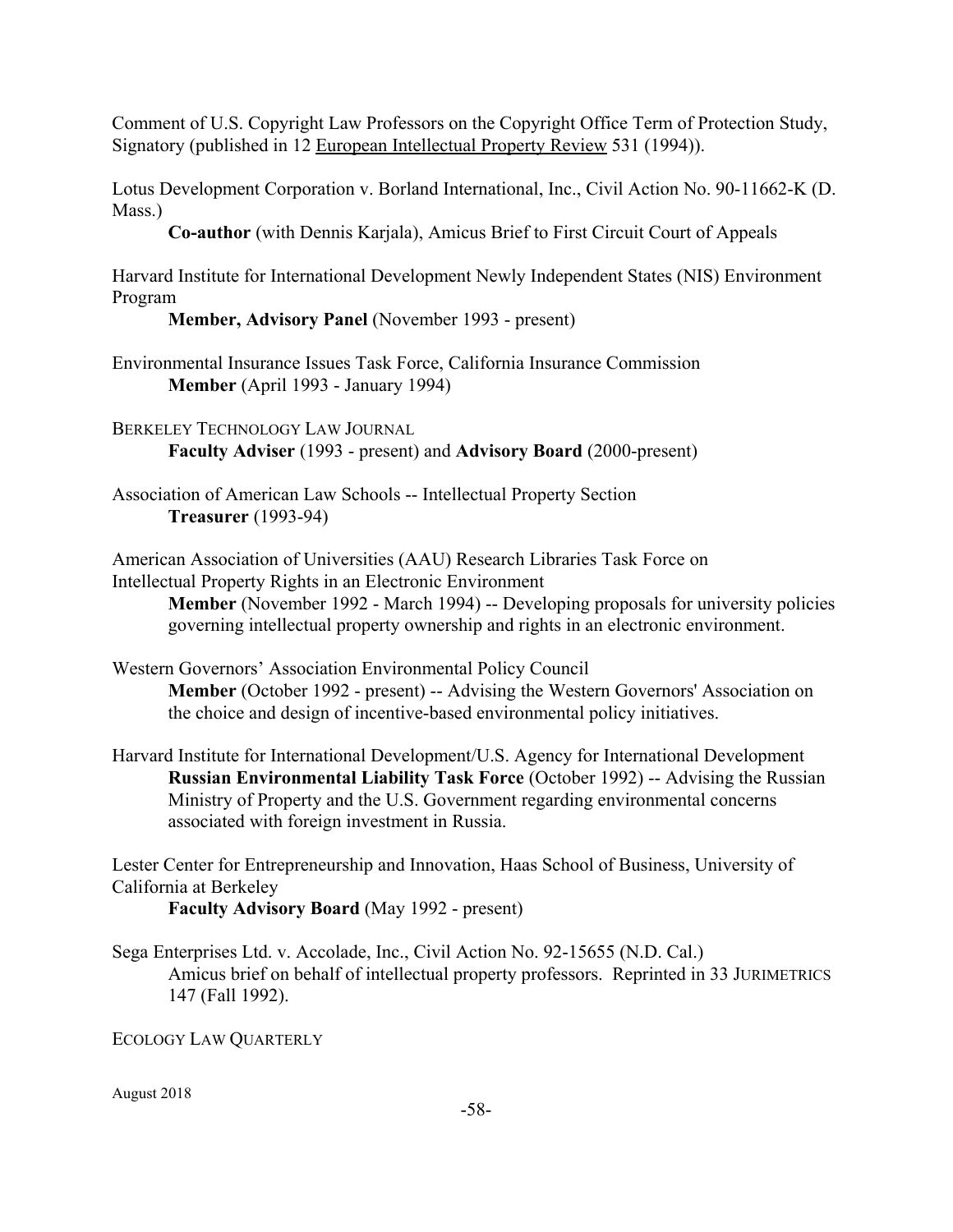### **Faculty Advisory Board** (March 1992 - present)

Environmental Auditing Certificate Program, UC Berkeley Extension Programs in Environmental Hazard Management

**Advisory Committee** (January 1992 - June 1993)

U.S. CONGRESS, OFFICE OF TECHNOLOGY ASSESSMENT, FINDING A BALANCE: COMPUTER SOFTWARE, INTELLECTUAL PROPERTY AND THE CHALLENGE OF TECHNOLOGICAL CHANGE (May 1992).

### **External Reviewer**

Lotus Development Corporation v. Borland International, Inc., Civil Action No. 90-11662-K (D. Mass.)

Amicus brief on behalf of intellectual property professors.

U.S. Environmental Protection Agency, Office of Exploratory Research, Socioeconomic Peer Review Panel (June 1991, June 1992, June 1994).

**Member** - reviewed research proposals from social scientists and legal scholars.

Center for the Study of Law, Science and Technology, Interdisciplinary Project to Create a Legal Research Agenda for Issues Arising Out of the Human Genome Initiative (Spring 1991).

**Member, Legal Working Group** - conference brought together members of the scientific, medical, legal, and social science communities to establish an agenda for the myriad complex legal issues that may arise from the human genome initiative and related advances in the biological sciences. Conference Report is published in 32 Jurimetrics (Winter 1992).

Project 88 - Round II, Harnessing Market Forces to Protect Our Environment (sponsored by Senators Timothy Wirth and John Heinz) (Summer 1990 - Spring 1991).

**Staff Member and White Paper Author ("Using Economic Incentives to Regulate Municipal Solid Waste")** - project brought together academic, public interest, industry, and government economists and lawyers to propose economic incentive systems for protecting the environment. The final study is published in PROJECT 88 -- ROUND II; INCENTIVES FOR ACTION: DESIGNING MARKET-BASED ENVIRONMENTAL STRATEGIES (May 1991).

U.S. Congress, Office of Technology Assessment, Staying on Top: The Challenges of Technological Change and Global Competition in Protecting Intellectual Property.

**Workshop Participant** (August 1990 - October 1990) - established to study the role of intellectual property policies in encouraging software innovations and fostering the competitiveness of U.S. software and allied industries.

U.S. Congress, Office of Technology Assessment, Copyright and Home Copying.